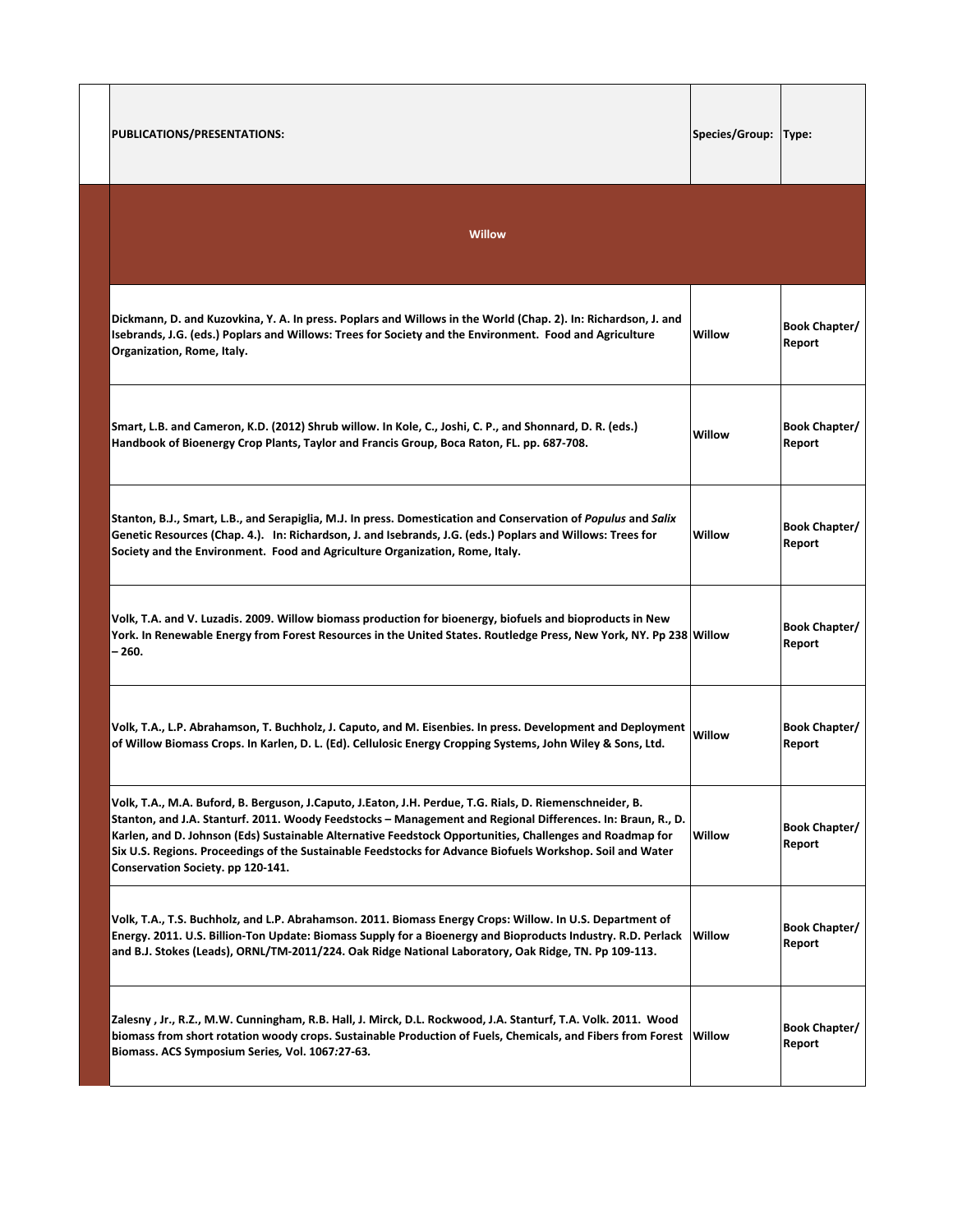| Cameron, K.D., Loeb, G.M., Abrahamson, L.P., White, C., and Smart, L.B. (2010) Willowpedia Fact Sheet:<br>"Japanese beetle, Popillia japonica Newman", Cornell University, College of Agriculture and Life Sciences,<br>Geneva, NY.                                 | Willow | <b>Extension</b><br><b>Material</b> |
|---------------------------------------------------------------------------------------------------------------------------------------------------------------------------------------------------------------------------------------------------------------------|--------|-------------------------------------|
| Cameron, K.D., Loeb, G.M., Abrahamson, L.P., White, C., and Smart, L.B. (2010) Willowpedia Fact Sheet:<br>"Potato leafhopper, <i>Empoasca fabae</i> Harris", Cornell University, College of Agriculture and Life Sciences,<br>Geneva, NY.                           | Willow | <b>Extension</b><br><b>Material</b> |
| Cameron, K.D., Loeb, G.M., Abrahamson, L.P., White, C., and Smart, L.B. (2010) Willowpedia Fact Sheet:<br>"Willow leaf beetles, Calligrapha multipunctata and Plagiodera versicolora", Cornell University, College of<br>Agriculture and Life Sciences, Geneva, NY. | Willow | <b>Extension</b><br>Material        |
| Cameron, K.D., Loeb, G.M., Abrahamson, L.P., White, C., and Smart, L.B. (2010) Willowpedia Fact Sheet:<br>"Willow sawfly, Nematus ventralis Say", Cornell University, College of Agriculture and Life Sciences, Geneva,<br>NY.                                      | Willow | <b>Extension</b><br><b>Material</b> |
| Kenaley, S.C., Hudler, G.W., Dailey O'Brien, D., Cameron, K.D. and Smart, L.B. (2011) Willowpedia Fact Sheet:<br>"Black Canker", Cornell University, College of Agriculture and Life Sciences, Geneva, NY.                                                          | Willow | <b>Extension</b><br>Material        |
| Kenaley, S.C., Hudler, G.W., Dailey O'Brien, D., Cameron, K.D. and Smart, L.B. (2011) Willowpedia Fact Sheet:<br>"Botryosphaeria Canker", Cornell University, College of Agriculture and Life Sciences, Geneva, NY.                                                 | Willow | <b>Extension</b><br><b>Material</b> |
| Kenaley, S.C., Hudler, G.W., Dailey O'Brien, D., Cameron, K.D. and Smart, L.B. (2011) Willowpedia Fact Sheet:<br>"Leaf Rust", Cornell University, College of Agriculture and Life Sciences, Geneva, NY.                                                             | Willow | <b>Extension</b><br><b>Material</b> |
| Kenaley, S.C., Hudler, G.W., Dailey O'Brien, D., Cameron, K.D. and Smart, L.B. (2011) Willowpedia Fact Sheet:<br>"Leucostoma Canker", Cornell University, College of Agriculture and Life Sciences, Geneva, NY.                                                     | Willow | <b>Extension</b><br>Material        |
| Kenaley, S.C., Hudler, G.W., Dailey O'Brien, D., Cameron, K.D. and Smart, L.B. (2011) Willowpedia Fact Sheet:<br>"Powdery Mildew", Cornell University, College of Agriculture and Life Sciences, Geneva, NY.                                                        | Willow | <b>Extension</b><br>Material        |
| Kenaley, S.C., Hudler, G.W., Dailey O'Brien, D., Cameron, K.D. and Smart, L.B. (2011) Willowpedia Fact Sheet:<br>"Willow Scab", Cornell University, College of Agriculture and Life Sciences, Geneva, NY.                                                           | Willow | <b>Extension</b><br>Material        |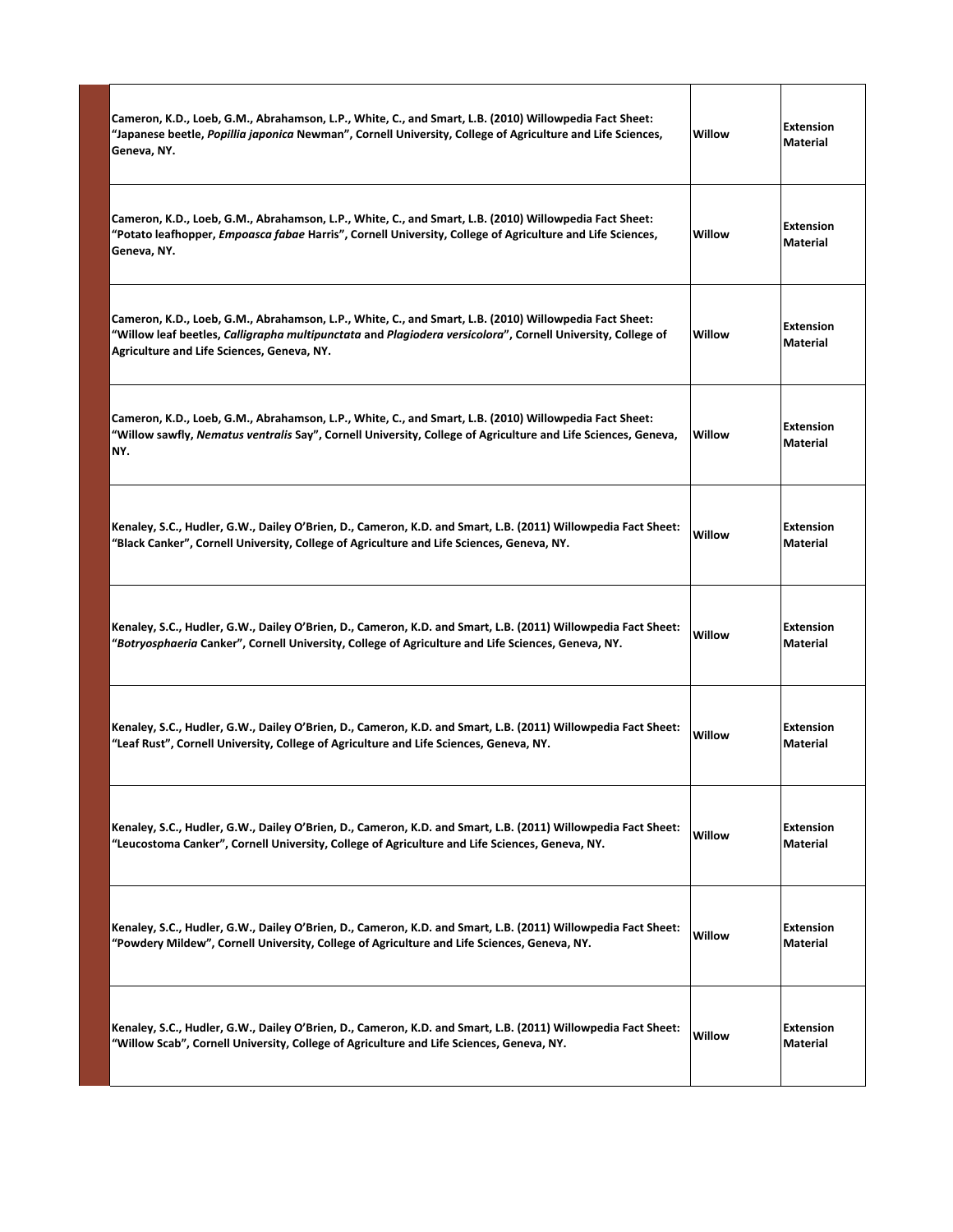| Smart, L.B. and Rak, D. (2013) Willowpedia Fact Sheet: "Improving the Yields of Shrub Willow Bioenergy<br>Crops", Cornell University, College of Agriculture and Life Sciences, Geneva, NY.                                                                                                                            | Willow | <b>Extension</b><br><b>Material</b> |
|------------------------------------------------------------------------------------------------------------------------------------------------------------------------------------------------------------------------------------------------------------------------------------------------------------------------|--------|-------------------------------------|
| Smart, L.B., Cameron, K.D., Rak, D., Wrege, M. (2010) Willowpedia Fact Sheet: "Breeding and<br>Commercialization of Shrub Willow Bioenergy Crops", Cornell University, College of Agriculture and Life<br>Sciences, Geneva, NY.                                                                                        | Willow | <b>Extension</b><br>Material        |
| Smart, L.B., Rak, D., and Salon, P. (2012) Willowpedia Fact Sheet: "Demonstrating Improved Yield of Shrub<br>Willow Bioenergy Crops-Big Flats", Cornell University, College of Agriculture and Life Sciences, Geneva, NY.                                                                                              | Willow | <b>Extension</b><br><b>Material</b> |
| Caputo, J., S. Balogh, T.A. Volk, L. Johnson, M. Puettman, B.R. Lippke, E. Oneil. 2013. Incorporating uncertainty<br>analysis into life-cycle analysis (LCA) of short-rotation willow biomass (Salix spp.) crops. Bioenergy Research.<br>DOI 10.1007/s12155-013-9347-y.                                                | Willow | Peer reviewed<br>publicaton         |
| Kenaley, S.C., Smart, L.B., and Hudler, G.W. In revision. Genetic evidence for three discrete taxa of<br><i>Melampsora</i> (Pucciniales) affecting willows (Salix spp.) in New York State. Fungal Biology.                                                                                                             | Willow | Peer reviewed<br>publicaton         |
| Quaye, A. and T.A. Volk. 2013. Biomass production and soil nutrients in organic and inorganic fertilized willow<br>biomass production systems. Biomass and Bioenergy 57:113-125.                                                                                                                                       | Willow | Peer reviewed<br>publicaton         |
| Schifman, L.A., Stella, J.C., Volk, T.A. and Teece, M.A.2012. Carbon isotopic variation in shrub willow (Salix<br>spp.) ring-wood as an indicator of long-term water status, growth and survival. Biomass and Bioenergy 36:316-Willow<br>326.                                                                          |        | Peer reviewed<br>publicaton         |
| Serapiglia, M.J., K. Cameron, A.J. Stipanovic, L.P. Abrahamson, T.A. Volk and L.B. Smart. 2013. Yield and<br>Woody Biomass Traits of Novel Shrub Willow Hybrids at Two Contrasting Sites. Bioenergy Research 6:533-546.                                                                                                | Willow | Peer reviewed<br>publicaton         |
| Volk, T A, L P Abrahamson, K D Cameron, P Castellano, T Corbin, E Fabio, G Johnson, Y Kuzovkina-Eischen, M<br>Labrecque, R Miller, D Sidders, L B Smart, K Staver, G R Stanosz And K Van Rees. 2011. Yields of willow<br>biomass crops across a range of sites in North America. Aspects of Applied Biology 112:67-74. | Willow | Peer reviewed<br>publicaton         |
| Zhivotovsky, O.P. and Kuzovkina, Y. A. 2010. Response of two Salix L. species to water deficit. Journal of<br>Environmental Horticulture 28(2):63-68.                                                                                                                                                                  | Willow | Peer reviewed<br>publicaton         |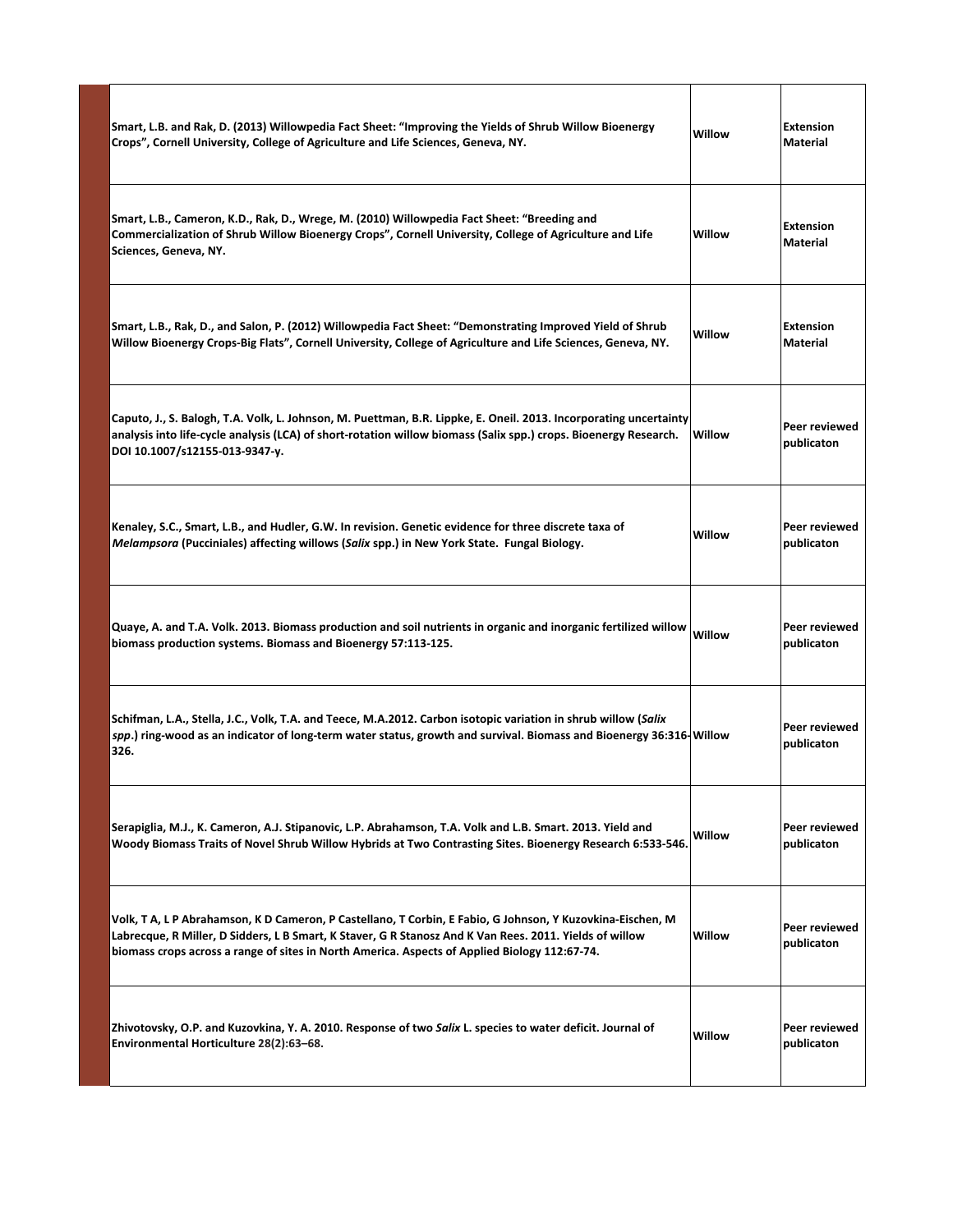|        | B. Liu, T.A. Volk, L.P. Abrahamson, Eric Fabio, G. Johnson, L.B. Smart, G. Stanotz. 2013. Yields of willow short<br>rotation coppice across 16 sites. Biomass 2013, Washington, DC, June 30 - July 2, 2013.                                                                                      | Willow | Presentation |
|--------|--------------------------------------------------------------------------------------------------------------------------------------------------------------------------------------------------------------------------------------------------------------------------------------------------|--------|--------------|
|        | Caputo, J., S. Balogh, T.A. Volk, L. Johnson, M. Puttman, B. Lippke, E. Oneil. 2013. Life cycle analysis of willow<br>biomass crops. Thousand Island Renewable Energy Forum, Kingston, ON, June 13 - 15, 2013                                                                                    | Willow | Presentation |
|        | Caputo, J., S.B. Balogh, T.A. Volk, L. Johnson, M. Puttman, B.R. Lippke, E. Oneil. 2013. Life Cycle Assessment<br>(LCA) Shows That Willow Biomass Crops Sequester C and Have a High Net Energy Balance Over Seven Three<br>Year Rotations. Biomass 2013, Washington, DC, June 30 - July 2, 2013. | Willow | Presentation |
|        | Fabio, E. and Volk, T.A. 2010. Woody biomass for biofuels, bioenergy and bioproducts. A Different Shade of<br>Green job training program, Session 3. Tully, NY, August 27, 2010.                                                                                                                 | Willow | Presentation |
| Villow | Rials, T. and T. A. Volk. 2011. Sun Grant/DOE Feedstock Development Partnership - Woody Crops. DOE<br>Feedstock Peer Review meeting, April 7-8, 2011, Annapolis, MD.                                                                                                                             | Willow | Presentation |
|        | Rials, T., T.A. Volk, B. Berguson, and M. Downing. 2013. Regional Feedstock Partnership: Woody Crops. USDOE<br>Peer Review. Washington, DC, May 22, 2013.                                                                                                                                        | Willow | Presentation |
|        | Smart, L.B. 2010. Breeding for improved yield and biomass composition in shrub willow bioenergy crops,<br>Dept. of Genetics and Biochemistry, Clemson University, March 26, 2010. Invited departmental seminar.                                                                                  | Willow | Presentation |
|        | Smart, L.B. 2010. Genetics, genomics, and breeding of shrub willow bioenergy crops, Dept. of Plant Breeding<br>and Genetics, Cornell University, March 16, 2010. Invited departmental seminar.                                                                                                   | Willow | Presentation |
|        | Smart, L.B. 2010. Heating up interest in shrub willow bioenergy crops, New York State Agricultural Experiment<br>Station Director's Advisory Council, Geneva, NY, Feb. 4, 2010. Keynote dinner speaker.                                                                                          | Willow | Presentation |
|        | Volk, L.P. Abrahamson, T. Buchholz, P. Castellano, C. Foster, M. McArdle, J. Posselius, and B. Stanton. 2010.<br>Development of a harvesting system for short rotation willow and hybrid poplar biomass crops. Biomass<br>2010, March 30-31, Washington, DC.                                     | Willow | Presentation |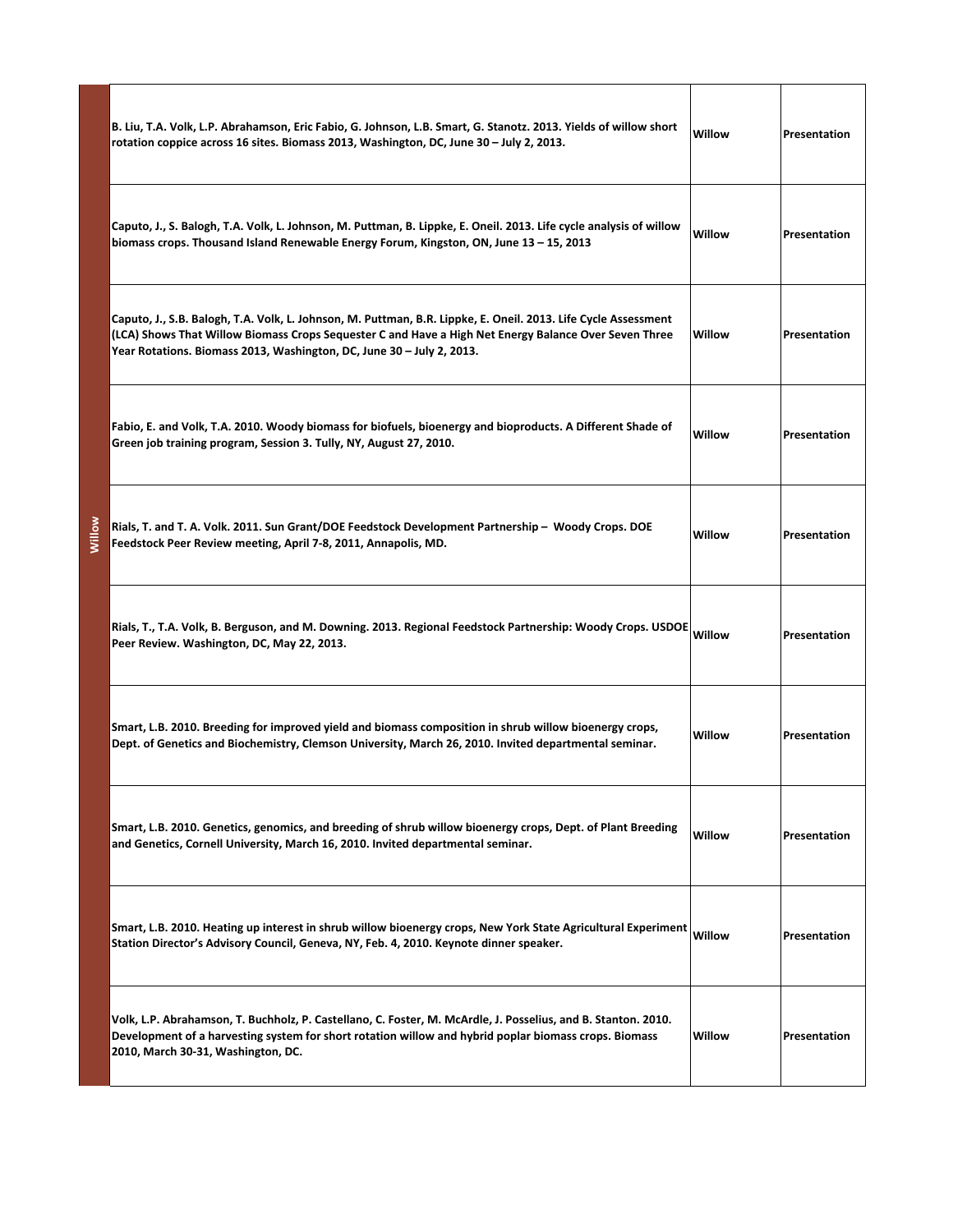| Volk, T., Buford, M., Berguson, B., Caputo, J., Eaton, J., Perdue, J., Rials, T., Riemenschneider, D., Stanton, B.,<br>Stanturf, J. 2010. Woody Feedstocks - Management and regional Differences. Soil and Water Conservation<br>Society meeting Sept. 27-30, 2010, Atlanta, GA. | Willow | Presentation |
|----------------------------------------------------------------------------------------------------------------------------------------------------------------------------------------------------------------------------------------------------------------------------------|--------|--------------|
| Volk, T.A, M. Buford, B. Berguson, J. Caputo, J. Eaton, J. Perdue, T. Rials, D. Riemenschneider, B. Stanton, J.<br>Stanturf, B. Stokes. 2011. Sources of Woody Biomass. EPA Workshop on Biofuels and the Environment,<br>November 29 - Dec. 1, 2011, Washington, DC              | Willow | Presentation |
| Volk, T.A. 2009. Agriculture and Renewable Energy. Advanced Training Workshops in Alternative Energy.<br>SUNY - ESF, July 29, 2009, Syracuse, NY.                                                                                                                                | Willow | Presentation |
| Volk, T.A. 2009. Commercializing willow biomass crops for bioenergy, biofuels, and bioproducts in the<br>northeast and Midwest U.S. Presentation to Mario Musolino, Executive Deputy Commissioner of Labor for<br>NYS, SUNY-ESF, Syracuse, NY, September 18, 2009.               | Willow | Presentation |
| Volk, T.A. 2009. Willow Biomass Crops: Home Grown Renewable Energy. Cayuga Community College Green<br>Entrepreneurship Class. June 29, 2009.                                                                                                                                     | Willow | Presentation |
| Volk, T.A. 2010. Agriculture and Renewable Energy. Advanced Training Workshops in Alternative Energy.<br>SUNY - ESF, August 2, 2010, Tully, NY.                                                                                                                                  | Willow | Presentation |
| Volk, T.A. 2010. Estimates of Sustainably Produced Biomass Feedstocks in New York. Bioenergy Market<br>Development Conference, Adirondack Research Consortium, February 17, 2010, Saratoga Springs, NY.                                                                          | Willow | Presentation |
| Volk, T.A. 2010. Potential Supply of Sustainably Produced Biomass in New York. NY SAF meeting, Syracuse,<br>NY January 28-29, 2010.                                                                                                                                              | Willow | Presentation |
| Volk, T.A. 2010. Woody biomass as a source of renewable energy. Indian Forest Service Phase V Mid-Career<br>Training Program (IFS Phase V), Syracuse, NY, June 21, 2010.                                                                                                         | Willow | Presentation |
| Volk, T.A. 2011. Biomass Energy. Advanced Training Workshops in Alternative Energy. SUNY – ESF, August 16,<br>2011, Tully, NY.                                                                                                                                                   | Willow | Presentation |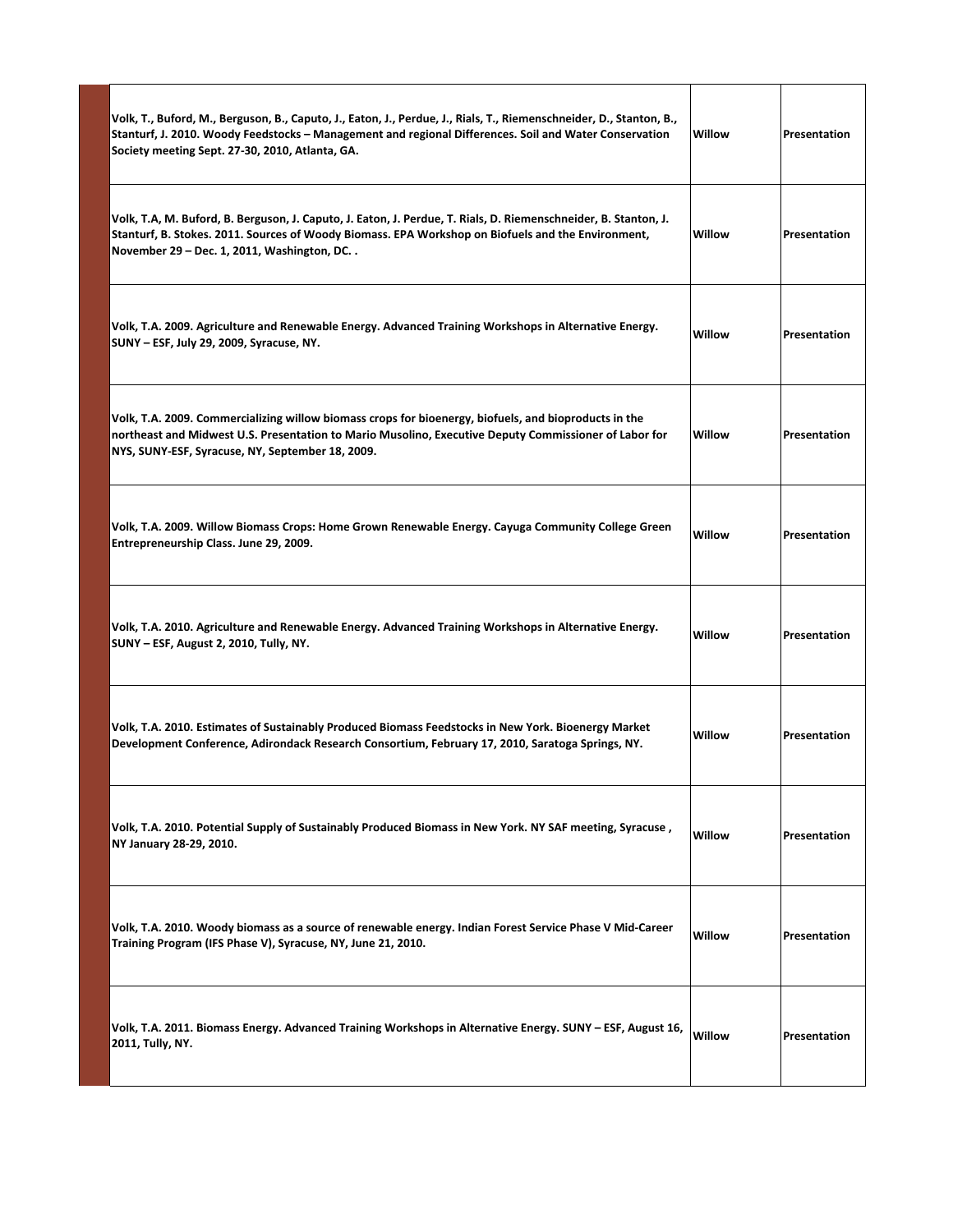| Volk, T.A. 2011. Development of short rotation woody crops for the Northeast U.S. Binghamton University,<br>November 28, 2011.                                                                                                                | Willow | Presentation |
|-----------------------------------------------------------------------------------------------------------------------------------------------------------------------------------------------------------------------------------------------|--------|--------------|
| Volk, T.A. 2011. Short rotation woody crops for energy in the Northeast. Northeast Wood Energy Webinar<br>Series, Pennsylvania State University, August 26, 2011.                                                                             | Willow | Presentation |
| Volk, T.A. and R. Miller. 2011. Willow biomass crop feedstock development. Sun Grant/DOE Regional<br>Feedstock Partnership meeting, Knoxville, TN, Feb. 15 - 17. 2011.                                                                        | Willow | Presentation |
| Volk, T.A. 2010. Commercializing Willow Biomass Crops for Bioenergy, Bioproducts, Phytoremediation and<br>Agroforestry in the Northeastern and Midwestern United States. Entrepeneurship Class, SUNY ESF Syracuse,<br>NY August 9, 2010.      | Willow | Presentation |
| Volk, T.A. 2010. Willow Biomass Crop Feedstock Development. Sun Grant Feedstock Partnership meeting,<br>February 23-24, 2010, San Antonio, TX.                                                                                                | Willow | Presentation |
| Volk, T.A. 2010. Willow biomass crops for bioproducts and bioenergy. TAPPI, Atlanta, GA March 14 – 16, 2011. Willow                                                                                                                           |        | Presentation |
| Volk, T.A. 2010. Woody biomass for biofuels, bioenergy and bioproducts. Different Shades of Green job<br>training program. Tully, NY, June 18, 2010.                                                                                          | Willow | Presentation |
| Volk, T.A. 2013. Woody Biomass: Old Time Fuel or Future Renewable Energy. Advanced Energy Research and<br>Technology Conference. New York, NY. April 30 - May 1, 2013.                                                                        | Willow | Presentation |
| Volk, T.A., B. Liu, J. Caputo, E. Fabio ,L. Abrahamson, J. Kuzovkina, R. Miller, L. Smart, G. Johnson. 2013.<br>Willow biomass crop feedstock development. Sun Grant feedstock Partnership meeting, Tunica, MS. Feb. 13 - Willow<br>15, 2013. |        | Presentation |
| Volk, T.A., L.P. Abrahamson, T. Buchholz, and P. Castellano. 2009. Presentation to Ed Rinefurt, Executive<br>Director of NYSTAR, on commercialization of willow biomass crops, SUNY-ESF, Syracuse, NY, July 24, 2009.                         | Willow | Presentation |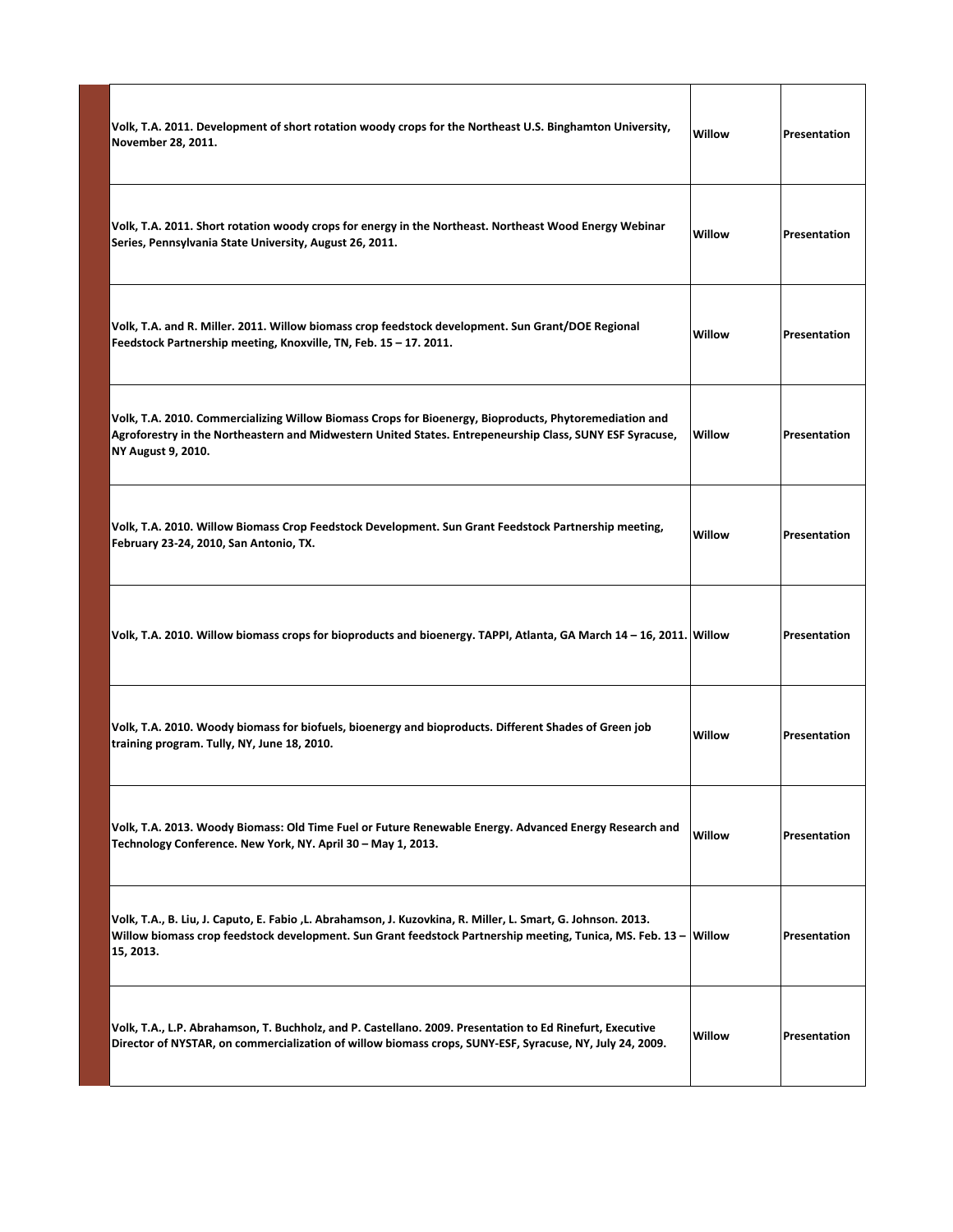| Volk, T.A., L.P. Abrahamson, T. Buchholz, M. Eisenbies, G. Johnson. 2013. The future of Willow Biomass Crops:<br>A U.S. Perspective. SRWC and Agroforestry across Canada for Small and Large Scale Feedstock and Bioenergy<br>Production, Montreal, QC, March 20, 2013.                                                                                                                                | Willow | Presentation |
|--------------------------------------------------------------------------------------------------------------------------------------------------------------------------------------------------------------------------------------------------------------------------------------------------------------------------------------------------------------------------------------------------------|--------|--------------|
| Caputo, J., S. Balogh, T.A. Volk, L. Johnson, M. Puttman, B. Lippke, E. Oneil. 2012. Incorporating uncertainty<br>into life cycle analysis (LCA) of short rotation willow willow (Salix spp.) crops. Sun Grant Initiative National<br>Conference, New Orleans, October 2 – 5.                                                                                                                          | Willow | Proceeding   |
| Carlson, J.E., J.R. Herr, A. Kemanian, S. DiFazio, T. Volk, M. Jacobson, R.O. Miller, L. Smart. 2012. Studying the<br>effects on woody biomass productivity of genotype by environment interactions. Sun Grant Initiative National Willow<br>Conference, New Orleans, October 2 – 5.                                                                                                                   |        | Proceeding   |
| Eisenbies, M.H., L.P. Abrahamson, P. Castellano, C. Foster, M. McArdle, J. Posselius, R. Shurn, B. Stanford, B.<br>Summers, T.A. Volk, J. Zerpa. 2012. Development and deployment of a short-rotation woody crop harvesting<br>system based on a New Holland forage harvester and SRC woody crop header. Sun Grant Initiative National<br>Conference, New Orleans, October 2 – 5.                      | Willow | Proceeding   |
| Pacaldo, R., T.A. Volk, R.D. Briggs, L.P. Abrahamson, E. Bevilacqua and E. Fabio. 2012. Soil CO2 effluxes in<br>shrub willow biomass crops along a 21-year chronosequence as affected by continuous production and crop<br>removal. Sun Grant Initiative National Conference, New Orleans, October 2 – 5.                                                                                              | Willow | Proceeding   |
| Smart, L.B., F.E. Gouker, M.J. Serapiglia, C.D. Town, H. Tang, E.S. Buckler, R.J. Elshire, S.E. Mitchell, S. Difazio,<br>E. Rodgers-Melnick, G.A. Tuskan, J.E. Carlsong, R.O. Miller, T. A. Volk. 2012. Development of genomic<br>resources and novel species hybrids for the genetic improvement of shrub willow feedstocks. Sun Grant<br>Initiative National Conference, New Orleans, October 2 – 5. | Willow | Proceeding   |
| Volk, T.A. 2010. Short rotation woody crops: Production and Sustainability. Sustainable Forestry Initiative<br>Webinar, January 13, 2010.                                                                                                                                                                                                                                                              | Willow | Webinar      |
| Volk, T.A. 2010. Carbon cycling in willow biomass crops. 25 x 25 Wood-to-Energy Roadmap: Carbon<br>Workshop, April 1, 2010, Arlington, VA.                                                                                                                                                                                                                                                             | Willow | Workshop     |
|                                                                                                                                                                                                                                                                                                                                                                                                        |        |              |
| <b>Switchgrass</b>                                                                                                                                                                                                                                                                                                                                                                                     |        |              |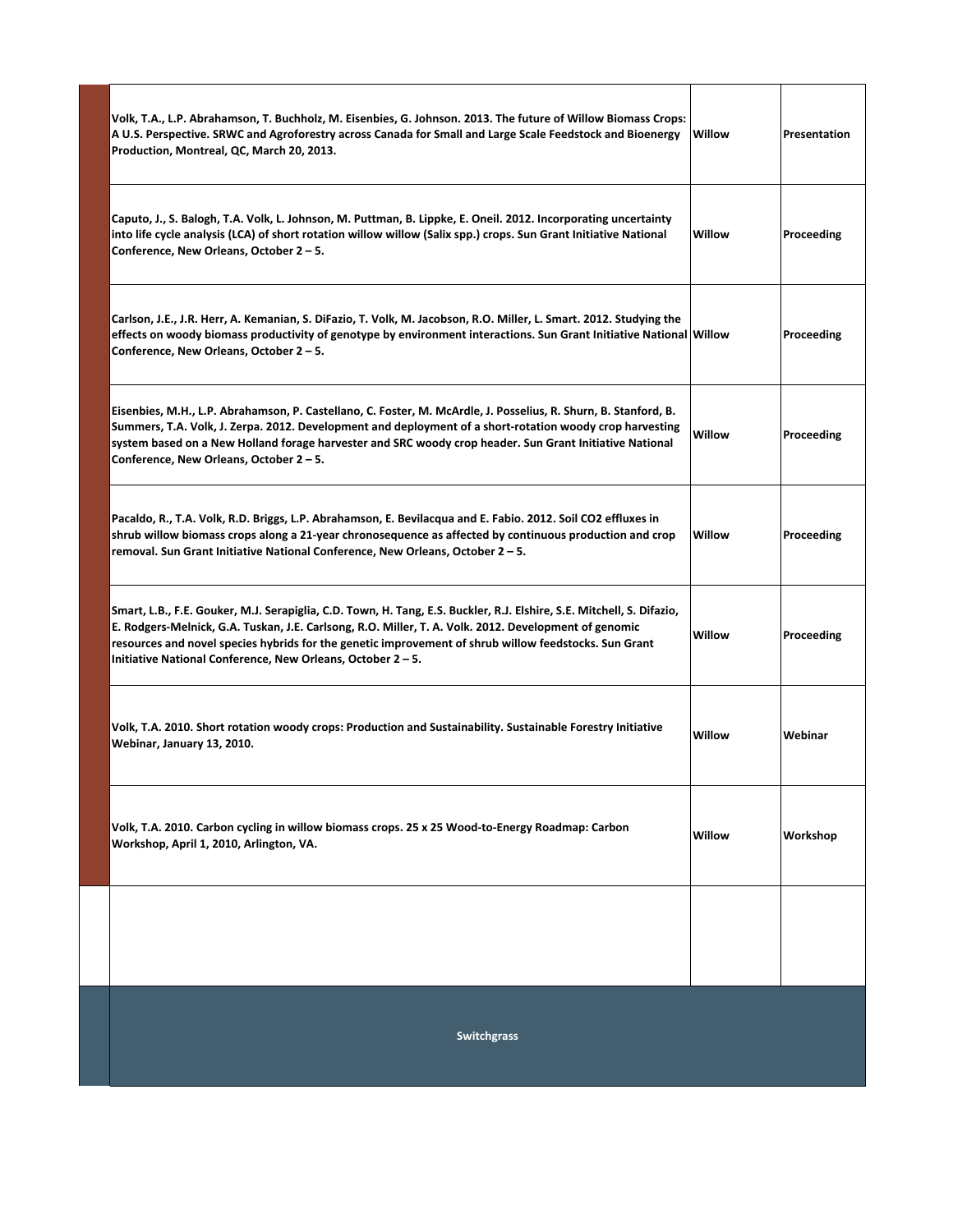|             | Kumar, S., C.O. Hong, V.N. Owens, D.E. Clay, M. Lehman, S.L. Osborne, T.E. Schumacher, and E.G. Mbonimpa.<br>2013. Soil carbon dioxide fluxes from switchgrass land under nitrogen fertility management in South Dakota.<br>ASA-CSSA-SSSA Annual Meetings, 3-6 Nov., Tampa, FL.                                                                                                   | <b>Switchgrass</b> | Abstract                           |
|-------------|-----------------------------------------------------------------------------------------------------------------------------------------------------------------------------------------------------------------------------------------------------------------------------------------------------------------------------------------------------------------------------------|--------------------|------------------------------------|
|             | Owens, V., C.O. Hong, D. Bransby, R. Farris, J. Fike, E. Heaton, H. Mayton, R. Mitchell, and D. Viands. 2012.<br>Switchgrass production across diverse environments in the USA: A Regional Feedstock Partnership Report.<br>ASA-CSSA-SSSA Annual Meetings, 21-24 Oct. 2012, Cincinnati, OH                                                                                        | <b>Switchgrass</b> | Abstract                           |
|             | C.O. Hong, V.N. Owens, T. Schumacher, D. Clay, E. Heaton, R. Farris, D. Viands, H. Mayton, J. Fike, D. Bransby,<br>C. Hopkins. 2011. Field-scale Production of Switchgrass for Bioenergy Across the US. International Biomass<br>Conference, 1-5 May 2011, St. Louis, MO.                                                                                                         | <b>Switchgrass</b> | Abstract                           |
|             | Owens, V., D. Bransby, R. Farris, J. Fike, E. Heaton, C. Hong, C. Hopkins, H. Mayton, R. Mitchell, D. Viands.<br>2011. Switchgrass Production across the USA: A Regional Feedstock Partnership Update. The World Congress<br>on Industrial Biotechnology and Bioprocessing, 8-11 May 2011, Toronto, Ontario, Canada.                                                              | Switchgrass        | Abstract                           |
|             | Heaton and Viands. 2011. Field-Scale Yield of Switchgrass Under Varying Nitrogen Management Treatments In<br><b>New York State. In ASA Abstracts</b>                                                                                                                                                                                                                              | <b>Switchgrass</b> | Abstract                           |
|             | Nyoka, B., P. Jeranyama, V. Owens, A. Boe, and M. Moechnig. 2007. Management guide for biomass feedstock<br>production from switchgrass in the northern Great Plains. SGINC2-7, North Central Sun Grant Center,<br>Brookings, SD.                                                                                                                                                 | <b>Switchgrass</b> | Outreach<br>publication            |
|             | Anderson, E.K., A.S. Parrish, T.B. Voigt, V.N. Owens, C.H. Lee, and D.K. Lee. 2013. Nitrogen fertility and harvest<br>management of switchgrass for sustainable bioenergy feedstock production in Illinois. Indust. Crops and<br><b>Products 48:19-27.</b>                                                                                                                        | <b>Switchgrass</b> | <b>Peer reviewed</b><br>publicaton |
|             | Owens, V.N., D.R. Viands, H.S. Mayton, J.H. Fike, R. Farris, E. Heaton, D.I. Bransby, C.O. Hong. 2013. Nitrogen<br>Use in Switchgrass Grown for Bioenergy across the USA. Biomass and Bionergy Res. 58:286-293.<br>http://dx.doi.org/10.1016/j.biombioe.2013.07.016                                                                                                               | <b>Switchgrass</b> | Peer reviewed<br>publicaton        |
|             | Watrud, L.S., J.R. Reichman, M.A. Bollman B.M. Smith, E.H. Lee, J.D. Jastrow, M.D. Casler, H.P. Collins, S.<br>Fransen, R.B. Mitchell, V.N. Owens, B. Bean, W.L. Rooney, D.D. Tyler and G.A. King. 2012. Chemistry and<br>Microbial Functional Diversity Differences in Biofuel Crop and Grassland Soils in Multiple Geographies.<br>Bioenergy Res. DOI 10.1007/s12155-012-9279-y | <b>Switchgrass</b> | Peer reviewed<br>publicaton        |
| Switchgrass | E.G. Mbonimpa, C.O. Hong, V. Owens, R.M. Lehman, S.L. Osborne, T. Schumacher, D. Clay, And S. Kumar.<br>Nitrogen fertilizer and landscape position impacts on CO2 and CH4 fluxes from a landscape seeded to<br>switchgrass. GCB Bioenergy (in review)                                                                                                                             | <b>Switchgrass</b> | Peer reviewed<br>publicaton        |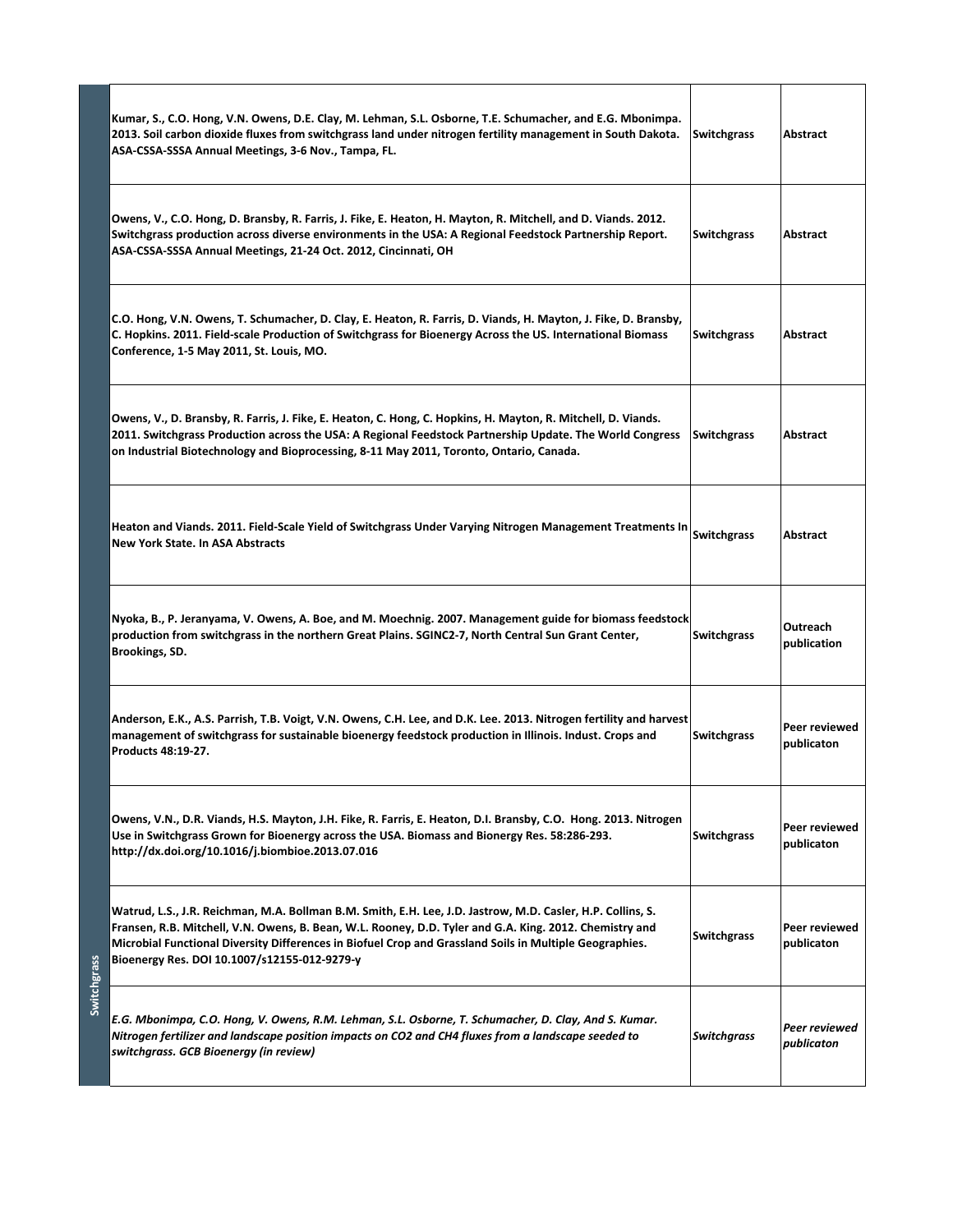| C. O. Hong, V. N. Owens, D. Bransby, R. Farris, J. Fike, E. Heaton, S. Kim, H. Mayton, R. Mitchell, D. Viands.<br>Switchgrass Response to Nitrogen Fertilizer across Diverse Environments in the USA: a Regional Feedstock<br>Partnership Report. Bioenergy Research (in review)                                                       | <b>Switchgrass</b> | Peer reviewed<br>publicaton |
|----------------------------------------------------------------------------------------------------------------------------------------------------------------------------------------------------------------------------------------------------------------------------------------------------------------------------------------|--------------------|-----------------------------|
| Owens, V. 2013. Multi-use grasses—The intersection between forage and bioenergy crops in a changing<br>climate. Bioenergy Crops in Central Illinois, Argonne National Laboratory, 8 March 2013.                                                                                                                                        | <b>Switchgrass</b> | Presentation                |
| Owens, V., D. Bransby, R. Farris, J. Fike, E. Heaton, C.O. Hong, C. Hopkins, H. Mayton, R. Mitchell, and D.<br>Viands. 2012 Switchgrass response to N fertilizer across diverse environments in the US. 2013 Regional<br>Feedstock Partnership Annual Meeting, 25-27 March 2013, Tunica, MS.                                           | <b>Switchgrass</b> | Presentation                |
| Owens, V.N., Farris, R., J. Fike, E. Heaton, C. Hong., H. Mayton, R. Mitchell, D. Bransby, and D. Viands. 2013.<br>Switchgrass for Biomass Production across Diverse Environments in the USA: A Five Year Regional Feedstock<br>Partnership Report. 2013 European Biomass Conf. and Exhibit, Copenhagen, Denmark, 3-7 June 2013.       | <b>Switchgrass</b> | Presentation                |
| Owens, V., B.S. Baldwin, D.K. Lee, and T. Voigt. 2013. Perennial Herbaceous Energy Crops and CRP Land for<br>Biomass Production in the USA: A Five Year Regional Feedstock Partnership Report. The World Congress on<br>Industrial Biotechnology and Bioprocessing, Montreal, Quebec, Canada, 16-19 June 2013.                         | <b>Switchgrass</b> | Proceedings                 |
| Mitchell, R., V.N. Owens, N. Gutterson, E. Richard, and J. Barney. 2011. Herbaceous perennials: placement,<br>benefits and incorporation challenges in diversified landscapes. In Proc. of the Sustainable Feedstocks for<br>Advance Biofuels Workshop, R. Braun et al. (eds), Soil and Water Cons. Soc. 28-30 Sep. 2010, Atlanta, GA. | <b>Switchgrass</b> | Proceedings                 |
| Hong, C.O., V.N. Owens, T. Schumacher, D. Clay, S. Osborne, M. Lehman, and J. Schumacher. 2012. Nitrogen<br>losses from switchgrass as affected by nitrogen fertilizer rate. 2012 National Sun Grant Conference, 2-5 Oct.<br>2012, New Orleans, LA.                                                                                    | Switchgrass        | Proceedings                 |
| Owens, V., B.S. Baldwin, D.K. Lee, and T. Voigt. 2013. Perennial Herbaceous Energy Crops and CRP Land for<br>Biomass Production in the USA: A Five Year Regional Feedstock Partnership Report. The World Congress on<br>Industrial Biotechnology and Bioprocessing, Montreal, Quebec, Canada, 16-19 June 2013.                         | <b>Switchgrass</b> | Proceedings                 |
| Owens, V., D. Bransby, R. Farris, J. Fike, E. Heaton, C.O. Hong, C. Hopkins, H. Mayton, R. Mitchell, and D.<br>Viands. 2012 Switchgrass response to N fertilizer across diverse environments in the US. 2012 National Sun<br>Grant Conference, 2-5 Oct. 2012, New Orleans, LA.                                                         | <b>Switchgrass</b> | Proceedings                 |
|                                                                                                                                                                                                                                                                                                                                        |                    |                             |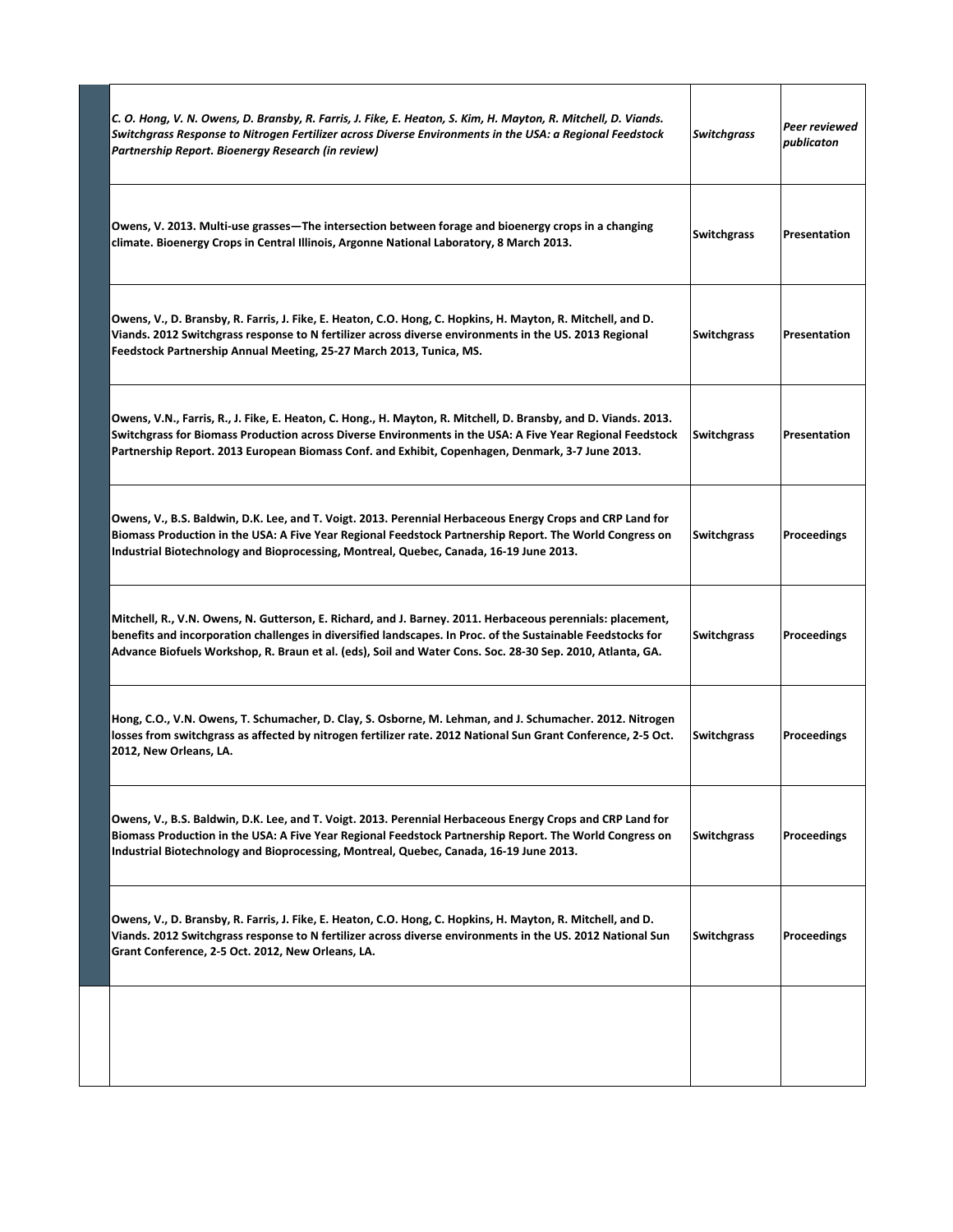|         | Sorghum                                                                                                                                                                                                                                                                                        |         |                             |
|---------|------------------------------------------------------------------------------------------------------------------------------------------------------------------------------------------------------------------------------------------------------------------------------------------------|---------|-----------------------------|
|         | Bartek, MS, PE Klein, JE Mullet, WL Rooney. QTL FOR BIOMASS YIELD AND COMPOSITION IN ENERGY<br>SORGHUM (SORGHUM BICOLOR L. MOENCH). Submitted to the National Sungrant Meeting                                                                                                                 | Sorghum | Abstract                    |
|         | Burks, PS, TJ Felderhoff, HP Viator and WL Rooney. 2013. The influence of hybrid maturity and planting date<br>on sweet sorghum productivity during a harvest season. Agronomy Journal 105, 263-267.                                                                                           | Sorghum | Peer reviewed<br>publicaton |
|         | Dahlberg, JA, E Wolfrum, B Bean, and WL Rooney. Compositional and agronomic evaluation of sorghum<br>biomass as a potential feedstock for renewable fuels. Journal of Biobased Materials and Bioenergy                                                                                         | Sorghum | Peer reviewed<br>publicaton |
|         | Olson SN, K Ritter, W Rooney, A Kemanian, B. McCarl, Y. Zhang, S. Hall, and J Mullet. 2012. High Biomass Yield<br>Energy Sorghum: Developing A Genetic Model for C4 Grass Bioenergy Crops. Biofuels, Bioproducts and<br>Biorefining. DOI: 10.1002/bbb.1357                                     | Sorghum | Peer reviewed<br>publicaton |
| Sorghum | Stefaniak TR, E Wolfrum, JA Dahlberg, BR Bean, N Dighe, and WL Rooney. 2012. Variation in biomass<br>composition components among forage, biomass and sweet sorghums. Crop Science. 52:1949-1954. doi:<br>10.2135/cropsci2011.10.0534                                                          | Sorghum | Peer reviewed<br>publicaton |
|         | Stefaniak TR, E Wolfrum, JA Dahlberg, BR Bean, N Dighe, and WL Rooney. 2012. Variation in biomass<br>composition components among forage, biomass and sweet sorghums. Crop Science. 52:1949-1954. doi:<br>10.2135/cropsci2011.10.0534                                                          | Sorghum | Peer reviewed<br>publicaton |
|         | Hoffmann Jr, L and WL Rooney. Accumulation of biomass and compositional change over the growth season<br>for six photoperiod sensitive sorghum lines. Bioenergy Research (accepted).                                                                                                           | Sorghum | Peer reviewed<br>publicaton |
|         | Gill, J.R., PS Burks, SA Staggenborg, GN Odvody, RW Heiniger, B Macoon, KJ Moore, M Barrett, WL Rooney.<br>Yield results and stability analysis from the sorghum regional biomass feedstock trials. Bioenergy Research (in Sorghum<br>review)                                                  |         | Peer reviewed<br>publicaton |
|         | Gill, John R., William L. Rooney, Payne Burks, Scott A. Staggenborg, Gary N. Odvody, Ron W. Heiniger,<br>Bisoondat Macoon, Ken J. Moore, Michael Barrett, Jeff F. Pedersen. AGRONOMIC RESULTS FROM THE<br>SORGHUM REGIONAL BIOMASS FEEDSTOCK TRIAL. Submitted to the National Sungrant Meeting | Sorghum | Proceedings                 |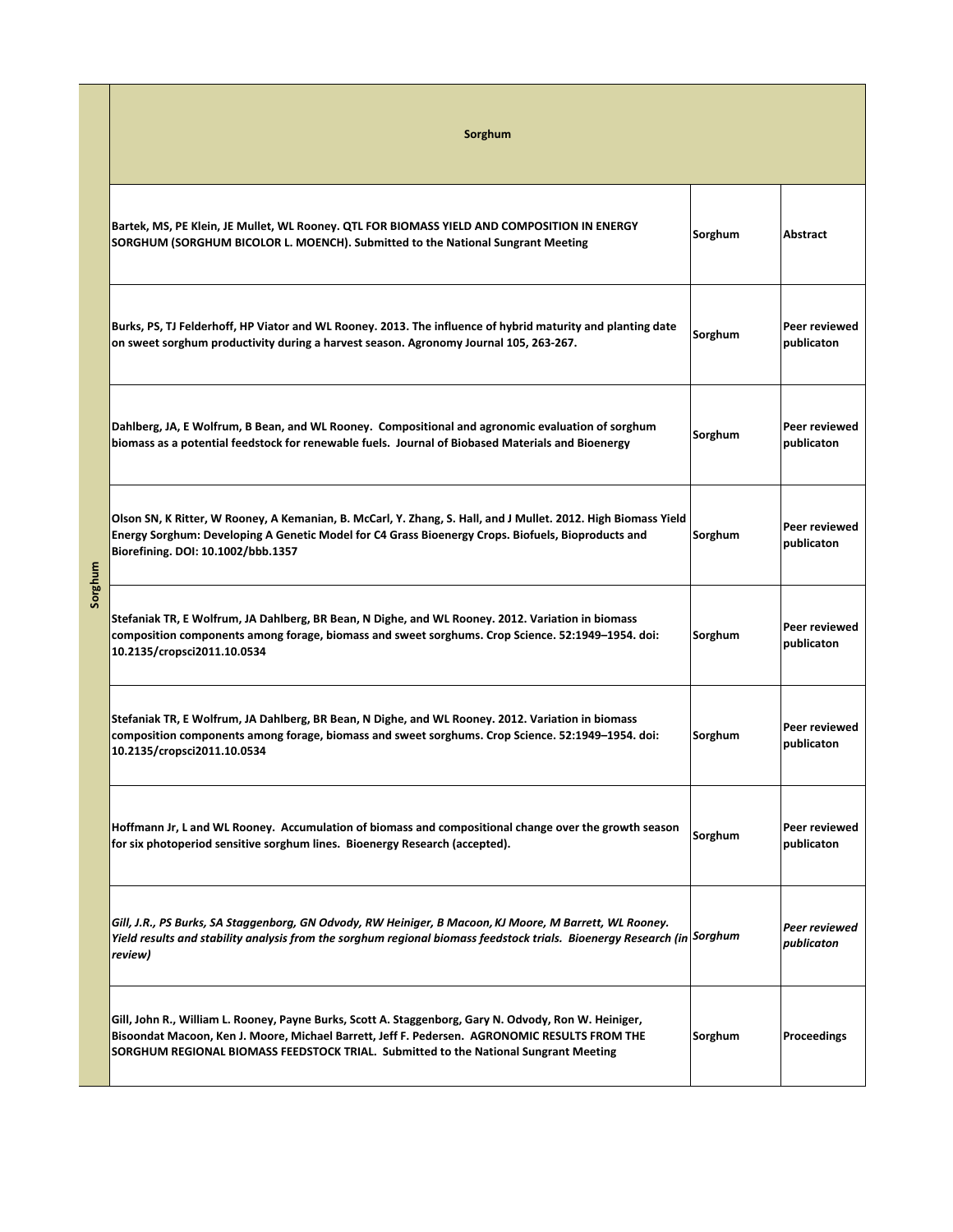|        | Poplar                                                                                                                                                                                                                                                                                                                                                                                                    |        |                    |
|--------|-----------------------------------------------------------------------------------------------------------------------------------------------------------------------------------------------------------------------------------------------------------------------------------------------------------------------------------------------------------------------------------------------------------|--------|--------------------|
|        | Berguson, W.E., McMahon, B., Stanton, B., Shuren, R., Miller, R., Rousseau, R., Cunningham, M., and Wrights,<br>J. (2012). The Sun Grant Poplar Woody Crops Research Program: Accomplishments and Implications.<br>Proceedings from Sun Grant National Conference: Science for Biomass Feedstock Production and Utilization,<br>New Orleans, LA. Retrieved from www.sungrant.tennessee.edu/NatConference/ | Poplar | <b>Proceedings</b> |
| Poplar | Keathley, D., Miller, R., and Bloese, P. (2012). Initial Willow Biomass Yield Trial Results for Michigan.<br>Proceedings from Sun Grant National Conference: Science for Biomass Feedstock Production and Utilization,<br>New Orleans, LA. Retrieved from www.sungrant.tennessee.edu/NatConference/                                                                                                       | Poplar | <b>Proceedings</b> |
|        | Miller, R.O., Bender, B. (2012). Short Rotation Energy Plantation Density Effects on Yield and Return on<br>Investment in a Five-year-old Hybrid Poplar Trial in Michigan. Proceedings from Sun Grant National<br>Conference: Science for Biomass Feedstock Production and Utilization, New Orleans, LA. Retrieved from<br>www.sungrant.tennessee.edu/NatConference/                                      | Poplar | <b>Proceedings</b> |
|        | Tamang, B., Steel, V. and Jeff Wright, (2013). Best performing cottonwood and hybrid poplar varieties in the<br>southeastern United States: Their basic specific gravity and moisture content. In: Proceedings of the 32nd<br>Southern Forst Tree Improvement Conference, June 10-13, 2013, Clemson, South Carolina USA. Pg. (in press).                                                                  | Poplar | <b>Proceedings</b> |
|        | Bill Berguson, B. Stanton and J. Eaton, 2010, Development of Hybrid Poplar for Commercial Production in the<br>United States: The Pacific Northwest and Minnesota Experience. Soil and Water Cons. Soc. - Sustainable<br>Alternative Fuel Feedstock: Opportunities, Challenges and Roadmaps for Six U.S. Regions. pp. 282-299.<br>September 10, 2010.                                                     | Poplar | <b>Proceedings</b> |

| <b>Miscanthus</b>                                                                                                                                                                                                                                                                                                                                                            |          |
|------------------------------------------------------------------------------------------------------------------------------------------------------------------------------------------------------------------------------------------------------------------------------------------------------------------------------------------------------------------------------|----------|
| Maughan M., F. Miguez, T. Voigt, S. Bonos, J. Murphy, R. Gaussoin, D. Williams, and G. Bollero. 2009.<br>Miscanthus x giganteus growth and survival in IL, IN, KY, NE, and NJ. In Annual Meetings Abstracts. Pittsburgh, Miscanthus<br>PA. November 1-4. American Society of Agronomy, Crop Science Society of America, and Soil Science Society<br>of America, Madison, WI. | Abstract |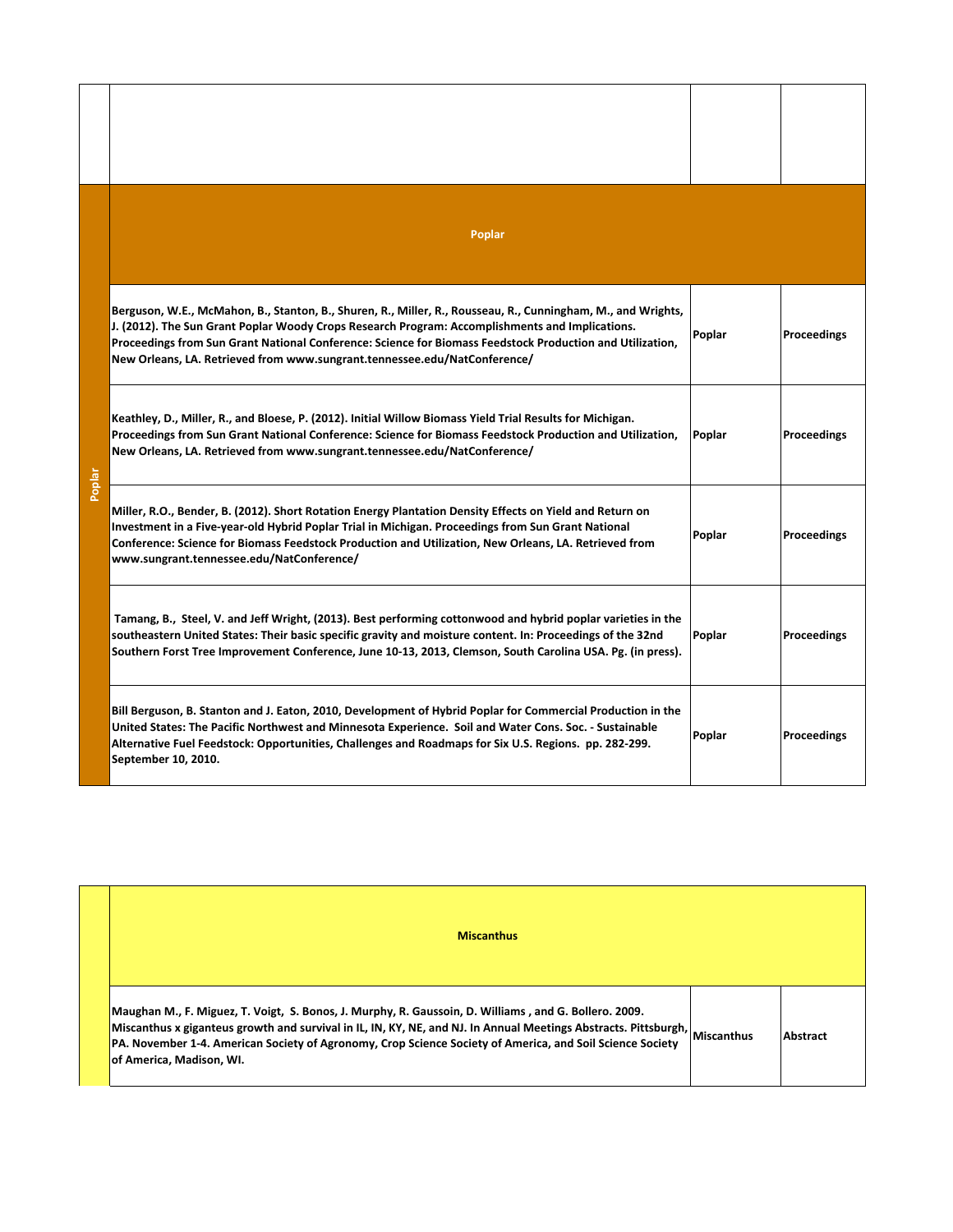| Behnke, G., M. David, T. Voigt, and E. Acosta. 2010. Greenhouse gas emissions from production of Miscanthus<br>x giganteus on Mollisols. In Annual Meetings Abstracts. Long Beach, CA. October 31-November 4. American<br>Society of Agronomy, Crop Science Society of America, and Soil Science Society of America, Madison, WI.                                                                       | Miscanthus        | Abstract                    |
|---------------------------------------------------------------------------------------------------------------------------------------------------------------------------------------------------------------------------------------------------------------------------------------------------------------------------------------------------------------------------------------------------------|-------------------|-----------------------------|
| Davis, M.P., M. B. David, T. B. Voigt, and C. Mitchell. 2012. Changes in potentialsoil carbon and nitrogen<br>mineralization: A multistate analysis of Miscanthus x giganteus under nitrogen fertilizer treatments. In Annual<br>Meetings Abstracts. Cincinnati, OH. October 21-24. American Society of Agronomy, Crop Science Society of<br>America, and Soil Science Society of America, Madison, WI. | <b>Miscanthus</b> | Abstract                    |
| Davis, M.P., M. B. David, T. B. Voigt, and E. H. DeLucia 2013. A multi-state analysis of Miscanthus x giganteus<br>with nitrogen fertilization. In Annual Meetings Abstracts. Tampa, FL. November 3-6. American Society of<br>Agronomy, Crop Science Society of America, and Soil Science Society of America, Madison, WI.                                                                              | <b>Miscanthus</b> | Abstract                    |
| Lee, D.K., A. Parrish, and T. Voigt. (2013). Switchgrass and Giant Miscanthus Agronomy. In Yogendra Shastri et Miscanthus                                                                                                                                                                                                                                                                               |                   | <b>Book Chapter</b>         |
| Ahonsi, M.O., B.O. Agindotan, D.W. Williams, R. Arundale, M. E. Gray, T. B. Voigt, and C. A. Bradley (2010).<br>First report of Pithomyces chartarum causing a leaf blight of Miscanthus x giganteus in Kentucky. Plant<br>Disease. April 2010. 94(4):480.                                                                                                                                              | <b>Miscanthus</b> | Peer reviewed<br>publicaton |
| Behnke, G.D., M.B. David, and T.B. Voigt. (2012 - In Press) Greenhouse gas emissions, nitrate leaching, and<br>biomass yields from production of Miscanthus × giganteus in Illinois, USA. BioEnergy Research. DOI<br>10.1007/s12155-012-9191-5. (http://www.springerlink.com/content/n2t6552hw14257g4/fulltext.pdf)                                                                                     | <b>Miscanthus</b> | Peer reviewed<br>publicaton |
| Maughan M, Bollero G, Lee DK, Darmody R, Bonos S, Cortese L, Murphy J, Gaussoin R, Sousek M, Williams D,<br>Williams L, Miguez F, Voigt T. Miscanthus x giganteus productivity: The effects of management in different<br>environments. Global Change Biology - Bioenergy 2012 (In Press) DOI: 10.1111/j.1757-1707.2011.01144.x.                                                                        | <b>Miscanthus</b> | Peer reviewed<br>publicaton |
| Voigt, T. 2012. IL High School Agriculture Instructor Energy Farm Field Tour showing Sun Grant Miscanthus x<br>giganteus Study. June 18, 2012. Urbana, IL.                                                                                                                                                                                                                                              | <b>Miscanthus</b> | Presentation                |
| Voigt, T. 2010. Illinois Energy Farm Field Tours to view Sun Grant/DOE Miscanthus x giganteus Bioenergy Field<br>Trials: Argentinian U.S. Farm Tour, October 2; Energy Farm Open House, Oct. 10.                                                                                                                                                                                                        | <b>Miscanthus</b> | Presentation                |
| Voigt, T. et al. 2012. Sun Grant/DOE Herbaceous Feedstock Partnership Meeting. Miscanthus x giganteus<br>Productivity. Indianapolis, IN.                                                                                                                                                                                                                                                                | <b>Miscanthus</b> | Presentation                |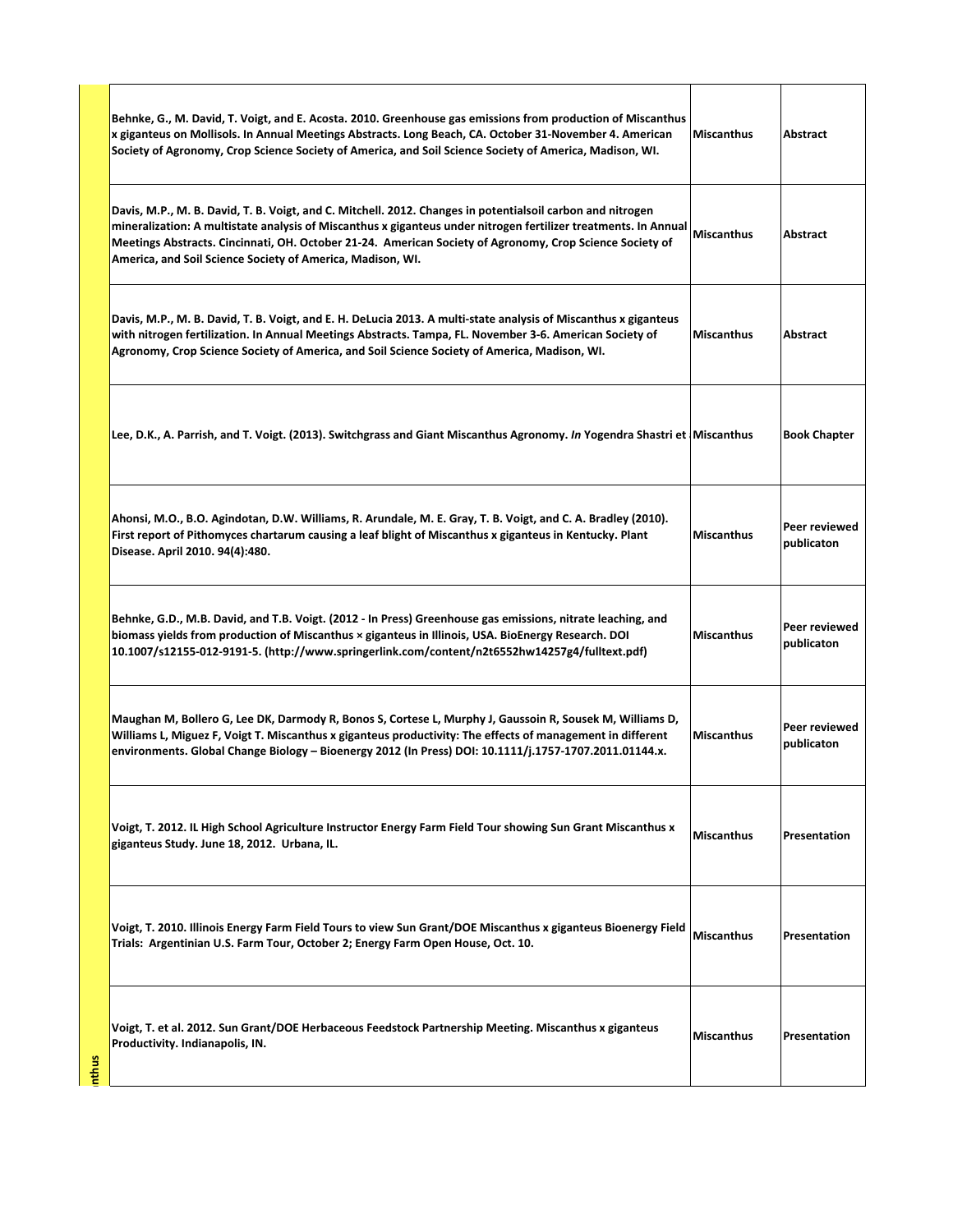| Misca | Voigt, T. et al. 2011. Miscanthus x giganteus productivity: The effects of management in different<br>environments. 2011 Regional Sun Grant/DOE Biomass Feedstock Partnership Meeting. Knoxville, TN                                                                                                           | <b>Miscanthus</b> | Presentation |
|-------|----------------------------------------------------------------------------------------------------------------------------------------------------------------------------------------------------------------------------------------------------------------------------------------------------------------|-------------------|--------------|
|       | Voigt, T. October 26; Visit to DOE/Sun Grant M. x giganteus field plots as part of the Sustainability of Biomass<br>Production for Bioenergy workshop.                                                                                                                                                         | <b>Miscanthus</b> | Presentation |
|       | Voigt, T. October 8, 2011; Reported on DOE/Sun Grant M. x giganteus plots in M. x giganteus lecture in Crop<br>Sciences 415 (Bioenergy Crops).                                                                                                                                                                 | <b>Miscanthus</b> | Presentation |
|       | Voigt, T. American Chemical Society. Establishing and Managing Miscanthus x giganteus and Panicum<br>virgatum Feedstocks in the Temperate U.S. New Orleans, LA.                                                                                                                                                | <b>Miscanthus</b> | Presentation |
|       | Voigt, T. U. of I. Energy Farm Field Tours. Energy Biosciences Institute Retreat, The 2013 International<br>Symposium on C4 and CAM Plant Biology, Energy Biosciences Institute Feedstock Symposium.                                                                                                           | <b>Miscanthus</b> | Presentation |
|       | Voigt, T. World Congress on Industrial Biotechnology. Sun Grant Feedstock Partnership Miscanthus x<br>giganteus Group. Montreal, Quebec, CA.                                                                                                                                                                   | <b>Miscanthus</b> | Presentation |
|       | Voigt, T. et al. The Species Lead presented the Miscanthus x giganteus Bioenergy Field Trials at Kentucky and<br>Nebraska Turfgrass Field Days and the Illinois Energy Farm Field Day.                                                                                                                         | <b>Miscanthus</b> | Presentation |
|       | Voigt, T. The Species Lead presented, "Bioenergy Crops," to annual meeting of Association of Education and<br><b>Research Greenhouse Curators.</b>                                                                                                                                                             | <b>Miscanthus</b> | Presentation |
|       | Voigt, T. The Sun Grant/DOE Herbaceous Feedstock Partnership Miscanthus x giganteus Bioenergy Field Trial<br>was presented at the University of Illinois Master Gardener Convention Energy Farm Tour, University of<br>Illinois Energy Farm Field Day, and Association of Applied Biologists Energy Farm Tour. | <b>Miscanthus</b> | Presentation |
|       | Voigt, T. et al. 2013. Tunica, MS. Sun Grant Feedstock Partnership Annual Meeting. Miscanthus x giganteus<br>Update. February 14, 2013.                                                                                                                                                                        | <b>Miscanthus</b> | Presentation |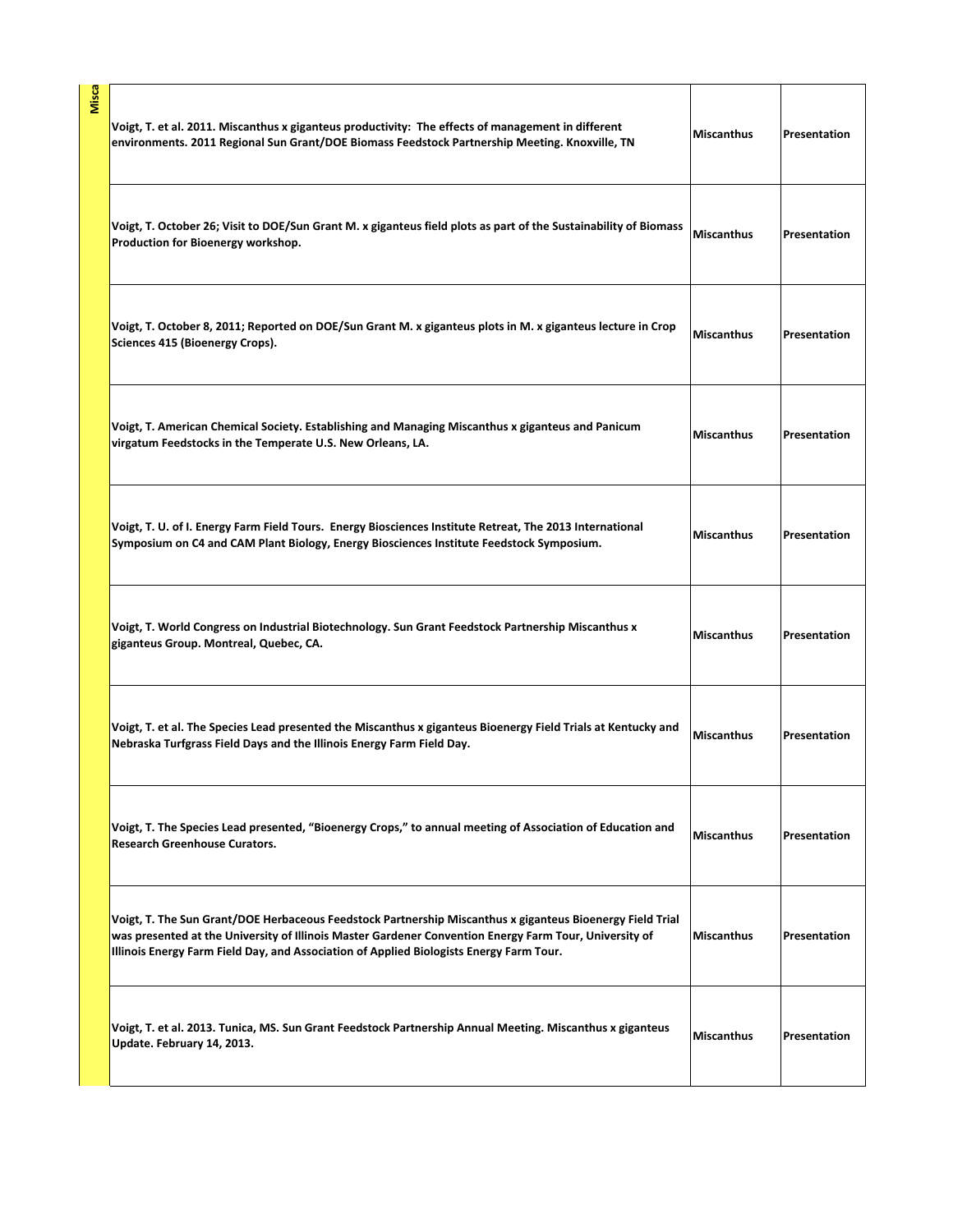| Voigt, T. Urbana, IL. University of Illinois Center for Advanced Bioenergy Research Seminar. Is Miscanthus x<br>giganteus A Commercial Crop? January 28.                                                                                               | Miscanthus | <b>Presentation</b> |
|--------------------------------------------------------------------------------------------------------------------------------------------------------------------------------------------------------------------------------------------------------|------------|---------------------|
| Voigt, T. et al. 2012. 2012 Sun Grant National Conference: Science for Biomass Feedstock Production and<br>Utilization. Miscanthus x giganteus Biomass Feedstock Production and Sustainability Studies in the Eastern<br>U.S. Oct. 4. New Orleans, LA. | Miscanthus | Proceedings         |

| ō | <b>GIS</b>                                                                                                                                                                                                                                        |               |                             |
|---|---------------------------------------------------------------------------------------------------------------------------------------------------------------------------------------------------------------------------------------------------|---------------|-----------------------------|
|   | A Spatial Analysis of Expiring Contracts under the Conservation Reserve Program (CRP), Mahesh Rao and<br>Subodh Ganta; Association of American Geographers, 2009 National Meeting, Las Vegas, NV, March, 2009.                                    | GIS           | Presentation                |
|   | Invited participant in workshop: Regional Biomass Energy Feedstock Partnership. Sponsored by the Sun Grant<br>Initiative and the U.S. Department of Energy's Office of Biomass Programs. 27-28 February, 2008, Hall of<br>States, Washington D.C. | <b>GIS</b>    | Workshop                    |
|   | Chang, J., Hansen, M.C., Pittman, K., Dimiceli, C., and Carroll, M., 2007, Corn and soybean mapping in the<br>United States using MODIS time-series data sets, Agronomy Journal, 1654-1664.                                                       | <b>NC-GIS</b> | Peer reviewed<br>publicaton |
|   | Chintala, R., M. C. Wimberly, G. Dijra, and M. Tulbure. In Review. Interannual variability of crop residue<br>potential in the North Central Region of the United States. Submitted to Biomass and Bioenergy.                                     | <b>NC-GIS</b> | Peer reviewed<br>publicaton |
|   | Tulbure, M. G., M. C. Wimberly, A. Boe and V. Owens. 2012. Climatic and genetic controls of yields of<br>switchgrass, a model bioenergy species. Agriculture, Ecosystems, and Environ. 146:121-129                                                | <b>NC-GIS</b> | Peer reviewed<br>publicaton |
|   | Tulbure, M. G., M. C. Wimberly, and V. N Owens. 2012. Response of switchgrass yield to future climate<br>change. Environmental Research Letters 7 045903.                                                                                         | <b>NC-GIS</b> | Peer reviewed<br>publicaton |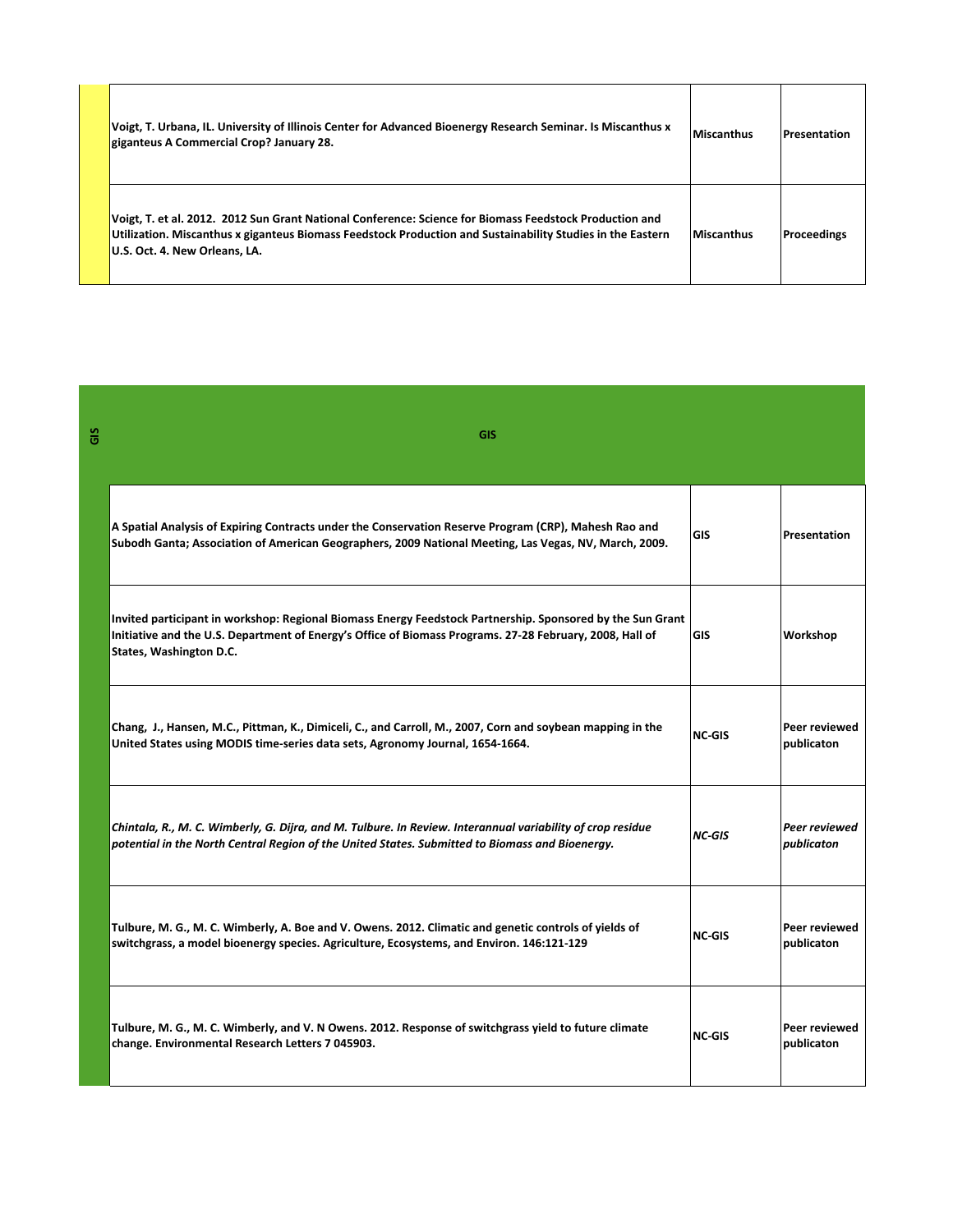| Tulbure, M., M. C. Wimberly, D. P. Roy, and G. M. Henebry. 2011. Spatial and temporal heterogeneity of<br>agricultural fires in the central United States in relation to land cover and land use. Landscape Ecology 26: 211-NC-GIS<br>224.                                                                        |               | Peer reviewed<br>publicaton |
|-------------------------------------------------------------------------------------------------------------------------------------------------------------------------------------------------------------------------------------------------------------------------------------------------------------------|---------------|-----------------------------|
| Wright CK, Wimberly M (2013) Reply to Kline et al.: Cropland data layer provides a valid assessment of recent<br>grassland conversion in the Western Corn Belt. Proc. Nat. Acad. Sci. USA. DOI 10.1073/pnas.1307594110.                                                                                           | <b>NC-GIS</b> | Peer reviewed<br>publicaton |
| Wright, C. K., and M. C. Wimberly. 2013. Recent land use change in the Western Corn Belt threatens<br>grasslands and wetlands. Proceedings of the National Academy of Sciences 110: 4134-4139.                                                                                                                    | <b>NC-GIS</b> | Peer reviewed<br>publicaton |
| Hansen, M., Pittman, K. Chang, J., and Becker-Reshef, I., Multi-Date Compositing Techniques, presented at the<br>ResourceSat Real Product Innovations seminar sponsored by ASRC Management Services and the USDA<br>Foreign Agricultural Service, November 27, 2007.                                              | <b>NC-GIS</b> | <b>Presentation</b>         |
| Hansen, M.C., Chang, J. and Pittman, K., Monitoring global and regional croplands using MODIS data,<br>Association of American Geographers Annual Meeting, April 17-21, 2007, San Francisco, CA.                                                                                                                  | <b>NC-GIS</b> | <b>Presentation</b>         |
| Hansen, M.C., Mueller, R., Pittman, K., and Chang, J., Mapping feedstocks using remotely sensed datasets,<br>South Dakota and Biofuels 2008 meeting sponsored by South Dakota Agriculture and Energy, North Central<br>Sun Grant Initiative, and the Western Governor's Association, May 20, 2008, Brookings, SD. | <b>NC-GIS</b> | Presentation                |
| Hansen, M.C., Pittman, K., Chang, J., Carroll, M., and DiMiceli, C., MODIS Vegetation Continuous Fields of Crop<br>Type in Support of NASS Annual Crop Indicator Mapping, Association of American Geographers Annual<br>Meeting, April 15-19, 2008, Boston, MA.                                                   | <b>NC-GIS</b> | Presentation                |
| Hansen, M.C., Pittman, K., Chang, J., Carroll, M., and DiMiceli, C., MODIS Vegetation Continuous Fields of Crop<br>Type in Support of NASS Annual Crop Indicator Mapping, Association of American Geographers Annual<br>Meeting, Boston, April 16, 2008.                                                          | <b>NC-GIS</b> | Presentation                |
| Tulbure, M., and M. C. Wimberly. 2010. Climatic influences on biomass yields of switchgrass: A model<br>bioenergy species. US-IALE Annual Symposium. April 5-9, Athens, GA.                                                                                                                                       | <b>NC-GIS</b> | Presentation                |
| Tulbure, M., and M. C. Wimberly. 2010. Climatic influences on corn and soybean yields. 3rd USGS Modeling<br>Conference: Understanding and Predicting for a Changing World. June 7-11, Denver, CO.                                                                                                                 | <b>NC-GIS</b> | Presentation                |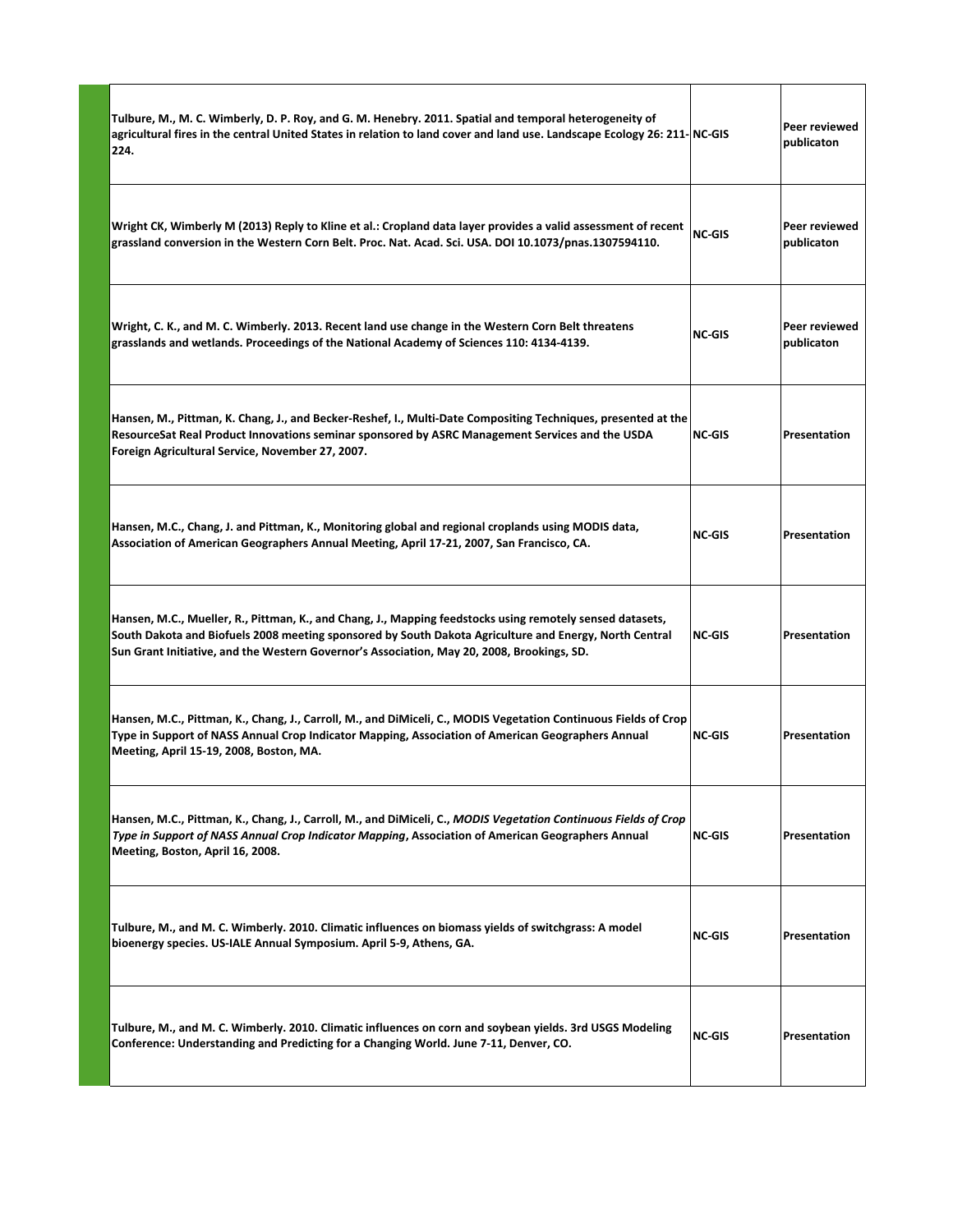| Tulbure, M., M. C. Wimberly, and G. M. Henebry. 2009. Spatial and temporal distributions of fires in the<br>central United States from 5 years of MODIS active fire detection data. International Association for<br>Landscape Ecology, United States Regional Association Meeting. Salt Lake City, UT. | <b>NC-GIS</b> | Presentation        |
|---------------------------------------------------------------------------------------------------------------------------------------------------------------------------------------------------------------------------------------------------------------------------------------------------------|---------------|---------------------|
| Wimberly, M. C., C. Wright, A. Lamsal, and Y. Liu. 2012. North Central Feedstock Assessment Team: GIS<br>Applications to Support Sustainable Biofuels Feedstock Production. North Central Sun Grant Regional<br><b>Association Annual Meeting. Indianapolis, IN.</b>                                    | <b>NC-GIS</b> | Presentation        |
| Wimberly, M. C., M. C. Hansen, K. Pittman, J. Chang, and M. Tulbure. 2009. Applications of GIS and remote<br>sensing to aupport sustainable biomass feedstock production. North Central Sun Grant Region Annual<br>Meeting. Jan 15-16, St. Paul, MN. (Presentation)                                     | <b>NC-GIS</b> | Presentation        |
| Wimberly, M. C., M. Tulbure, R. Bell, Y. Liu, J. M. Rop, and R. Chintala. 2010. North Central Feedstock<br>Assessment Team: GIS Applications to Support Sustainable Biofuels Feedstock Production. North Central Sun<br>Grant Regional Association Annual Meeting. San Antonio, TX.                     | INC-GIS       | Presentation        |
| Wimberly, M. C., Y. Liu, M. Tulbure, and R. Bell. 2011. North Central Feedstock Assessment Team: GIS<br>Applications to Support Sustainable Biofuels Feedstock Production. Feedstock Partnership Annual Meeting,<br>Knoxville, TN.                                                                      | <b>NC-GIS</b> | Presentation        |
| Wright CK (2013) Plenary presentation: Rapid land use change in the Western Corn Belt. America's Grasslands NC-GIS<br>Conference: The Future of Grasslands in a Changing Landscape, Manhattan, KS, August 15–17, 2013.                                                                                  |               | Presentation        |
| Wright CK, Wimberly M (2013) Land-use change in the Corn Belt: Influence on grasslands and wetlands.<br>Plenary presentation, NSF Macrosystems Biology PI Meeting, Arlington, VA, June 7.                                                                                                               | <b>NC-GIS</b> | Presentation        |
| Wright CK, Wimberly M (2013) recent grassland conversion in the Western Corn Belt. Earth Day public lecture,<br>Dakota State University, Madison, SD, May 25.                                                                                                                                           | <b>NC-GIS</b> | <b>Presentation</b> |
| Wright CK, Wimberly M (2013) Recent land use change in the Western Corn Belt threatens grasslands and<br>wetlands, Ecological Society of America Annual Meeting, Minneapolis, MN, August 4-9, 2013.                                                                                                     | <b>NC-GIS</b> | Presentation        |
| Wright, C. K., and M. C. Wimberly. 2012. Recent Agricultural Intensification in the U.S. Corn Belt. International<br>Association for Landscape Ecology, United States Regional Association Meeting. Newport, RI (Oral<br>presentation).                                                                 | NC-GIS        | Presentation        |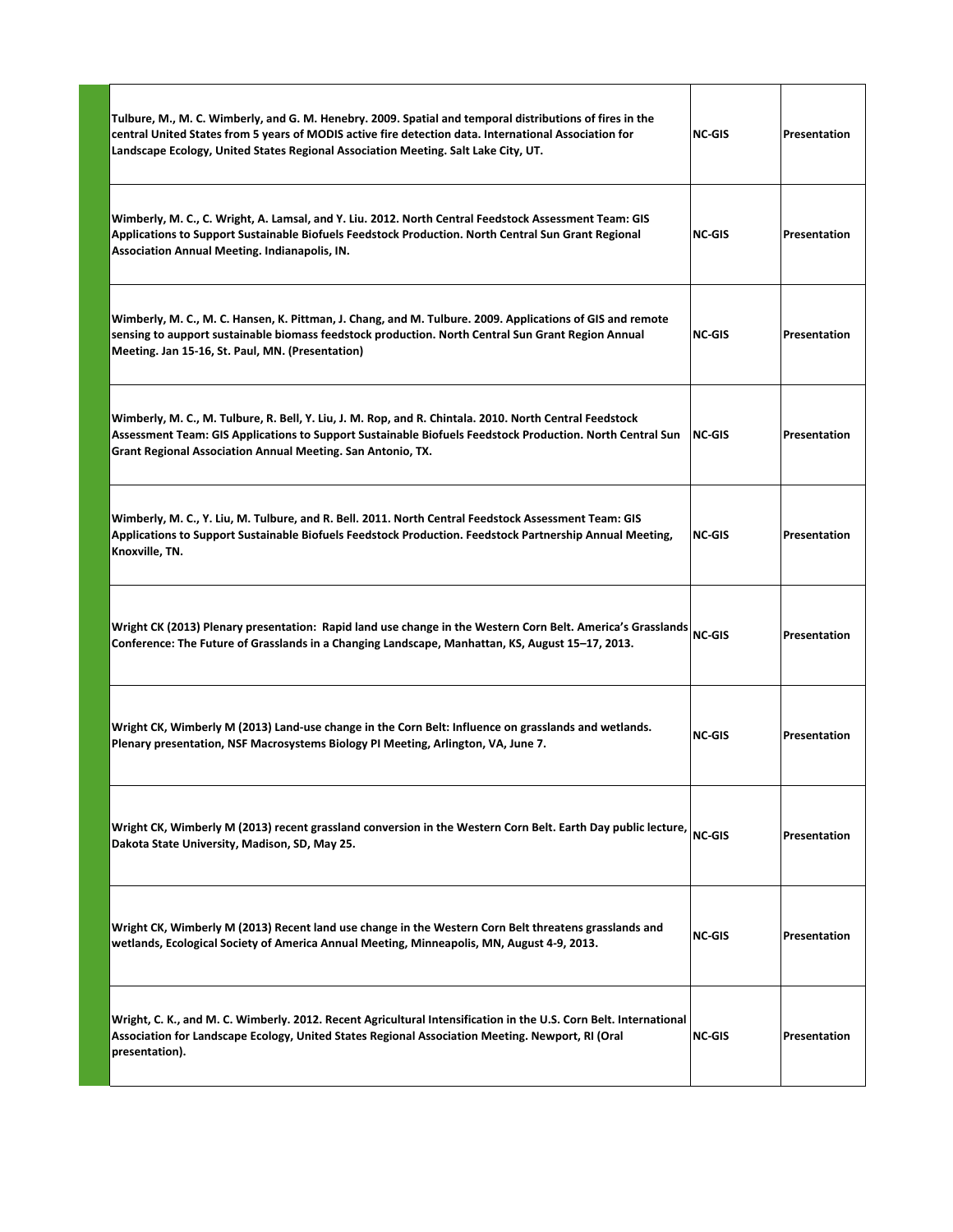| Wright, C. K., and M. C. Wimberly. 2013. North Central resource assessment team report. Sun Grant/DOE<br>Regional Biomass Feedstock Partnership Annual Meeting, Tunica, MS.                                                                                                                                                                                                                                                                | <b>NC-GIS</b> | Presentation                |
|--------------------------------------------------------------------------------------------------------------------------------------------------------------------------------------------------------------------------------------------------------------------------------------------------------------------------------------------------------------------------------------------------------------------------------------------|---------------|-----------------------------|
| Wright, C. K., and M. C. Wimberly. 2013. Recent land use change in the Western Corn Belt threatens<br>grasslands and wetlands. Annual Meeting of the South Dakota Chapter of the Wildlife Society, Oacoma, SD.                                                                                                                                                                                                                             | <b>NC-GIS</b> | <b>Presentation</b>         |
| Rop, M., Y. Liu, and M. C. Wimberly. 2011. FWA - A Framework for Developing Web-Atlas Applications.<br>Proceedingss of the 2011 International Conference on Software Engineering Research and Practice (SERP'11).<br>Las Vegas, NV, July 18-21.                                                                                                                                                                                            | NC-GIS        | Proceedings                 |
| Cellulosic Bioenergy: Sustainability and Environmental Issues. Woodbury PB. Invited Briefing on Regional<br>Cellulosic Bioenergy by the Sun Grant Initiative, 13 March, 2009, U.S. House of Representatives Cannon Office NE-GIS<br><b>Building, Washington D.C.</b>                                                                                                                                                                       |               | <b>Briefing</b>             |
| Richards BK, Stoof CR, Cary I, Woodbury PB. In press. Reporting on marginal lands for bioenergy feedstock<br>production - a modest proposal. BioEnergy Research                                                                                                                                                                                                                                                                            | <b>NE-GIS</b> | Peer reviewed<br>publicaton |
| Sustainable Bioenergy Feedstock Production on Marginal Lands. Woodbury PB. Invited platform panel<br>discussion, Sustainable Bioenergy Production on Marginal Lands Seminar Series, 1 May, 2013, Cornell<br>University, Ithaca, NY.                                                                                                                                                                                                        | <b>NE-GIS</b> | Panel<br><b>Discussion</b>  |
| Bioenergy and Greenhouse Gas Mitigation: The Role of Crop, Soil, and Environmental Information Sciences.<br>Woodbury PB, van Es H, Cox W, Cherney J, DiTommaso A, Duxbury J, Buckley D, Hahn R, Lehmann CJ, Gaunt J,<br>Hobbs P, Lauren J, Melkonian J, Thies J, Grantham D, Setter T, Russell-Anelli J, Smith S. Poster presentation at<br>the annual GIS Day, 18 November, 2008, Cornell University, Ithaca, NY.                         | <b>NE-GIS</b> | Poster<br>Presentation      |
| Bioenergy and Greenhouse Gas Mitigation: The Role of Crop, Soil, and Environmental Information Sciences.<br>Woodbury PB, van Es H, Cox W, Cherney J, DiTommaso A, Duxbury J, Buckley D, Hahn R, Lehmann CJ, Gaunt J,<br>Hobbs P, Lauren J, Melkonian J, Thies J, Grantham D, Setter T, Russell-Anelli J, Smith S. Poster presentation at<br>the Second Bio-Energy Awareness Days, sponsored by the USDA, 21-23 June, 2008, Washington, DC. | NE-GIS        | Poster<br>Presentation      |
| Geospatial analysis of sustainable biomass feedstock production potential in the Northeast USA Sun Grant<br>region. Ahmed Z (presenter), Peters C, Wightman J, Woodbury PB. Poster Presentation to the 2009<br>International Annual Meetings of the American Society of Agronomy, Crop Science Society of America, and<br>Soil Science Society of America, 1-5 November, 2009, Pittsburgh, PA.                                             | <b>NE-GIS</b> | Poster<br>Presentation      |
| Quantifying the Sustainability of Bioenergy Pathways for New York and the Northeastern USA. Woodbury P,<br>Cherney J, Wightman J, Duxbury J, Cox W, Mohler C, DeGloria S. Poster presentation at the annual GIS Day, 18 NE-GIS<br>November, 2008, Cornell University, Ithaca, NY                                                                                                                                                           |               | Poster<br>Presentation      |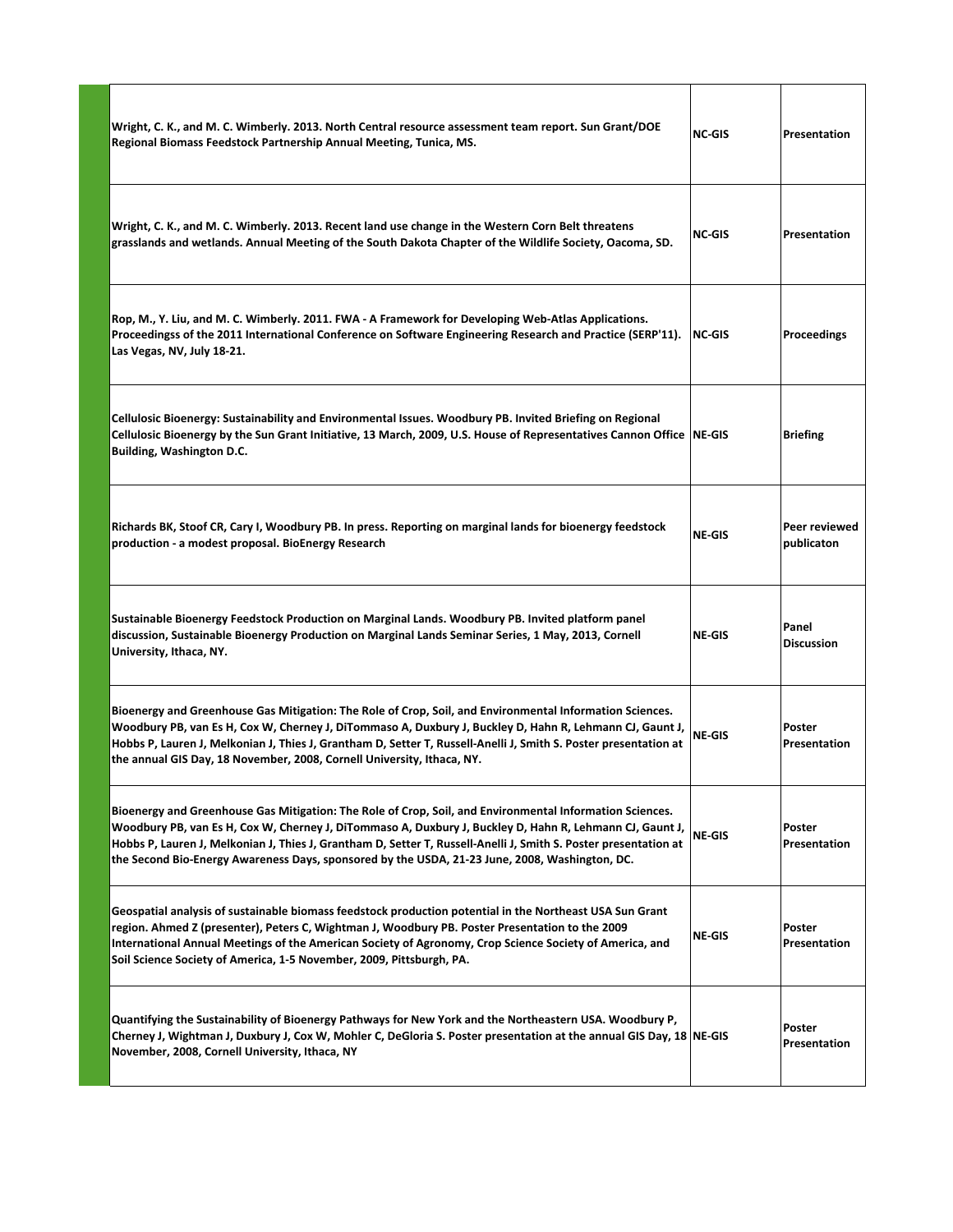| Quantifying the Sustainability of Bioenergy Pathways for New York and the Northeastern USA. Woodbury P,<br>Cherney J, Wightman J, Duxbury J, Cox W, Mohler C, DeGloria S. Poster presentation at the Second Bio-Energy NE-GIS<br>Awareness Days, sponsored by the USDA, 21-23 June, 2008, Washington, DC.                                                                                                                                  |               | Poster<br>Presentation |
|--------------------------------------------------------------------------------------------------------------------------------------------------------------------------------------------------------------------------------------------------------------------------------------------------------------------------------------------------------------------------------------------------------------------------------------------|---------------|------------------------|
| A Researcher's View of Biofuel and Bionergy Sustainability Analysis. Woodbury PB. Invited presentation and<br>discussion, U.S. Department of State, 13 March, 2009, Washington D.C.                                                                                                                                                                                                                                                        | <b>NE-GIS</b> | <b>Presentation</b>    |
| Approaches for Quantifying Bioenergy Feedstock Production Potential and Environmental Impacts in the<br>Northeast Sun Grant Region. Invited Plenary Presentation, Woodbury PB, Ahmed Z, Peters C, Wightman J.<br>Sustainable Bioenergy and Bioproducts Research for a Better Environment and a Growing Economy, Sun Grant<br>Initiative, 11 March, 2009, L'Enfant Hotel, Washington D.C.                                                   | <b>NE-GIS</b> | Presentation           |
| Approaches for Quantifying Bioenergy Feedstock Production Potential and Environmental Impacts in the<br>Northeast Sun Grant Region. Woodbury PB. Invited platform presentation in the Seminar Series: The Science<br>and Engineering Challenges to the Development of Sustainable Biobased Industries. 25 September, 2008,<br>Department of Biological and Environmental Engineering, Cornell University, Ithaca, NY.                      | <b>NE-GIS</b> | <b>Presentation</b>    |
| Approaches for Quantifying Bioenergy Feedstock Production Potential and Environmental Impacts in the<br>Northeast Sun Grant Region. Woodbury PB. Invited platform presentation in the Seminar Series: The Science<br>and Engineering Challenges to the Development of Sustainable Biobased Industries. 25 September, 2008,<br>Department of Biological and Environmental Engineering, Cornell University, Ithaca, NY.                      | <b>NE-GIS</b> | <b>Presentation</b>    |
| Approaches for Quantifying the Sustainability of Bioenergy Feedstock Production Pathways in the<br>Northeastern USA. Woodbury P. Invited platform presentation: Northeast Renewable Energy Conference. 26<br>August, 2008, Pennsylvania State University, State College, PA.                                                                                                                                                               | NE-GIS        | <b>Presentation</b>    |
| Approaches for Quantifying the Sustainability of Bioenergy Feedstock Production Pathways. Woodbury PB.<br>Invited platform presentation in the 78th Meeting of the Petroleum Environmental Research Forum, 18<br>November, 2008, Philadelphia, PA.                                                                                                                                                                                         | <b>NE-GIS</b> | Presentation           |
| Bioenergy and Greenhouse Gas Mitigation: The Role of Crop, Soil, and Environmental Information Sciences.<br>Woodbury PB, van Es H, Cox W, Cherney J, DiTommaso A, Duxbury J, Buckley D, Hahn R, Lehmann CJ, Gaunt J,<br>Hobbs P, Lauren J, Melkonian J, Thies J, Grantham D, Setter T, Russell-Anelli J, Smith S. Poster presentation at<br>the Second Bio-Energy Awareness Days, sponsored by the USDA, 21-23 June, 2008, Washington, DC. | <b>NE-GIS</b> | Presentation           |
| Biomass as a Renewable Energy Resource in New York State and the Northeast USA. Woodbury PB. Invited<br>presentation to teacher training workshop, Department of Biological and Environmental Engineering, Cornell<br>University, 21 June 2011, Ithaca, NY.                                                                                                                                                                                | NE-GIS        | Presentation           |
| Current and Potential Carbon Sequestration and Biomass Energy in New York State. Woodbury, PB. Invited<br>platform presentation in the Carbon Sequestration Seminar, Department of Natural Resources. 30 January,<br>2008, Cornell University, Ithaca, NY.                                                                                                                                                                                 | <b>NE-GIS</b> | Presentation           |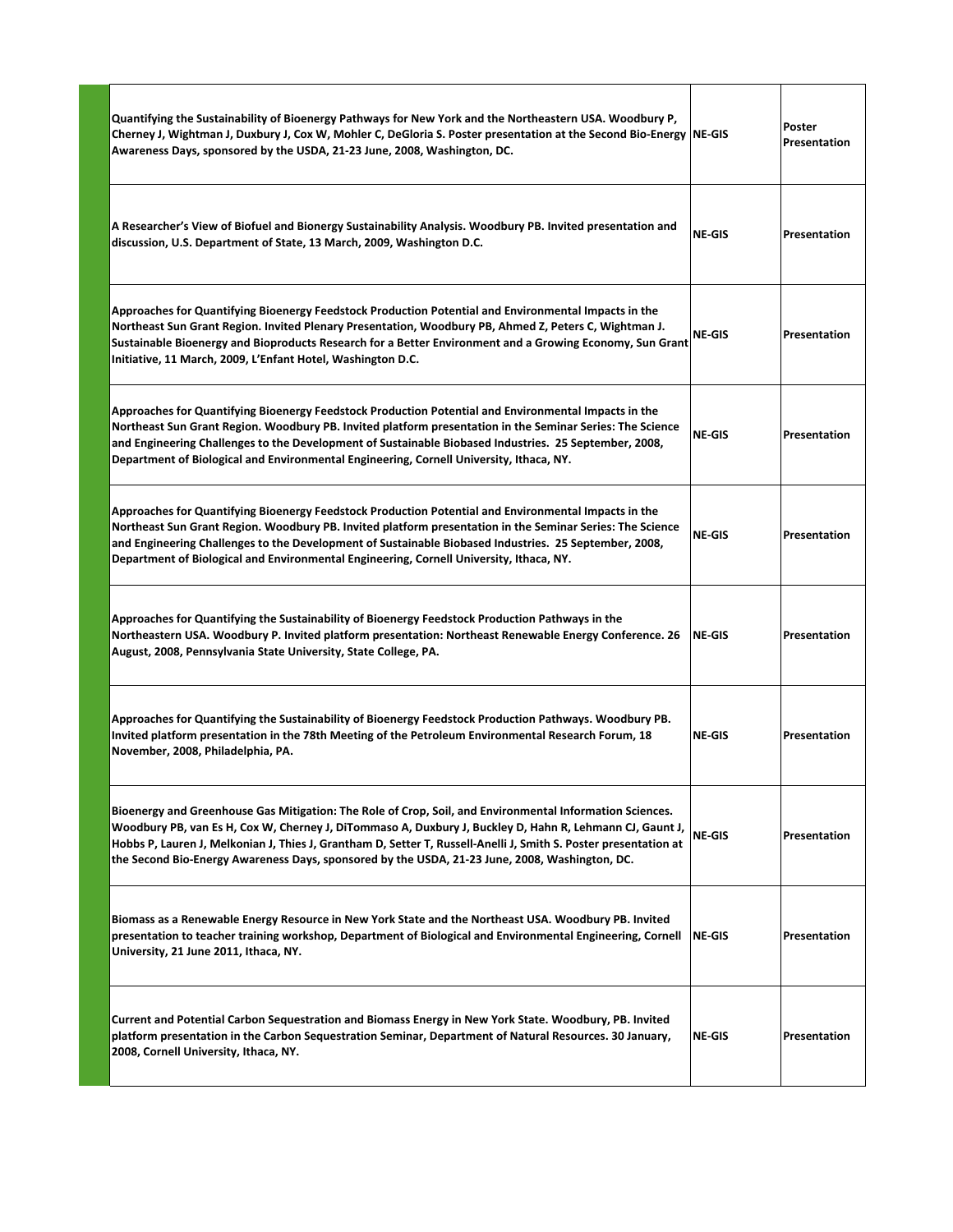| Environmental Impacts of Ethanol and Biodiesel. Mas CJ, Wojnar Z, Woodbury PB (joint presentation by all<br>authors). Invited platform presentation to the New York State Department of Environmental Conservation, 6  NE-GIS<br>May, 2008, Albany, NY.                                                                                                                                                                     |               | Presentation |
|-----------------------------------------------------------------------------------------------------------------------------------------------------------------------------------------------------------------------------------------------------------------------------------------------------------------------------------------------------------------------------------------------------------------------------|---------------|--------------|
| <b>Environmental Impacts of Ethanol and Biodiesel. Mas CJ, Wojnar Z, Woodbury PB. Invited briefing to the staff</b><br>of the Governer of New York State, 9 June, 2008, Albany, NY.                                                                                                                                                                                                                                         | NE-GIS        | Presentation |
| Geospatial Analysis of Opportunities and Challenges for Sustainable Biomass Feedstock Production.<br>Woodbury, PB. Invited platform presentation in the seminar series Biofuels: The Economic and Environmental<br>Interactions, Departments of Applied Economics and Management and Biological and Environmental<br>Engineering. 11 February, 2008, Cornell University, Ithaca, NY.                                        | NE-GIS        | Presentation |
| Multi-scale integrated modeling of sustainable herbaceous biomass feedstock production potential in the<br>Northeastern USA. Woodbury PB, Peters C, Ahmed Z, Wightman J, Waltman S, Richard T. Invited Platform<br>Presentation to the 2009 International Annual Meetings of the American Society of Agronomy, Crop Science<br>Society of America, and Soil Science Society of America, 1-5 November, 2009, Pittsburgh, PA. | NE-GIS        | Presentation |
| New York and Northeast US Land Resources for Sustainable Bioenergy Feedstock Production. Woodbury, PB.<br>Platform presentation in the mini-symposium: Bioenergy and Greenhouse Gases: Research Highlights and<br>Needs in Crop, Soil, and Environmental Sciences. 14 February, 2008, Department of Crop and Soil Sciences,<br>Cornell University, Ithaca, NY.                                                              | NE-GIS        | Presentation |
| Organizer and moderator of a special session on bioenergy in New York State and the Northeastern USA in the<br> Energy Panel, Cornell Cooperative Extension Agriculture and Food Systems In-Service Meeting, 11 November,  NE-GIS<br>2009, Ithaca, NY.                                                                                                                                                                      |               | Presentation |
| Quantifying Sustainable Biomass Resources at National, Regional, and State Scales. Woodbury PB, Ahmed Z, PdNE-GIS                                                                                                                                                                                                                                                                                                           |               | Presentation |
| Regional Feedstock Partnership Resource Assessment. Woodbury PB. Invited platform presentation,<br>Department of Energy Office of Biomass Programs Peer Review Meeting, 8 April 2011, Annapolis, MD.                                                                                                                                                                                                                        | NE-GIS        | Presentation |
| Sustainable Biomass Feedstock Assessment in the Northeast Sun Grant Region. Woodbury PB, Ahmed Z,<br>Peters C, Wightman J. Invited platform presentation, Sun Grant & Department of Energy Regional Feedstock<br>Partnership Meeting, 24 February 2010, San Antonio, TX.                                                                                                                                                    | <b>NE-GIS</b> | Presentation |
| Sustainable Biomass Feedstock Assessment in the Northeast Sun Grant Region. Woodbury PB, Ahmed Z,<br>Wightman J. Invited platform presentation, Sun Grant & Department of Energy Regional Feedstock<br>Partnership Meeting, 16 February 2011, Knoxville, TN.                                                                                                                                                                | <b>NE-GIS</b> | Presentation |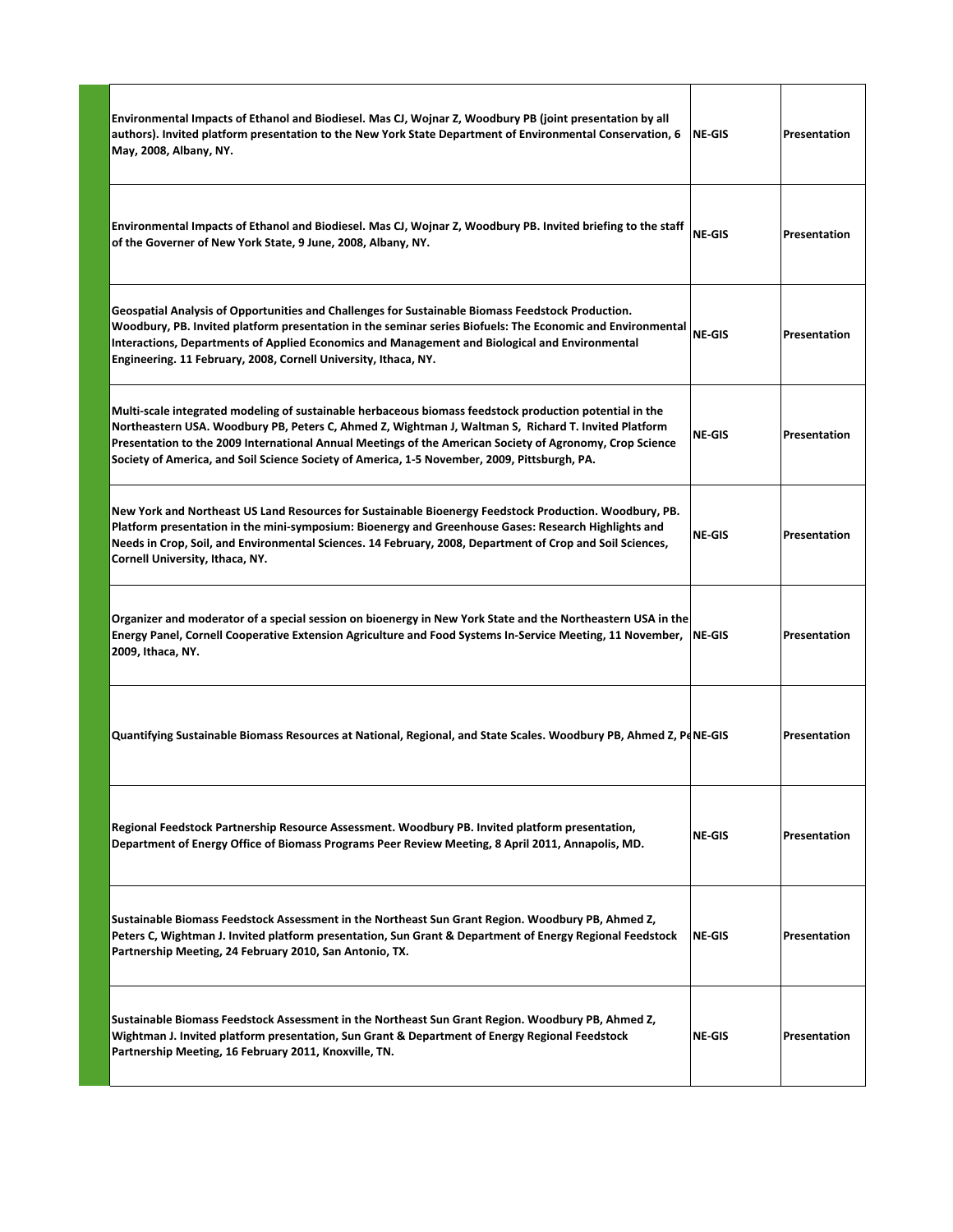| Sustainable Biomass Feedstock Production Potential and Greenhouse Gas Balance in the Northeast Sun Grant<br>Region. Woodbury PB, Ahmed Z, Peters C, Wightman J. Invited platform presentation, Northeast Sun Grant   NE-GIS<br>Regional Conference, 26 May 2010, Syracuse, NY.                                                                                                     |          | Presentation |
|------------------------------------------------------------------------------------------------------------------------------------------------------------------------------------------------------------------------------------------------------------------------------------------------------------------------------------------------------------------------------------|----------|--------------|
| Untapped potential: Sustainable bioenergy production from marginal lands in the Northeast US. Stoof CR, Rich NE-GIS                                                                                                                                                                                                                                                                |          | Presentation |
| What is the Potential for Sustainable Bioenergy Feedstock Production in New York and the Northeast?<br>Woodbury PB. Invited presentation to the 72nd Annual Cornell Seed Conference, 2 December, 2010, Geneva, NE-GIS<br>NY.                                                                                                                                                       |          | Presentation |
| Bioenergy Feedstock Production in the NE: Land Use, Yields, and Sustainability. Woodbury PB. Invited webinar<br>presentation, Northeast Woody/Warm-season Biomass Consortium, 9 April 2013 (webinar presentation:<br>http://www.newbio.psu.edu/Extension/Webinars.asp).                                                                                                            | $NE-GIS$ | Webinar      |
| Biomass as a Renewable Energy Resource in New York State and the Northeast USA. Woodbury PB. Invited pre NE-GIS                                                                                                                                                                                                                                                                    |          | Workshop     |
| Biomass as a Renewable Energy Resource in the Northeast USA. Woodbury PB. Invited presentation to teacher NE-GIS                                                                                                                                                                                                                                                                   |          | Workshop     |
| Biomass as a Renewable Energy Resource in the Southern Tier of New York State. Woodbury PB. Invited platfo NE-GIS                                                                                                                                                                                                                                                                  |          | Workshop     |
| New York State Renewable Fuels Visioning Meeting. Participate in an invitation-only workshop to develop a<br>vision for biofuels for New York State. Sponsored by the New York State Energy Research and Development<br>Authority, the New York Department of Agriculture and Markets, and the New York Department of<br>Environmental Conservation. January 29, 2009, Albany, NY. | $NE-GIS$ | Workshop     |
| Opportunities and Challenges for Sustainable Biomass Feedstock Production in New York State and the Northe NE-GIS                                                                                                                                                                                                                                                                  |          | Workshop     |
| Potential Bioenergy Feedstock Production in New York State and the Northeast USA. Woodbury PB. Invited plaNE-GIS                                                                                                                                                                                                                                                                   |          | Workshop     |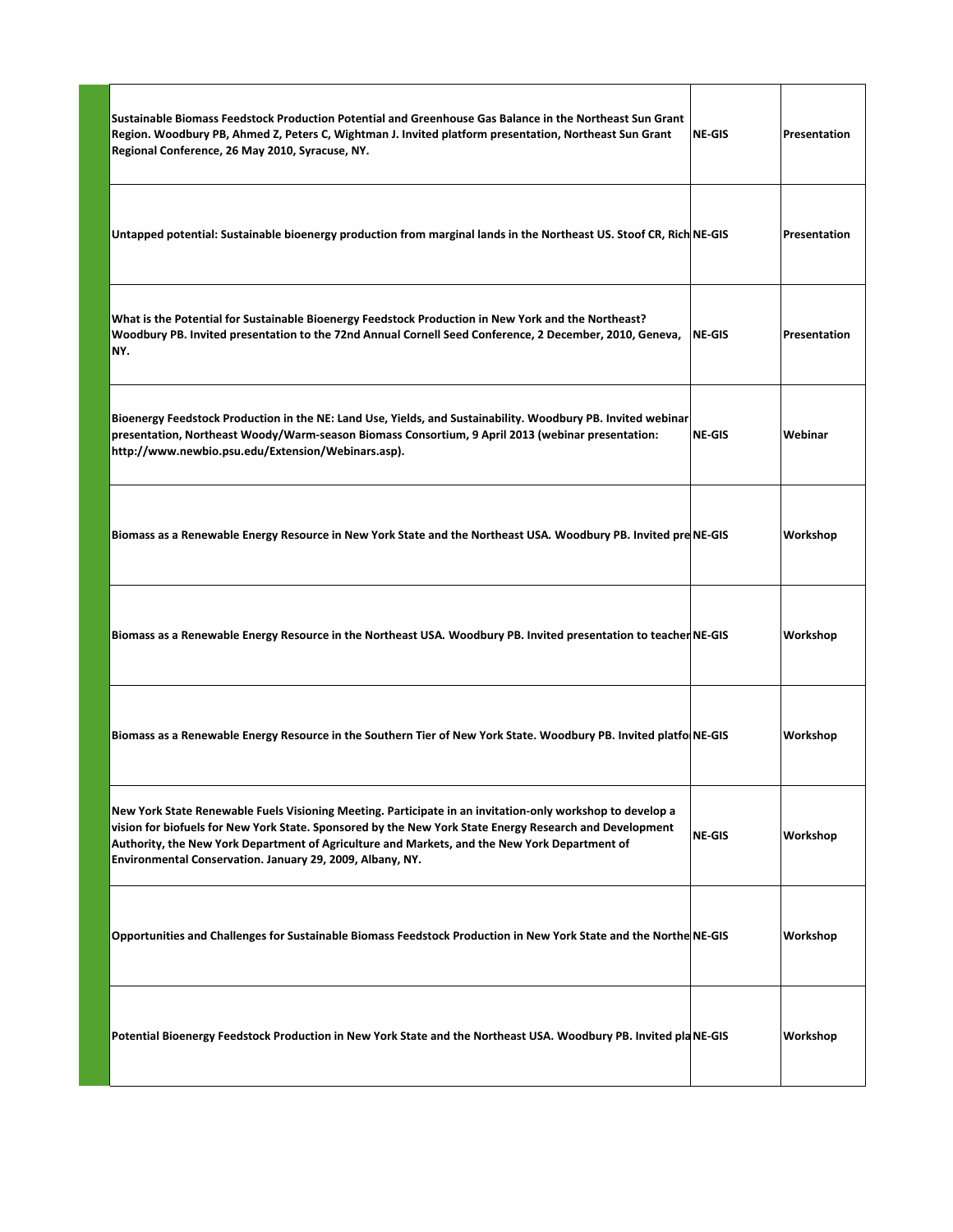| Sustainable bioenergy feedstock production in New York State and the Northeast                                                                                                                                                                                                 | <b>NE-GIS</b> | Workshop                    |
|--------------------------------------------------------------------------------------------------------------------------------------------------------------------------------------------------------------------------------------------------------------------------------|---------------|-----------------------------|
| Sustainable Bioenergy Feedstock Production in New York State and the Northeast USA. Woodbury PB. Invited  NE-GIS                                                                                                                                                               |               | Workshop                    |
| Sustainable Biomass Resources in the Northeast. Woodbury PB, Ahmed Z, Peters C, Wightman J. Invited<br>presentation to the 2009 Workshop: Re-imagining Sustainable Landscapes, 3 December, 2009, Pennsylvania<br>State University, State College, PA.                          | NE-GIS        | Workshop                    |
| Acheampong, Kwame, The Impact of Switchgrass production on Oklahoma Hay Markets, Masters Thesis,<br>Oklahoma State University, Dec 2009                                                                                                                                        | SC-GIS        | <b>Masters Thesis</b>       |
| Folakemi Sobowale. "Impact of United States Corn Based Ethanol Production on Land use in Brazil", MS<br>Thesis, Oklahoma State University. July, 2011.                                                                                                                         | SC-GIS        | <b>Masters Thesis</b>       |
| Ouedraogo, F. 2012. The Economic Impacts of Land Use Changes Associated with Switchgrass-based Ethanol<br>Production in Oklahoma. MS Thesis. Department of Agricultural Economics. Oklahoma State University.                                                                  | SC-GIS        | <b>Masters Thesis</b>       |
| Weaver, L. 2012. Should We Pay Farmers Not to Farm? A Case of the Conservation Reserve Program. MS<br>Thesis. Department of Agricultural Economics. Oklahoma State University. Paper accepted for presentation at SC-GIS<br>the 2012 annual meeting AAEA, Seattle, Washington. |               | <b>Masters Thesis</b>       |
| Woldesenbet, T. 2012. Economic and Environmental Tradeoffs from Switchgrass and Ethanol Production (A<br>Case in Oklahoma). MS Thesis. Department of Agricultural Economics. Oklahoma State University.                                                                        | SC-GIS        | <b>Masters Thesis</b>       |
| Dicks, Michael R., Jody Campiche, Daniel De La Torre Ugarte, Chad Hellwinckel, Land Use Implications of<br>Expanding Biofuel Demand, Journal of Agricultural and Applied Economics Vol. 41, No.2, August 2009, pp 1-19                                                         | SC-GIS        | Peer reviewed<br>publicaton |
| Acheampong, Kwame, Michael Dicks and Brian Adam, "The Impact of Biofuel Mandates and Switchgrass<br>Production on Hay Markets." NCCC-134: Conference on Applied Commodity Price Analysis, Forecasting, and<br>Market Risk Management: St. Louis, Mo. April 19-20, 2010         | $ SC-GIS $    | Presentation                |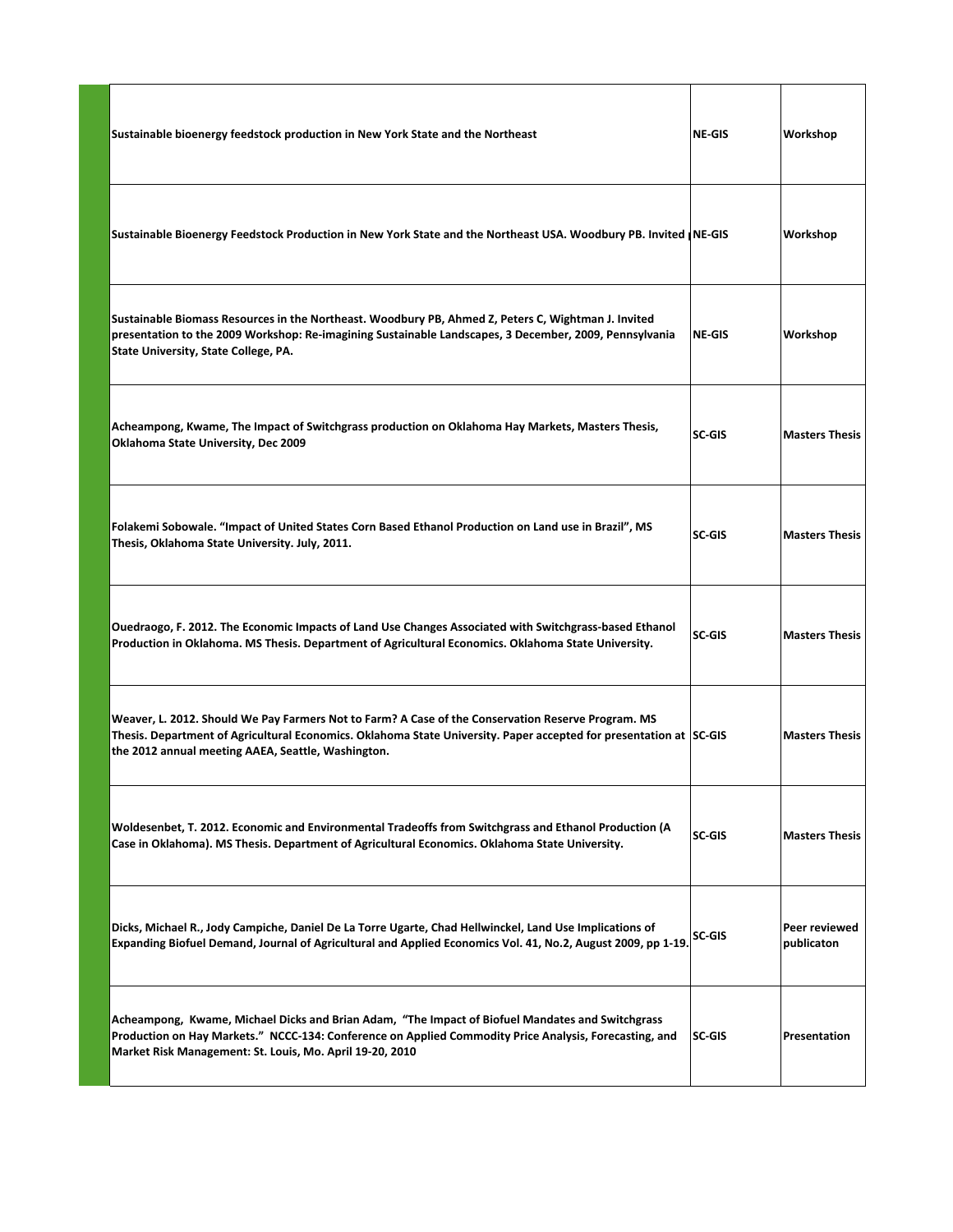| Acheampong, K. and M.R. Dicks. "Fertilizer Demand for Biofuel and Cereal crop Production in the United<br>States". Paper Presented at the Southern Agricultural Economics Association (SAEA) Annual Meeting,<br>Birmingham, Alabama, February 4-7, 2012.                            | <b>SC-GIS</b> | <b>Presentation</b> |
|-------------------------------------------------------------------------------------------------------------------------------------------------------------------------------------------------------------------------------------------------------------------------------------|---------------|---------------------|
| Arjun Basnet, Theo Depona, Wesley Hedges, and Michael R. Dicks, "Potential Biomass Yields in the South<br>Central US", Southern Agricultural Economics Association Annual meetings, February 5-8, 2011, Corpus Christi, SC-GIS<br>TX                                                |               | Presentation        |
| Dicks, Michael R., Daniel De La Torre Ugarte, Chad Hellwinckel and Jody Campiche,, "Land Use Implications of<br>Expanding Biofuel Demand", Southern Agricultural Economics Association 41st Annual Meetings, January 31 - SC-GIS<br>February 3, 2009, Atlanta, Georgia.             |               | <b>Presentation</b> |
| Dickson, Amanda and Michael R. Dicks "The potential economic impacts of the managed haying and grazing of<br>CRP", Southern Agricultural Economics Association 41st Annual Meetings, January 31 - February 3, 2009,<br>Atlanta, Georgia.                                            | <b>SC-GIS</b> | <b>Presentation</b> |
| Folakemi Sobowale, Mike Dicks, and Jody Campiche, "Impact of US Corn-based Ethanol Production on Land<br>Use", Southern Agricultural Economics Association Annual meetings, February 5-8, 2011, Corpus Christi, TX                                                                  | <b>SC-GIS</b> | Presentation        |
| Kwame Acheanpong, Michael R. Dicks, and Brian D. Adam, "The Impact of Biofuel Mandates and Switchgrass<br>Production on Hay Markets", February 5-8, 2011, Corpus Christi, TX                                                                                                        | SC-GIS        | Presentation        |
| Kwame Acheanpong, Michael R. Dicks, and Brian D. Adam, "The Impact of Biofuel Mandates and Switchgrass<br>Production on Hay Markets", Southern Agricultural Economics Association Annual meetings, February 5-8,<br>2011, Corpus Christi, TX                                        | <b>SC-GIS</b> | Presentation        |
| Pujula, Aude L., David Maradiaga,, and Michael Dicks, "Contemporary Issues in Estimating Yield Distributions",<br>Southern Agricultural Economics Association 42st Annual Meetings, February 7 - February 9, 2010, Orlando,<br>Florida.                                             | SC-GIS        | Presentation        |
| Pujula, Aude Liliana, David Isaias Maradiaga, Hector O. Zapata and Michael R. Dicks, "A Century of Crop Yield<br>Density Estimation with Perspectives", Presented at the American Agricultural Economics Association<br>meetings in Denver, Co, July 2010.                          | <b>SC-GIS</b> | Presentation        |
| Woldesenbet, T. and D. Shideler. "Environmental and Economic Tradeoffs from Cellulosic Ethanol: A Case<br>Study in Oklahoma". Paper accepted for presentation in the 2012 Annual Meeting of the Southern Regional<br>Science Association, March 24 2012, Charlotte, North Carolina. | SC-GIS        | Presentation        |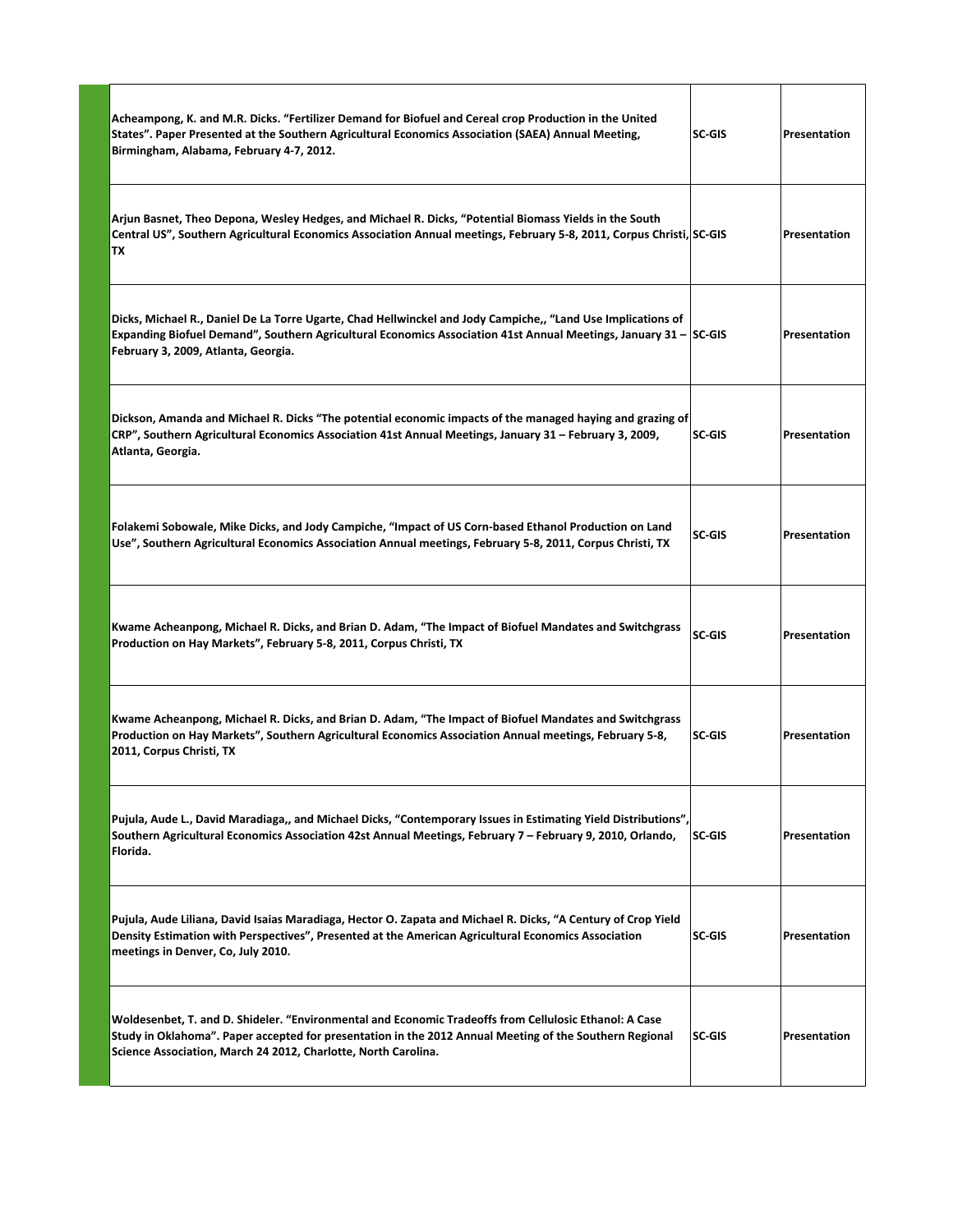| Acheampong, K., Michael R. Dicks, and Brian D. Adam. 2010. "The Impact of Biofuel Mandates and<br>Switchgrass Production on Hay Markets." Proceedingss of the NCCC-134 Conference on Applied Commodity<br>Price Analysis, Forecasting, and Market Risk Management. St. Louis, MO.<br>[http://www.farmdoc.illinois.edu/nccc134]. | SC-GIS        | Proceedings         |
|---------------------------------------------------------------------------------------------------------------------------------------------------------------------------------------------------------------------------------------------------------------------------------------------------------------------------------|---------------|---------------------|
| Kwame Acheanpong and Michael R. Dicks. "Fertilizer Demand for Biofuel and Cereal crop Production in the<br><b>United States".</b>                                                                                                                                                                                               | SC-GIS        | <b>Publication</b>  |
| Grobovic, Mladen. 2013. Southeastern Resource Assessment Team Report. Sun Grant/DOE Regional Biomass<br>Feedstock Partnership Annual Meeting, Feb. 14, 2013. Tunica, MS.                                                                                                                                                        | SE-GIS        | Presentation        |
| Grobovic, Mladen. Southeastern Regional Atlas of Biomass Feedstock Potential. Presentation at the Sun Grant<br>National Conference: Science for Biomass Feedstock Production and Utilization, Oct. 2-5, 2012. New Orleans,<br>LA.                                                                                               | ISE-GIS       | <b>Presentation</b> |
| Grobovic, Mladen. Southeastern Resource Assessment Team Report. Sun Grant/DOE Regional Biomass<br>Feedstock Partnership Annual Meeting, March 15, 2012. Indianapolis IN.                                                                                                                                                        | SE-GIS        | <b>Presentation</b> |
| Jackson, Samuel W. Southeastern Region GIS Efforts. Presentation to the Annual Meeting of the Sun Grant<br>Initiative Regional Feedstock Partnership, Feb. 24, 2010. San Antonio, TX                                                                                                                                            | SE-GIS        | Presentation        |
| Jackson, Samuel W. Southeastern Region GIS Efforts. Presentation to the Annual Meeting of the Sun Grant<br>Initiative Regional Feedstock Partnership, Feb. 24, 2010. San Antonio, TX.                                                                                                                                           | SE-GIS        | Presentation        |
| Jackson, Samuel W. Southeastern Regional Resource Assessment Report. Sun Grant Regional Feedstock<br>Partnership Annual Meeting, Feb. 15-17, 2011. Knoxville, TN.                                                                                                                                                               | <b>SE-GIS</b> | Presentation        |
| Southeastern Regional Resource Assessment Report. Sun Grant Regional Feedstock Partnership Annual<br>Meeting, Feb. 15-17, 2011.                                                                                                                                                                                                 | SE-GIS        | Presentation        |
| Southeast Biomass Atlas (www.biomassatlas.org)                                                                                                                                                                                                                                                                                  | SE-GIS        | Website             |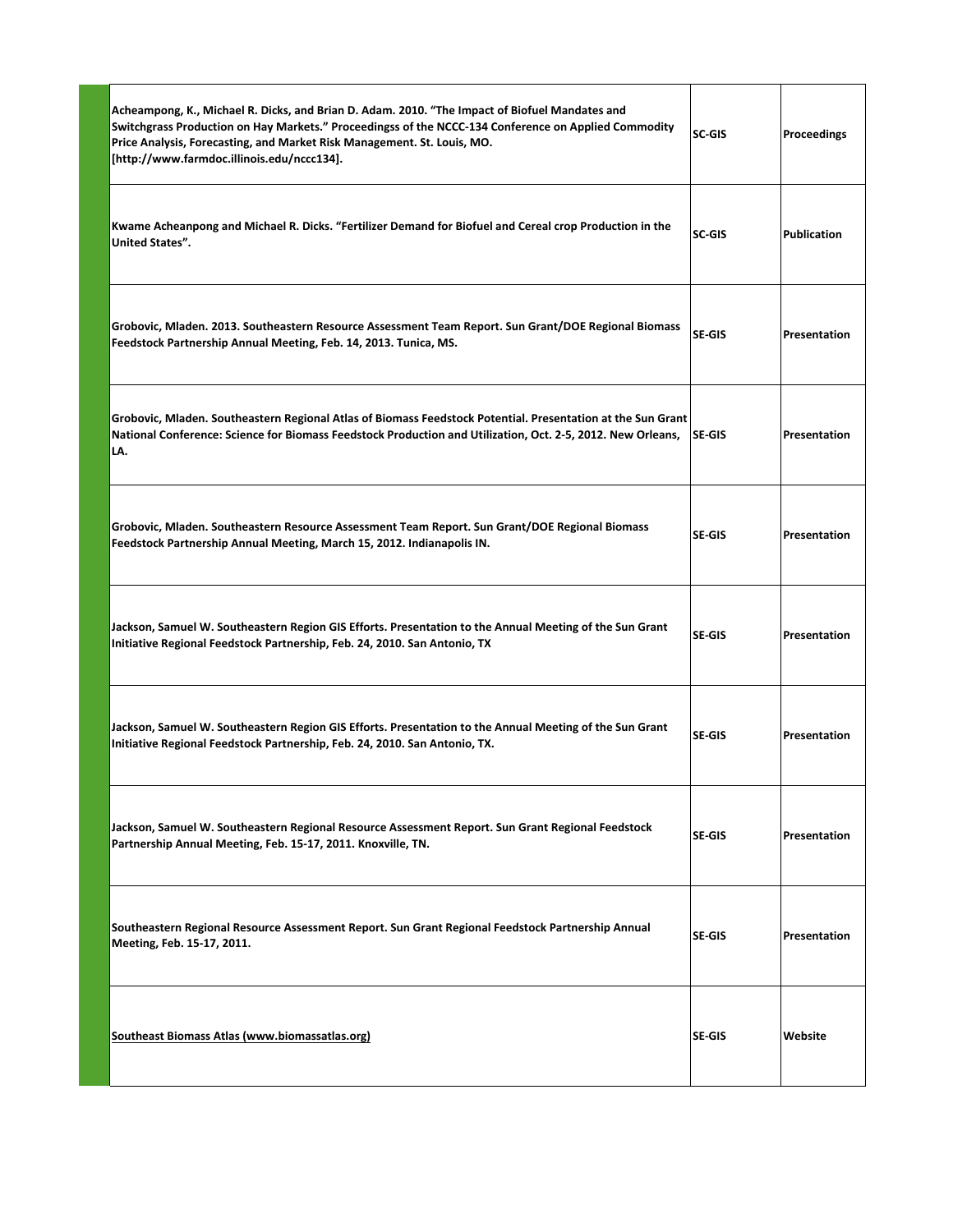| Daly, C. "Biomass mapping of bio-energy feedstocks." Presented at the US Navy Green Fleet workshop,<br>Honolulu, HI, 7 March 2011.                                                                                                                              | W-GIS | Presentation        |
|-----------------------------------------------------------------------------------------------------------------------------------------------------------------------------------------------------------------------------------------------------------------|-------|---------------------|
| Daly, C. "Nationwide Bio-Fuel Resource Mapping: Estimating the Potential Distribution and Yield of Biomass<br>Crops." Presented at Texas A&M University Biomass Group, 10 Jun 2011.                                                                             | W-GIS | Presentation        |
| Daly, C. and M. Halbleib. "Western Region Sun Grant GIS team status report." Presented at the Sun Grant<br>Regional Biomass Feedstock Partnership Workshop, Washington, DC, 9 March 2009.                                                                       | W-GIS | Presentation        |
| Daly, C. and M. Halbleib. Nationwide Suitability Modeling of Bio-energy Crops: A Useful Idea? Sun Grant<br>Feedstock Partnership annual meeting, San Antonio, TX, 24 February 2010.                                                                             | W-GIS | Presentation        |
| Daly, C. and M. Halbleib. Sun Grant Western Region GIS Task Status Report. Presented at the SGI Regional<br>Feedstock Partnership's annual working group meeting, Washington, DC, 9 March 2009.                                                                 | W-GIS | <b>Presentation</b> |
| Daly, C. and M. Halbleib. Using Map Server technology and environmental datasets for feedstock<br>development and assessment. Presented at the Sun Grant Initiative Energy Conference, Washington, DC, 12<br>March 2009.                                        | W-GIS | Presentation        |
| Daly, C., M. Halbleib, M. Doggett, D. Hannaway. Nationwide Biomass Modeling of Bio-energy Feedstocks.<br>Sun Grant Feedstock Partnership annual meeting, Knoxville, TN, 15-16 Feb 2011.                                                                         | W-GIS | Presentation        |
| Halbleib, M., C. Daly, M. Doggett, D. Hannaway. Modeling of Bio-energy Feedstock Biomass in the US. Sun<br>Grant Feedstock Partnership annual meeting, Indianapolis, IN, 14-15 Mar 2012.                                                                        | W-GIS | Presentation        |
| Halbleib, M.D., C. Daly, and D.B, Hannaway. 2012. Nationwide crop suitability modeling of biomass<br>feedstocks. Sun Grant Initiative 2012 National Conference: Science for Biomass Feedstock Production and<br>Utilization, New Orleans, LA, 2-5 October 2012. | W-GIS | Proceeding          |
| Daly, C., M Halbleib, and L. Eaton. 2013. Nationwide Bio-Fuel Resource Mapping: CRP grass biomass<br>feedstocks. Organized and conducted workshop for the DOE/USDA/DOT Sun Grant Initiative, Kansas City,<br>MO, 25-26 July 2013.                               | W-GIS | Workshop            |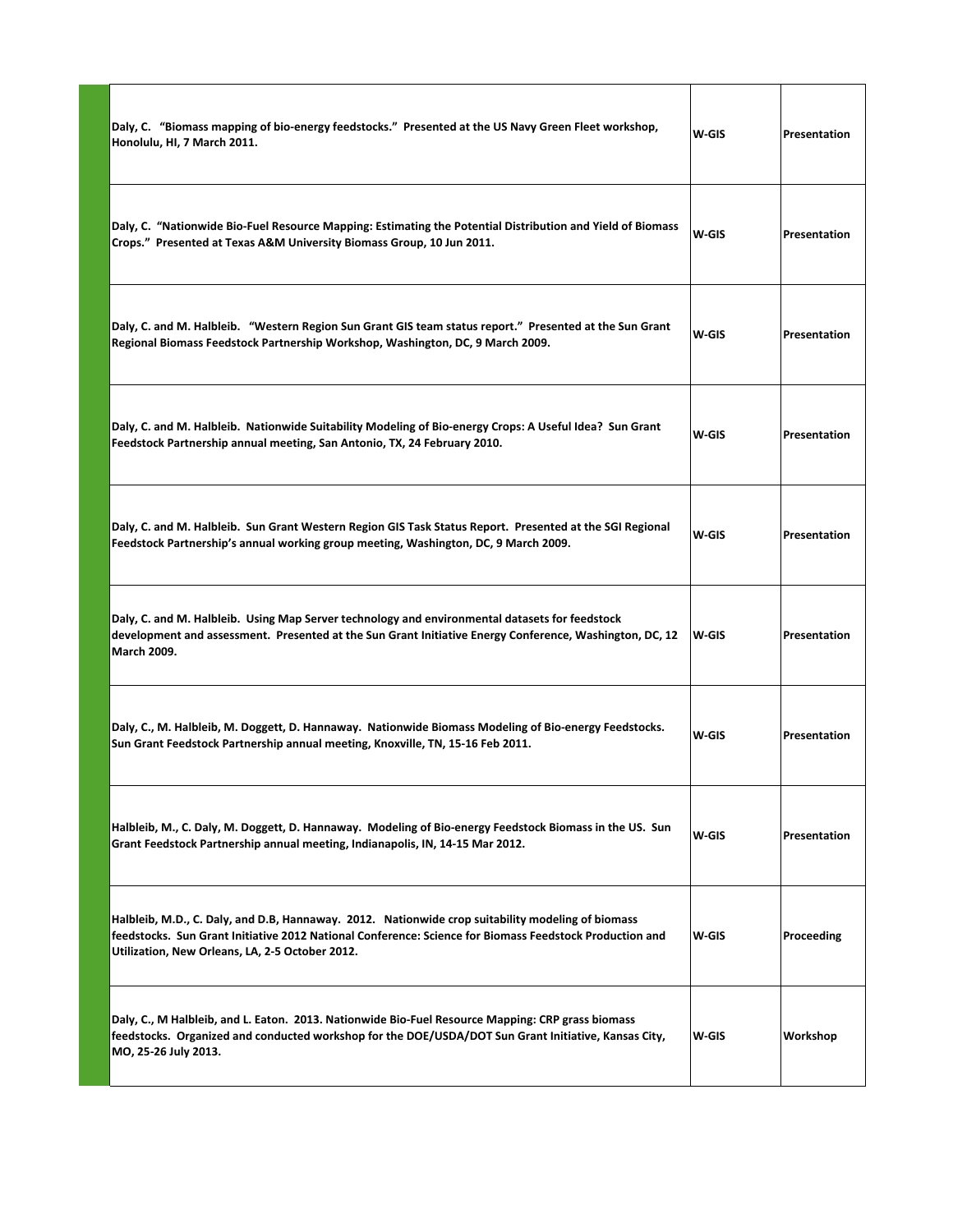|   | Daly, C., M Halbleib, and L. Eaton. 2013. Nationwide Bio-Fuel Resource Mapping: Energycane biomass<br>feedstocks. Organized and conducted workshop for the DOE/USDA/DOT Sun Grant Initiative, Jackson, MS, 7-8 W-GIS<br>May 2013.                 |        | Workshop |
|---|---------------------------------------------------------------------------------------------------------------------------------------------------------------------------------------------------------------------------------------------------|--------|----------|
|   | Daly, C., M Halbleib, and L. Eaton. 2013. Nationwide Bio-Fuel Resource Mapping: Sorghum biomass<br>feedstocks. Organized and conducted workshop for the DOE/USDA/DOT Sun Grant Initiative, Oak Ridge<br>National Laboratory, TN, 27-28 June 2013. | lw-GIS | Workshop |
|   | Daly, C., M Halbleib, and L. Eaton. 2013. Nationwide Bio-Fuel Resource Mapping: Switchgrass biomass<br>feedstocks. Organized, conducted, and hosted workshop for the DOE/USDA/DOT Sun Grant Initiative,<br>Corvallis, OR, 29-30 May 2013.         | lw-GIS | Workshop |
| ះ | Daly, C., M Halbleib, and L. Eaton. 2013. Nationwide Bio-Fuel Resource Mapping: Woody biomass feedstocks.<br>Organized, conducted, and hosted workshop for the DOE/USDA/DOT Sun Grant Initiative, Corvallis, OR, 18-19  W-GIS<br>September 2013.  |        | Workshop |

| <b>Energycane</b>                                                                                                                                                                                                                                                                                         |            |                                    |
|-----------------------------------------------------------------------------------------------------------------------------------------------------------------------------------------------------------------------------------------------------------------------------------------------------------|------------|------------------------------------|
| Knoll, J.E. W. F. Anderson, B. Baldwin, E. Richard. 2010. Harvest date effects ono biomass yield and quality of<br>new energycane (Saccharum hybrid) genotypes in the southeastern USA. ASA/CSSA/SSA Meetings. Long<br>Beach, CA. 31 Oct - 4 Nov.                                                         | Energycane | Abstract                           |
| Knoll, Joseph E., William F. Anderson, Edward P. Richard Jr., Joy Doran-Peterson, Brian Baldwin, Anna L. Hale,<br>Ryan P. Viator. 2013. Harvest date effects on biomass quality and ethanol yield of new energycane<br>(Saccharum hyb.) genotypes in the Southeast USA. Biomass and Bioenergy 56:147-156. | Energycane | <b>Peer reviewed</b><br>publicaton |
| Baldwin, B. et al. 2013. At Mississippi State, this work was presented to U.S. Secretary of Agriculture, Tom<br>Vilsack during his visit to the Starkville, MS campus on September 25th, 2013.                                                                                                            | Energycane | Presentation                       |
| Baldwin, B. et al. 2013. At St. Gabriel, the work was mentioned and displayed at the research station field day<br>on July 17, 2013.                                                                                                                                                                      | Energycane | Presentation                       |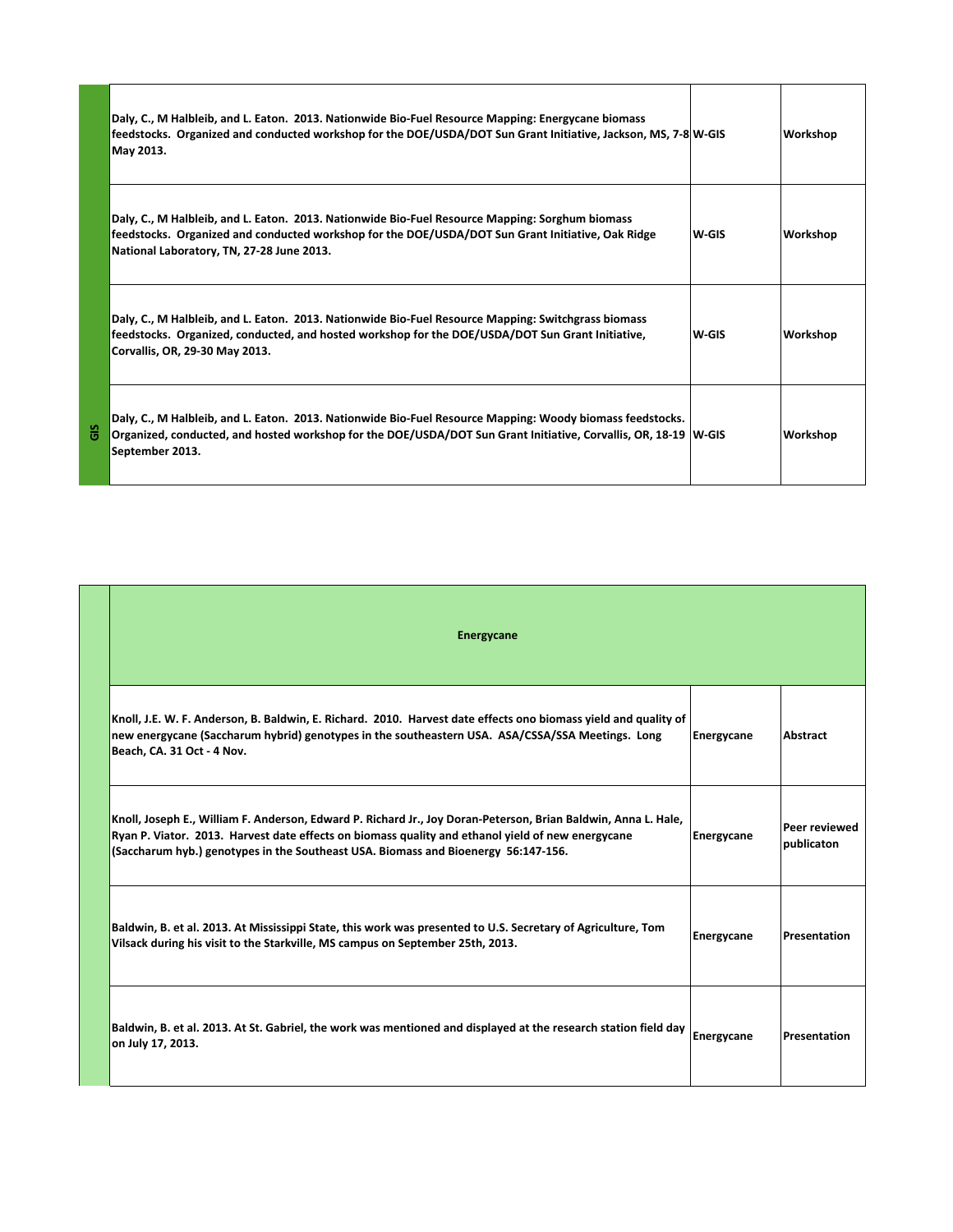|            | Baldwin, B., D.K. Lee, V. Owens, W. Rooney, and T. Voigt. 2009. U.S. Dept. of Energy Regional Biomass<br>Feedstocks Partnership. Bioenergy Symposium, AAIC. Termás de Chillán, Chillán Chile. 15-19 Nov.                                                                                                                | Energycane | Presentation       |
|------------|-------------------------------------------------------------------------------------------------------------------------------------------------------------------------------------------------------------------------------------------------------------------------------------------------------------------------|------------|--------------------|
| Energycane | Baldwin, B., W. Anderson, J. Blumenthal, E.C. Brummer, K. Gravois, A. Hale, and L.T. Wilson. 2013.<br>Energycane (Saccharum spp) sugarcane goes North. 245th National Meeting of American Chemical Society,<br>Carbohydrates Division. Biofuels, bioproducts, and biomas from sugar feedstocks. New Orleans, LA. 8 Apr. | Energycane | Presentation       |
|            | Baldwin, Brian S., J. Brett Rushing, Edward Richard, Thomas Tew, Anna Hale, 2010. Energycane: Sugarcane<br>gone North. Seventh Annual Bioenergy Feedstock Symposium. Champaign, IL. 11-12 Jan                                                                                                                           | Energycane | Presentation       |
|            | Baldwin, Brian. 2011. The southeastern U.S.: Biomass powerhouse. Soil and Water Conserv. Soc. Ann. Conf.<br>Washington, D.C. 17 July.                                                                                                                                                                                   | Energycane | Presentation       |
|            | Rushing, J.R., B.S. Baldwin, E.P. Richard, T.L. Tew. 2009. Evaluation of cellulosic energy feedstocks for<br>production in northcentral Mississippi USA. Fiber and Cellulosics Division AAIC. . Termás de Chillán, Chillán<br>Chile. 15-19 Nov.                                                                         | Energycane | Presentation       |
|            | Baldwin, B. et al. 2010. The Species Lead presented 2009 growth and yield results at the Sun Grant/DOE<br>Regional Feedstock Partnership Report and Planning Meeting held February 23 - 24, 2010 in San Antonio,<br>Texas.                                                                                              | Energycane | Presentation       |
|            | Baldwin, B.S., W. Anderson, C. Brummer, J.R. Parish, K. Gravois, L.T. Wilson, J. Blumenthal, A. Hale. 2013.<br>Southeast regional evaluation on energycane (Saccharum spp) genotypes as a potential bioenergy crop. SEC<br>Conf. Atlanta GA. 10-12 Feb. http://www.youtube.com/watch?v=nIkf8NZSzwc                      | Energycane | Presentation       |
|            | Owens, Vance, Brian Baldwin, D.K. Lee, Tom Voigt. 2013. Perennial Herbaceous Energy Crops and CRP Land for<br>Biomass Production in the USA: A Five Year Regional Feedstock Partnership Report. Tenth Anniversary World Energycane<br>Congress on Industrial Biotechnology. Montréal, Québec. 16-19 June.               |            | <b>Proceedings</b> |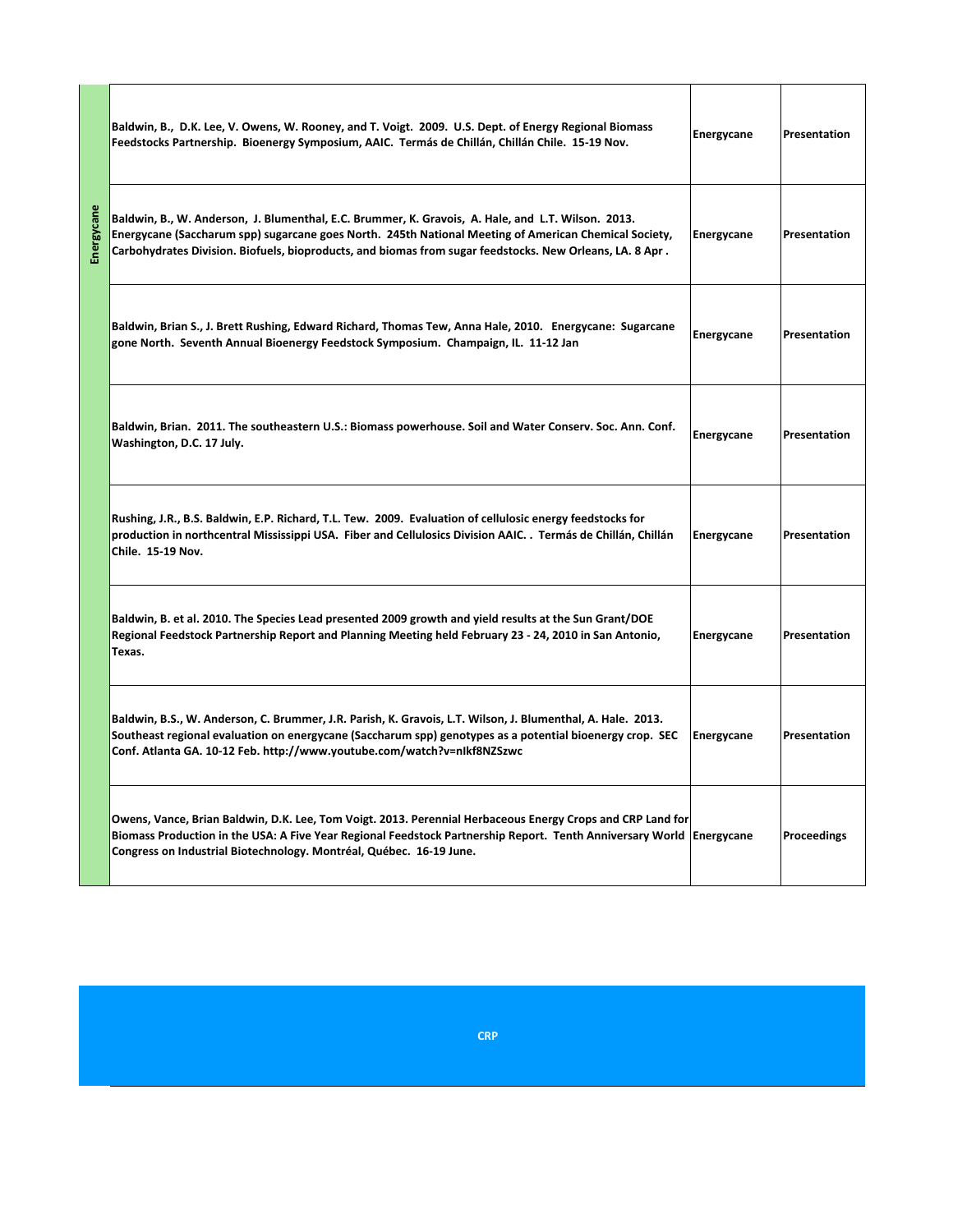|  | Lee, D.K., E. Aberle, C. Chen, J. Egnolf, K. Harmoney. V.G. Kakani, R. Kallenbach, & J. Castro. 2010.<br>Conservation Reserve Program (CRP) grassland for sustainable biomass feedstock production-Regional<br>Biomass Feedstock Partnership. In International Annual Meeting abstracts. 56-35. ASA, CSSA, SSSA, Madison,<br>WI.                                                                                                 | <b>CRP</b> | Abstract                    |
|--|----------------------------------------------------------------------------------------------------------------------------------------------------------------------------------------------------------------------------------------------------------------------------------------------------------------------------------------------------------------------------------------------------------------------------------|------------|-----------------------------|
|  | Porter, T.F. 2013. Comparison of three remote sensing techniques to measure biomass on crop pastureland. M CRP                                                                                                                                                                                                                                                                                                                   |            | <b>M.S. Thesis</b>          |
|  | A publication summarizing results of the Kansas site from 2008-2010 was written for our research center<br>annual Roundup 2011 Report of Progress 1050 and is available on-line at:<br>http://www.ksre.ksu.edu/library/lvstk2/srp1050.pdf.                                                                                                                                                                                       | <b>CRP</b> | Outreach<br>publication     |
|  | A publication summarizing results of the Kansas site was written for our research center annual Roundup<br>2011 Report of Progress 1050 and is available on-line at:<br>http://www.ksre.ksu.edu/library/lvstk2/srp1050.pdf.                                                                                                                                                                                                      | <b>CRP</b> | Outreach<br>publication     |
|  | Evaluation of CRP for Cellulosic Biomass Production, 2010 NDSU-CREC Annual Report Volume 51                                                                                                                                                                                                                                                                                                                                      | <b>CRP</b> | Outreach<br>publication     |
|  | Evaluation of CRP for Cellulosic Biomass Production, 2012 NDSU-CREC Annual Report Volume 53                                                                                                                                                                                                                                                                                                                                      | <b>CRP</b> | Outreach<br>publication     |
|  | Lee, D.K., E. Aberle, C. Chen, J. Egnolf, K. Harmoney, G. Kakani, R.L. Kallenbach, and J.C. Castro. 2012. Nitrogen<br>and harvest management of Conservation Reserve Program (CRP) grassland for sustainable feedstock<br>production. GCB bioenergy, 5:6-15.                                                                                                                                                                     | <b>CRP</b> | Peer reviewed<br>publicaton |
|  | Mohammed, Y.A., C. Chen, J. Heser, and D.K. Lee. 2014. Biomass production and energy content of grass and<br>alfalfa mixture in CRP land affected by nitrogen and harvesting timing in central Montana. Agronomy Journal. CRP<br>106:43-51.                                                                                                                                                                                      |            | Peer reviewed<br>publicaton |
|  | Porter, T.F., C. Chen, J.A. Long, R.L. Lawrence, and B.F. Sowell. 2014. Estimating biomass on CRP pastureland:<br>A comparison of remote sensing techniques. Biomass and Bioenergy (in review)                                                                                                                                                                                                                                   | <b>CRP</b> | Peer reviewed<br>publicaton |
|  | Lee, D.K., E. Aberle, C. Chen, J. Egnolf, K. Harmoney, G. Kakani, R.L. Kallenbach. 2012. The Regional Biomass<br>Feedstock Partnership: Herbaceous Energy Crops and CRP Land for Biomass Production Across Environmental<br>Gradients, CRP Land for Biomass Energy Production in the US." The Sixth Annual Conference of the World<br>Congress on Industrial Biotechnology and Bioprocessing, Montreal, Canada, July 19-22, 2009 | <b>CRP</b> | Presentation                |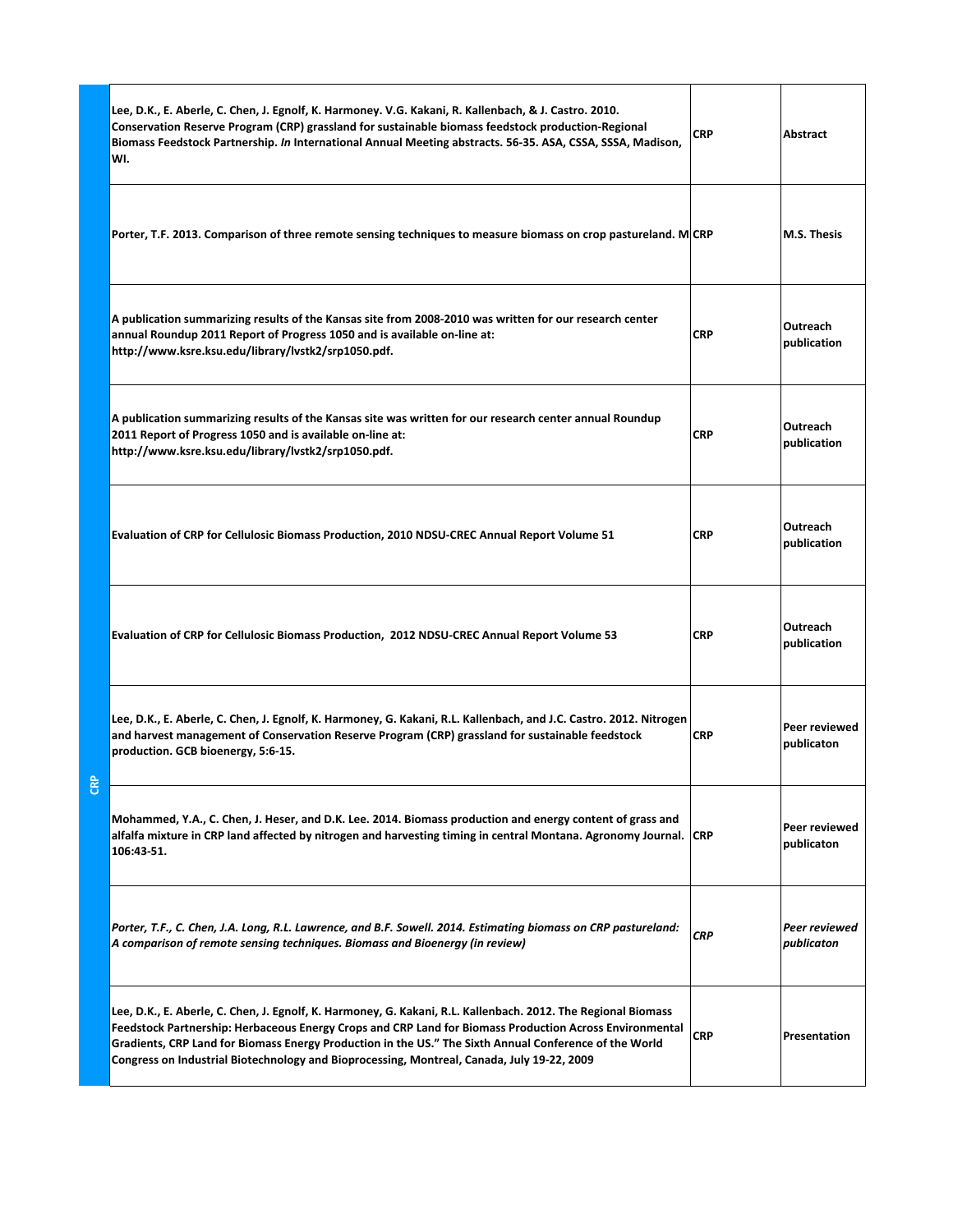| Lee, D.K., E. Aberle, C. Chen, J. Egnolf, K. Harmoney, G. Kakani, R.L. Kallenbach. 2011. Utilization of<br>Conservation Reserve Program (CRP) grass land for sustainable biomass production." First Annual World<br>Congress of Bioenergy, Dalian, China, April 25-30, 2011                                                                                                                                                                                       | <b>CRP</b> | Presentation |
|-------------------------------------------------------------------------------------------------------------------------------------------------------------------------------------------------------------------------------------------------------------------------------------------------------------------------------------------------------------------------------------------------------------------------------------------------------------------|------------|--------------|
| Lee, D.K., E. Aberle, C. Chen, J. Egenolf, K. Harmoney, G. Kakani, and R. Kallenbach. 2012. The Regional<br>Biomass Feedstock Partnership: Herbaceous Energy Crops and CRP Land for Biomass Production in the USA: A<br>Five Year Regional Feedstock Partnership Report, CRP Land for Biomass Energy Production." The tenth Annual CRP<br>Conference of the World Congress on Industrial Biotechnology and Bioprocessing, Montreal, Canada, June 16-<br>19, 2013. |            | Presentation |
| Lee, D.K., E. Aberle, C. Chen, J. Egenolf, K. Harmoney, G. Kakani, and R. Kallenbach. 2012. Conservation<br>Reserve Program (CRP) grassland for sustainable biomass production. Proceeding of the 2012 Sun Grant<br>National Conference; Science for Biomass Feedstock Production and Utilization. New Orleans, LA, Vol. 1-3.12                                                                                                                                   | <b>CRP</b> | Proceeding   |
| Chengci Chen, Johnna Heser, Tucker Porter, and D.K. Lee. 2012. Nitrogen application and harvest timing affect<br>biomass yield and composition on CRP grassland. Proceeding of the 2012 Sun Grant National Conference;<br>Science for Biomass Feedstock Production and Utilization. New Orleans, LA, Vol. 1-3.14                                                                                                                                                  | <b>CRP</b> | Proceeding   |
| Tucker Porter, Chengci Chen, Rick Lawrence, and Bok Sowell. 2012. Effect of fertilization and growing season<br>on CRP pastureland as a biofuel feedstock. The Proceeding of The Science and Engineering for A Biobased<br>Industry and Economy Committee Meeting and Symposium. Washington D.C. pp. 55.                                                                                                                                                          | <b>CRP</b> | Proceeding   |

| Corn | Corn                                                                                                                                                                                                                                                                                                                                                                              |                      |                     |
|------|-----------------------------------------------------------------------------------------------------------------------------------------------------------------------------------------------------------------------------------------------------------------------------------------------------------------------------------------------------------------------------------|----------------------|---------------------|
|      | Karlen, D.L. A Landscape Vision for Integrating Industrial Crops into Biofuel Systems. Proc. Association for<br>Advancement of Industrial Crops. September 19-23, 2010. (Abstract)                                                                                                                                                                                                | <b>Corn Residues</b> | Abstract            |
|      | Roth, G.W. and P.R. Adler. 2011. Evaluation of sustainable corn stover harvesting stratiegies. Abstract.<br>Northeast Society of American Society of Agronomy. June 30, 2011.                                                                                                                                                                                                     | <b>Corn Residues</b> | Abstract            |
|      | Johnson, J.M.F., D.W. Archer, D.L. Karlen, S.L. Weyers, and W.W. Wilhelm. 2011. Soil management<br>implications of producing biofuel feedstock. p. 371-390. In J. Hatfield and T. Sauer (eds.) Soil management:<br>Building a stable base for agriculture. American Society of Agronomy Series. American Society of Agronomy<br>and Soil Science Society of America, Madison, WI. | <b>Corn Residues</b> | <b>Book Chapter</b> |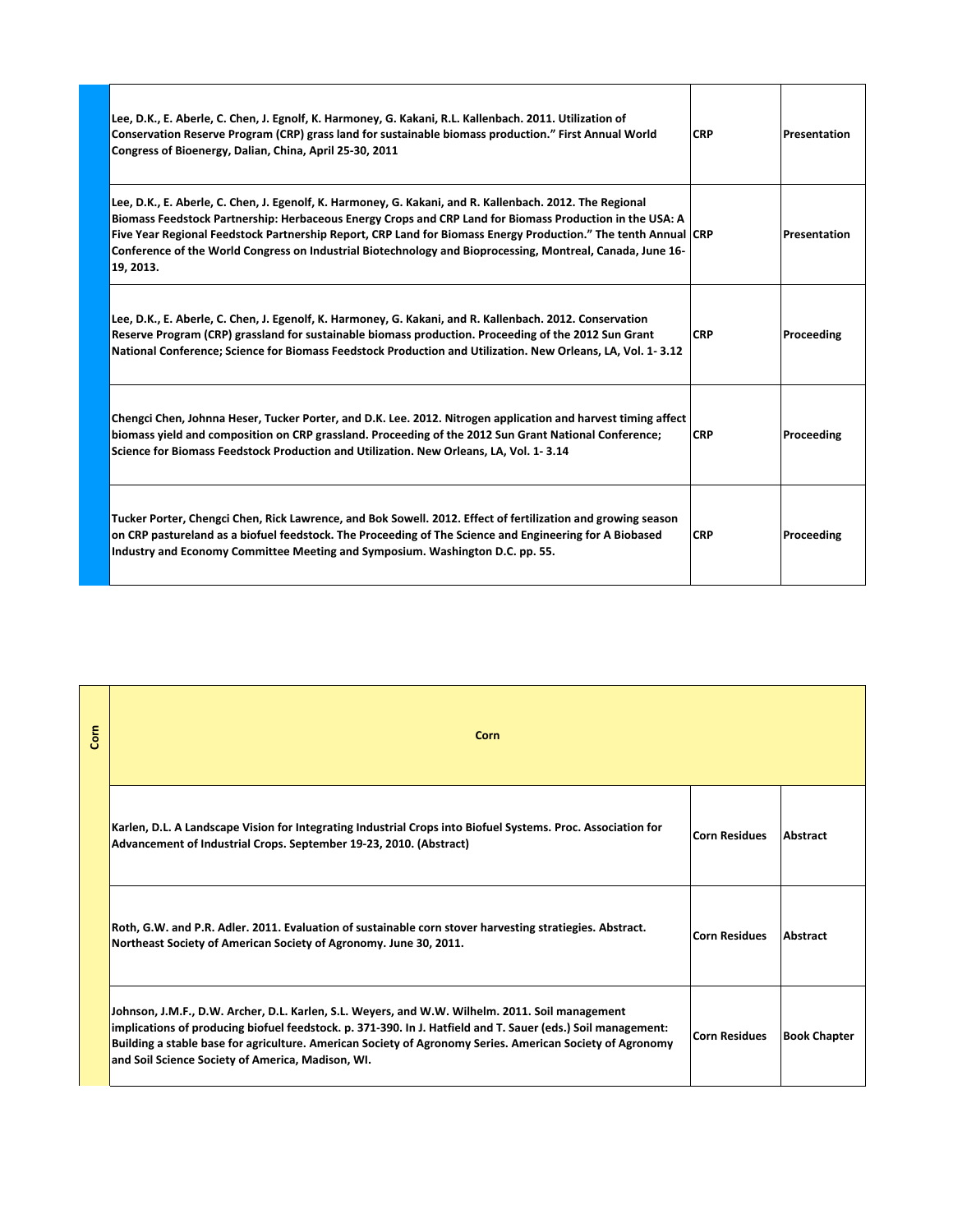| Johnson, J.M.F., S.K. Papiernik, M.M. Mikha, K. Spokas, M.D. Tomer, and S.L. Weyers. 2009. Soil Processes and<br>Residue Harvest Management. p. 1-44. In R. Lal and B. Steward (eds.) Soil Quality and Biofuel Production,<br>Advances in Soil Science. CRC Press, Boca Raton, FL | Corn Residues   Book Chapter                 |
|-----------------------------------------------------------------------------------------------------------------------------------------------------------------------------------------------------------------------------------------------------------------------------------|----------------------------------------------|
| Roth, G.W and C. Gustafson. 2010. Corn Cobs for Biofuel Production. eXtension factsheet.<br>http://www.extension.org/pages/Corn_Cobs_for_Biofuel_Production                                                                                                                       | Outreach<br>Corn Residues<br>publicationi    |
| Roth, G.W. 2010. Corn Stover for Biofuel Production. eXtension factsheet.<br>http://www.extension.org/pages/Corn_Stover_for_Biofuel_Production                                                                                                                                    | Outreach<br>Corn Residues<br>publicationi    |
| Roth, G.W. 2011. Rationale for winter cover crops in bioenergy systems. Winter crops for bioenergy and more $ $ Corn Residues<br>short course, March 29, 2011, Penn State Extension, University Park, PA.                                                                         | Outreach<br>publicationi                     |
| Roth, G.W.2009. Bt Corn StoverDoes it Persist Longer? Field Crop News September 8, 2009 Vol. 09:26<br>http://fcn.agronomy.psu.edu/2009/fcn0926.cfm#e).                                                                                                                            | Outreach<br>Corn Residues<br>publicationi    |
| Abodeely, J., D. Muth, and K. Bryden. 2012. Integration of the DAYCENT Biogeochemical Model within a Multi-(Corn Residues                                                                                                                                                         | Peer reviewed<br>publicaton                  |
| D. Muth, D. McCorkle, J. Koch, and K. M. Bryden. 2012. Modeling the Impact of Variability at the Sub-Field<br>Scale on Sustainable Agricultural Residue Removal, Agronomy Journal, 104:970-981.                                                                                   | Peer reviewed<br>Corn Residues<br>publicaton |
| Hammerbeck, A.L., S.J. Stetson, S.L. Osborne, T.E. Schumacher, and J.L. Pikul Jr. 2012. Corn residue removal<br>impact on soil aggregates in a No-till corn/soybean rotation. Soil Sci. Soc. Am. J. 76:1390-1398.                                                                 | Peer reviewed<br>Corn Residues<br>publicaton |
| Johnson et al. 2010. Conservation considerations for sustainable bioenergy feedstock production: If, what,<br>where, and how much? Journal of Soil and Water Conservation 65 (4):88A-91A.                                                                                         | Peer reviewed<br>Corn Residues<br>publicaton |
| Johnson J, Acosta-Martinez V, Cambardella C, Barbour N (2013) Crop and Soil Responses to Using Corn Stover<br>as a Bioenergy Feedstock: Observations from the Northern US Corn Belt. Agriculture 3:72-89                                                                          | Peer reviewed<br>Corn Residues<br>publicaton |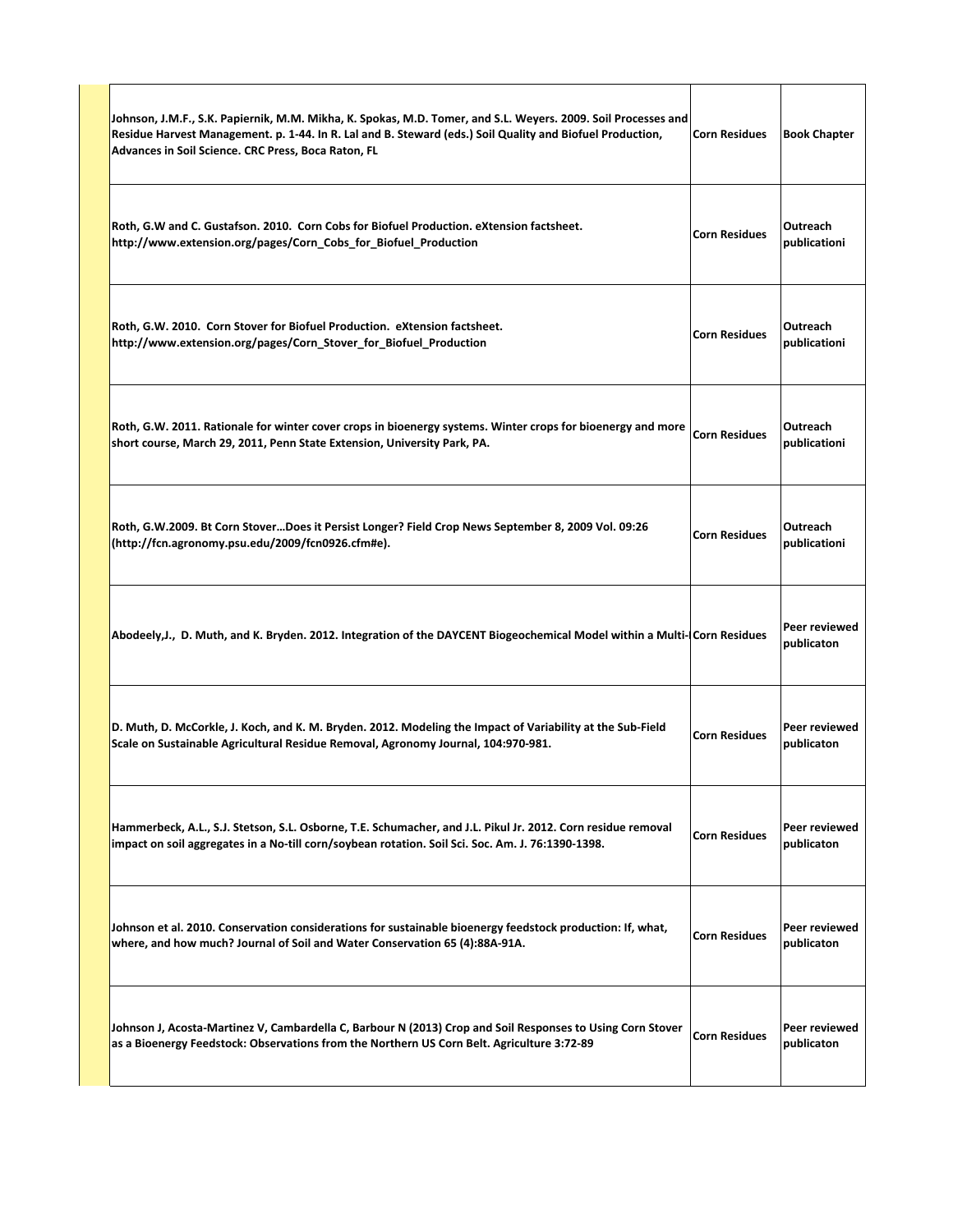| Johnson JMF, Wilhelm WW, Karlen DL, Archer DW, Wienhold B, Lightle D et al. (2010) Nutrient Removal as a<br>function of corn stover cutting height and cob harvest. BioEnergy Res 3:342-352. DOI: 10.1007/s12155-010-<br>$9093-3:$                              | Corn Residues | Peer reviewed<br>publicaton |
|-----------------------------------------------------------------------------------------------------------------------------------------------------------------------------------------------------------------------------------------------------------------|---------------|-----------------------------|
| Karlen, D.L. 2010. Corn Stover Feedstock Trials to Support Predictive Modeling. Global Change Biology -<br>Bioenergy 2:235-247. 2010.                                                                                                                           | Corn Residues | Peer reviewed<br>publicaton |
| Karlen, D.L. Varvel, G.E., Johnson, J.M-F., Baker, J.M., Osborne, S.L., Novak, J.M., Adler, P.R., Roth, G.W. and<br>Birrell, S.J. Monitoring Soil Quality to Assess the Sustainability of Harvesting Corn Stover. Agron. J. 103:288- Corn Residues<br>295.2011. |               | Peer reviewed<br>publicaton |
| Karlen, D.L., and Kerr, B.J. Future Testing Opportunities to Ensure Sustainability of the Biofuels Industry.<br>Commun. Soil Sci. Plant Anal. 43:36-46.                                                                                                         | Corn Residues | Peer reviewed<br>publicaton |
| Karlen, D.L., Birrell, S.J. and Hess, J.R. A Five-Year Assessment of Corn Stover Harvest in Central Iowa, USA. Soil Corn Residues<br>$\sqrt{\phantom{a}}$ Tillage Research 115-116:47-55.                                                                       |               | Peer reviewed<br>publicaton |
| Koch, J, D Muth, and K Bryden. 2012. An Integrated Modeling and Data Management Strategy for Cellulosic BioCorn Residues                                                                                                                                        |               | Peer reviewed<br>publicaton |
| Laird, D.A., Fleming, P.D., Davis, D.D., Horton, R., Wang, B., and Karlen, D.L. 2010. Impact of Biochar<br>Amendments on the Quality of a Typical Midwestern Agricultural Soil. Geoderma 158:443-449.                                                           | Corn Residues | Peer reviewed<br>publicaton |
| Laird, D.A., Fleming, P.D., Wang, B., Horton, R., and Karlen, D.L. 2010. Biochar impact on nutrient leaching<br>from a midwestern agricultural soil. Geoderma 158:436-442.                                                                                      | Corn Residues | Peer reviewed<br>publicaton |
| D Muth, KM Bryden (2012) "An Integrated Model for Assessment of Sustainable Agricultural Residue Removal Corn Residues                                                                                                                                          |               | Peer reviewed<br>publicaton |
| D Muth, KM Bryden (2012) "An Investigation of Sustainable Variable Rate Residue Removal," Journal of Enviro Corn Residues                                                                                                                                       |               | Peer reviewed<br>publicaton |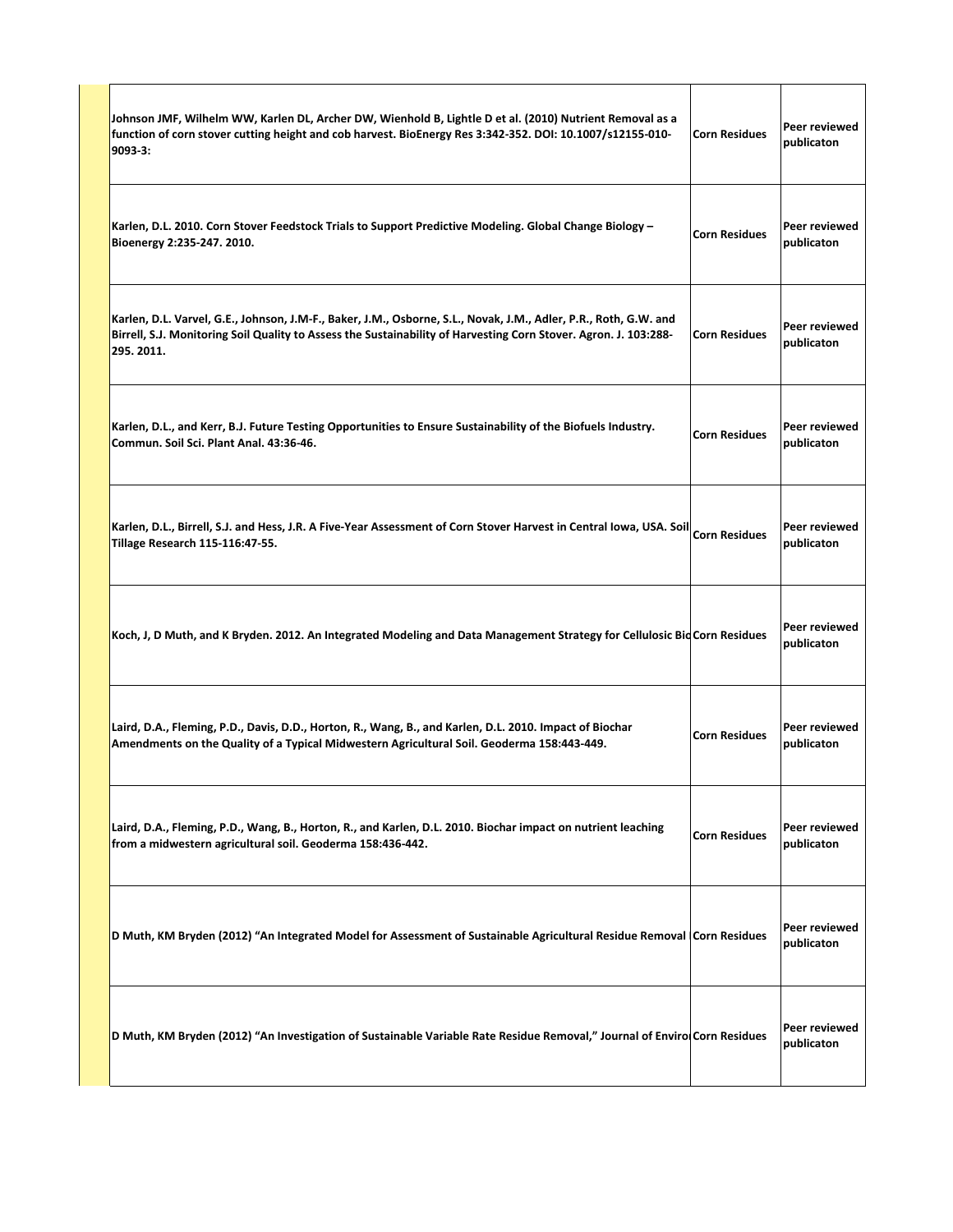| Muth, D.J., D.S. McCorkle, J.B. Koch, and K.M. Bryden. 2012. Modeling sustainable agricultural residue<br>removal at the subfield scale.<br>Agron J. 104:970-981. https://www.agronomy.org/publications/aj/pdfs/104/4/970                                                                                                                                                                                                                                                  | <b>Corn Residues</b> | Peer reviewed<br>publicaton |
|----------------------------------------------------------------------------------------------------------------------------------------------------------------------------------------------------------------------------------------------------------------------------------------------------------------------------------------------------------------------------------------------------------------------------------------------------------------------------|----------------------|-----------------------------|
| Muth, D.J., K.M. Bryden, and R.G. Nelson. 2013. Sustainable agricultural residue removal for bioenergy: A<br>spatially comprehensive US national assessment.<br>Appl. Energ 102:403-17. http://www.sciencedirect.com/science/article/pii/S0306261912005508#                                                                                                                                                                                                                | <b>Corn Residues</b> | Peer reviewed<br>publicaton |
| Pourhashem, G., P. R. Adler, A. McAloon, and S. Spatari. 2013. Cost and greenhouse gas emission tradeoffs of<br>alternative uses of lignin for second<br>generation ethanol. Environ. Res. Lett. 8 025021 doi:10.1088/1748-9326/8/2/025021.                                                                                                                                                                                                                                | <b>Corn Residues</b> | Peer reviewed<br>publicaton |
| Stetson, S.J., S.L. Osborne, T.E. Schumacher, A. Eynard, G. Chilom, J. Rice, K.A. Nichols, and J.L. Pikul Jr. 2012.<br>Corn residue removal impact on topsoil organic carbon in a corn-soybean rotation. Soil Sci. Soc. Am. J. 76:1399 Corn Residues<br>1406.                                                                                                                                                                                                              |                      | Peer reviewed<br>publicaton |
| Follett, R.F., Vogel, K.P., Varvel, G.E., Mitchell, R.B., and Kimble, J.M. 2012. Soil carbon sequestration by maize<br>and switchgrass grown for bioenergy. BioEnergy Research. 5:866-875.                                                                                                                                                                                                                                                                                 | <b>Corn Residues</b> | Peer reviewed<br>publicaton |
| Wienhold, B.J., Varvel, G.E., and Jin, V.L. Corn cob residue carbon and nutrient dynamics during<br>decomposition. Agronomy Journal 103:1192-1197. 2011.                                                                                                                                                                                                                                                                                                                   | <b>Corn Residues</b> | Peer reviewed<br>publicaton |
| Wilhelm et al. 2010. Balancing limiting factors & economic drivers for sustainable Midwestern US agricultural<br>residue feedstock supplies. Industrial Biotechnology 6:271-287.                                                                                                                                                                                                                                                                                           | <b>Corn Residues</b> | Peer reviewed<br>publicaton |
| Wilhelm, W.W., J.M.F. Johnson, D. Lightle, N.W. Barbour, D.L. Karlen, D.A. Laird, J. Baker, T.E. Ochsner, J.M.<br>Novak, A.D. Halvorson, D.W. Archer, and F. Arriaga. 2010. Vertical Distribution of Corn Stover Dry Mass<br>Grown at Several U.S. Locations. BioEnergy Res. 4:11-21.                                                                                                                                                                                      | <b>Corn Residues</b> | Peer reviewed<br>publicaton |
| Hammerbeck, A.L., S.L. Osborne, S.J. Stetson, T.E. Schumacher and J.L. Pikul, Jr. 2012. Corn residue removal<br>impact on soil aggregate distribution and particulate organic matter. In: A. Schlegel and H.D. Bond, editors,<br>Proceedings of the Great Plains Soil Fertility Conference. Denver, CO. 6-7 Mar. International Plant Nutrition<br>Institute, Norcross, GA. 14:252-257.<br>http://www.ars.usda.gov/research/publications/publications.htm?seq no 115=277718 | <b>Corn Residues</b> | Poster<br>Presentation      |
| Tallaksen, J. 2012. Corn Cobs for Ethanol Process Energy. International Fuel Ethanol Workshop, June 6, 2012,<br>Minneapolis, MN.                                                                                                                                                                                                                                                                                                                                           | <b>Corn Residues</b> | Presentation                |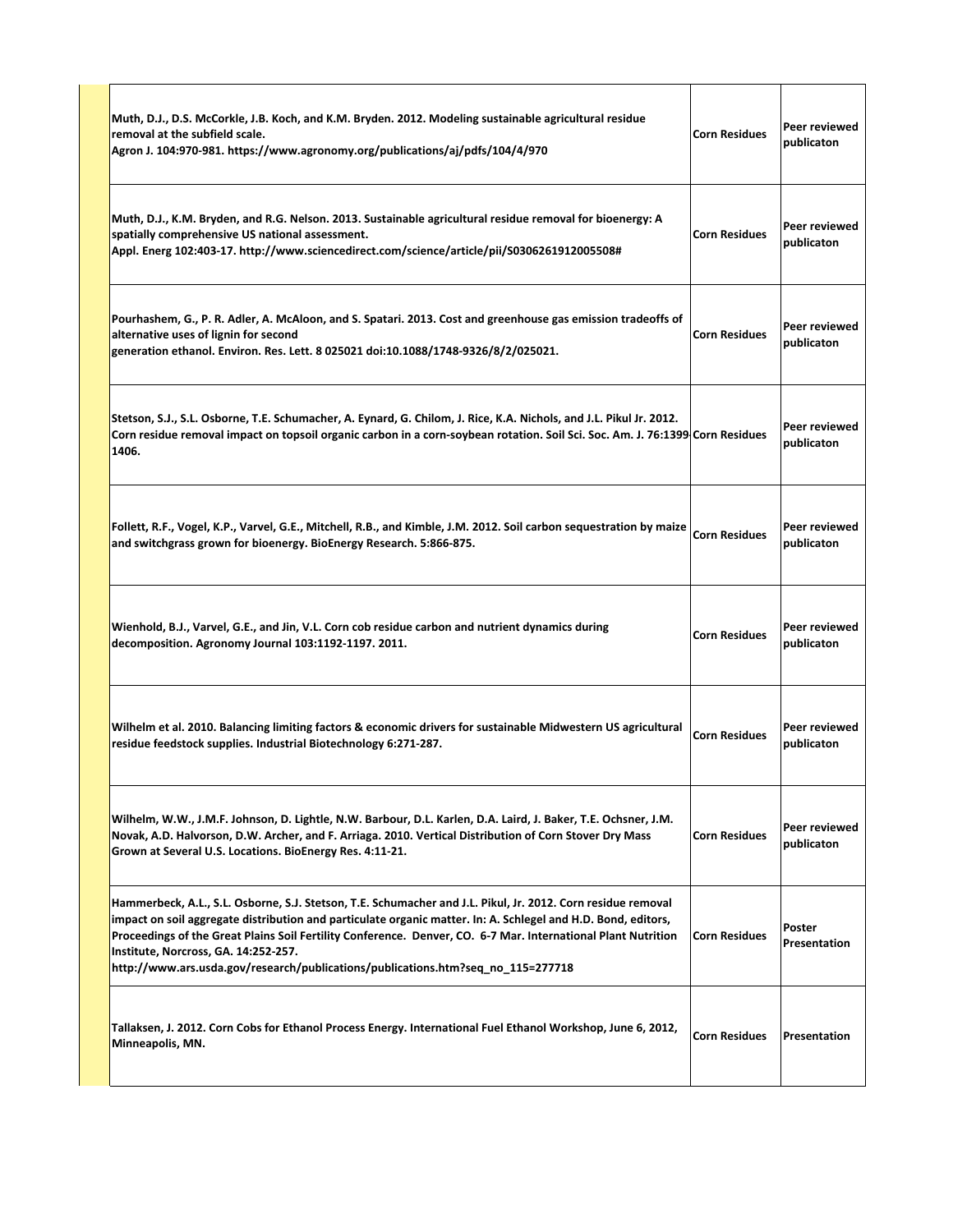| Adler, P.R., S.J. Del Grosso, G. Pourhashem S. Spatari, G.W. Roth, and W.J. Parton. 2010. Quantifying and<br>mitigating the environmental impacts of using corn stover as a biofuel feedstock. Ecological Society of<br>America, August 1 - 6, 2010, Pittsburgh, PA.                                              | <b>Corn Residues</b> | <b>Presentation</b> |
|-------------------------------------------------------------------------------------------------------------------------------------------------------------------------------------------------------------------------------------------------------------------------------------------------------------------|----------------------|---------------------|
| Anex, RP., Muth, DJ., Hess, JR., Richard, TL., Karlen, DL., 2010, An integrated analysis tool to guide sustainable<br>biomass production. 32nd Symposium on Biotechnology for Fuels and Chemicals. Clearwater Beach, FL, April<br>19-22, 2010.                                                                    | <b>Corn Residues</b> | <b>Presentation</b> |
| Edgerton, M., A. Dubish and J. M. F Johnson Sustainable Food and Energy Production: Environmental and<br>economic benefits of properly managing ethanol production from corn biomass. North Central Soil<br>Conservation Research Laboratory - annual Field Day, August 18, 2011                                  | <b>Corn Residues</b> | Presentation        |
| Houser, C.D. and G.W. Roth. 2010. Exploring Strategies for Sustainable Corn Stover Harvest. Northeast Corn<br>Improvement Conference, Lancaster, PA February 14, 2010.                                                                                                                                            | <b>Corn Residues</b> | Presentation        |
| Houser, C.D., G.W. Roth, P.R. Adler, and T.L Richard. 2009. Sustainability of corn stover removal for biofuel<br>production. Energy Bridge Inaugural Meeting; July 15-16, 2009. University Park, PA.                                                                                                              | <b>Corn Residues</b> | Presentation        |
| Johnson, J.M.F. 2010. Sustainable Stover Harvest or I'm the "Lorax" I speak for the Soil. Invited talk in Applied<br>Plant Series Seminar Series 'Sustainable Development of Multifunctional Landscapes---Land, Food, Human<br>health, and Energy' at University of Minnesota, Agronomy Department, St. Paul, MN. | <b>Corn Residues</b> | Presentation        |
| Jane M. F. Johnson and Nancy W. Barbour. 2011. Yield response to corn stover harvest in the northern Corn<br>Belt. Presented at Fundamental for Life: Soil, Crop and Environmental Sciences. ASA, CSSA, SSSA International Corn Residues<br>meeting. San Antonio, TX Oct 16-19, 2011                              |                      | Presentation        |
| Johnson, J.M.F. 2010. Increasing soil health. Presentation at Rural Advantage, Third Crop Producers Meeting,<br>March 22, 2010. Fairmont, MN                                                                                                                                                                      | <b>Corn Residues</b> | Presentation        |
| Johnson, J.M.F. 2010. Sustainability Models. Invited presentation at "Sustainable stover harvest science<br>forum" Deere/ADM/Monsanto Corn Stover Project External Data Review. January 21-22, 2010. Monsanto<br>Creve Coeur Campus, D-Bldg. St. Louis, Missouri                                                  | <b>Corn Residues</b> | Presentation        |
| Johnson, J.M.F., B. Dalzell and J Tallaksen. 2011. Tools for properly managing biomass harvest. University of<br>Minnesota, West Central Research and Outreach Center - Summer Center Day July 8, 2011, Morris, MN.                                                                                               | <b>Corn Residues</b> | Presentation        |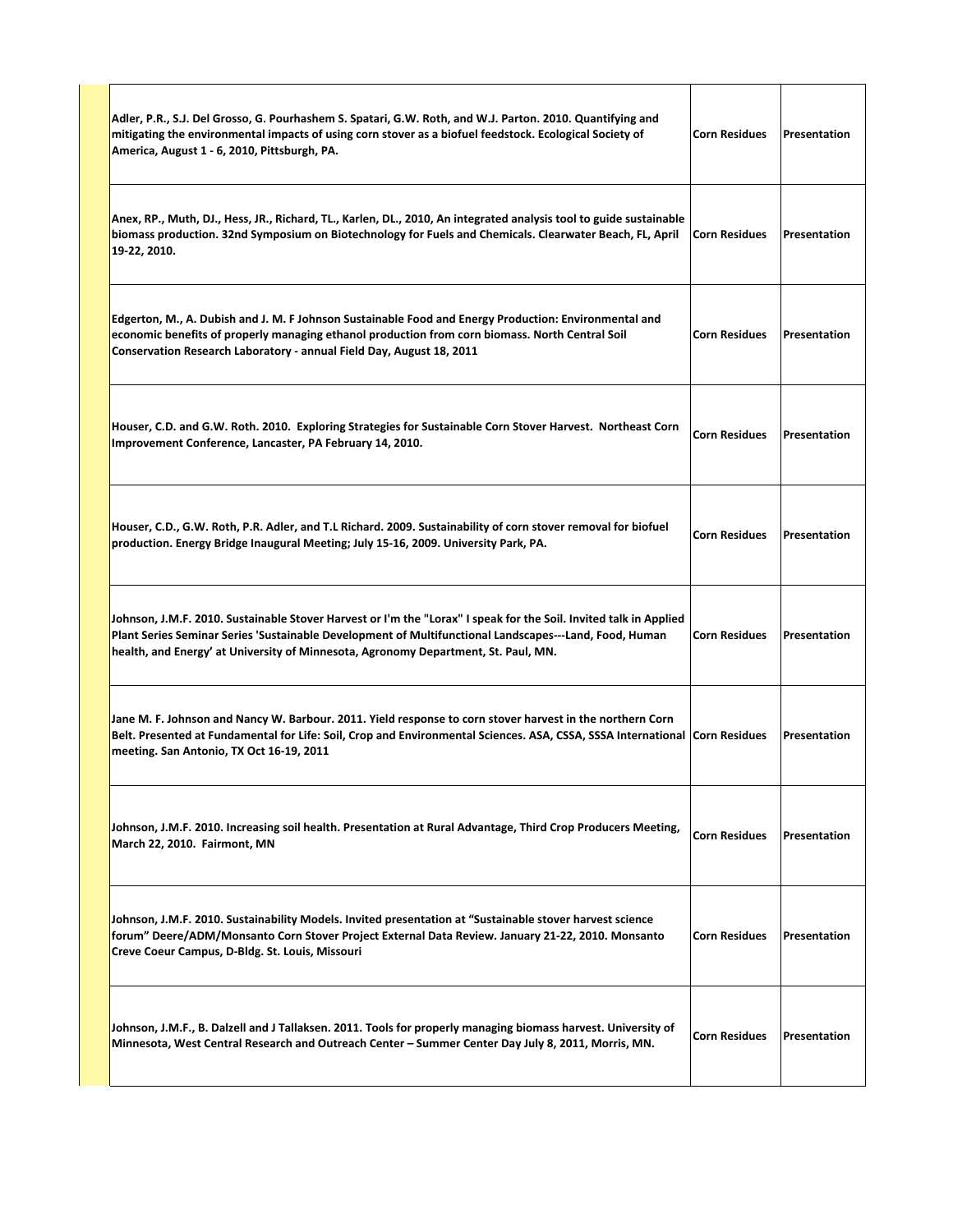| Johnson, J.M.F. and D.L. Karlen. 2009. Advancing biofuels: Balancing for sustainability. Presentation at<br>Advances in Biofuels and Bioproducts: Life Cycle Analysis and Sustainability Symposium", August 16-20, "<br>20009. AGRO Division of the American Chemical Society. 238th ACS National Meeting & Exposition,<br><b>Washington DC.</b>                 | <b>Corn Residues</b> | Presentation        |
|------------------------------------------------------------------------------------------------------------------------------------------------------------------------------------------------------------------------------------------------------------------------------------------------------------------------------------------------------------------|----------------------|---------------------|
| Johnson, J.M.F. 2011. Soil carbon balance- Residue removal. Presentation on Soil Quality Assessment and<br>Applications for NRCS field staff. August 25, 2011 Brookings, SD.                                                                                                                                                                                     | <b>Corn Residues</b> | Presentation        |
| Johnson, J.M. and N.W. Barbour. 2011. Yield response to corn stover harvest in the northern Corn Belt. In:<br>Abstracts [CDROM], ASA-CSSA-SSSA Annual<br>Meetings, San Antonio, TX. 16-19 Oct. Abstract https://a-c-<br>s.confex.com/crops/2011am/webprogram/Paper64389.html,<br>https://dl.sciencesocieties.org/publications/meetings/download/pdf/2011am/64389 | <b>Corn Residues</b> | Presentation        |
| Storlien, Joseph, Frank Hons, James Heilman, Jason Wight and Ieyasu Tokumoto. 2011. Effects of Specific<br>Integrated Practices On Greenhouse Gas Fluxes From Bioenergy Sorghum Production In Central Texas. Annual<br>Meeting of American Society of Agronomy, San Antonio, TX.                                                                                 | <b>Corn Residues</b> | <b>Presentation</b> |
| Karlen, D.L. 2009. Corn Stover Feedstock Field Trials And Future Integrative Visioning. ASA-CSSA-SSSA Annual<br>Meetings, November 1 - 5. Pittsburgh, PA (available on CD).                                                                                                                                                                                      | <b>Corn Residues</b> | Presentation        |
| Karlen, D.L. 2009. Soil Quality: An Indicator of Sustainable Biofuel Feedstock Production. ASA-CSSA-SSSA<br>Annual Meetings, November 1 – 5. Pittsburgh, PA (available on CD).                                                                                                                                                                                   | <b>Corn Residues</b> | Presentation        |
| Karlen, D.L. 2010. An Integrated Landscape Vision for Sustainable Feedstock Supplies. Agricultural Outlook<br>Forum, February 17-18, 2010, Arlington, VA                                                                                                                                                                                                         | <b>Corn Residues</b> | Presentation        |
| Karlen, D.L. 2010. Challenges and Opportunities for Sustainable Corn Stover Harvest. National No-tillage<br>Conference, January 13, 2010, Des Moines, IA.                                                                                                                                                                                                        | <b>Corn Residues</b> | Presentation        |
| Karlen, D.L. 2010. Corn Stover Feedstock Field Trials and Future Integrative Visioning. DAM Stover Project<br>Advisory Team Meeting, January 21-22, 2010, St. Louis, MO.                                                                                                                                                                                         | <b>Corn Residues</b> | Presentation        |
| Karlen, D.L. 2010. High Yields for Enhanced Sustainable Feedstock Production. Biomass 2010 Conference,<br>March 30-31, 2010, Arlington, VA.                                                                                                                                                                                                                      | <b>Corn Residues</b> | Presentation        |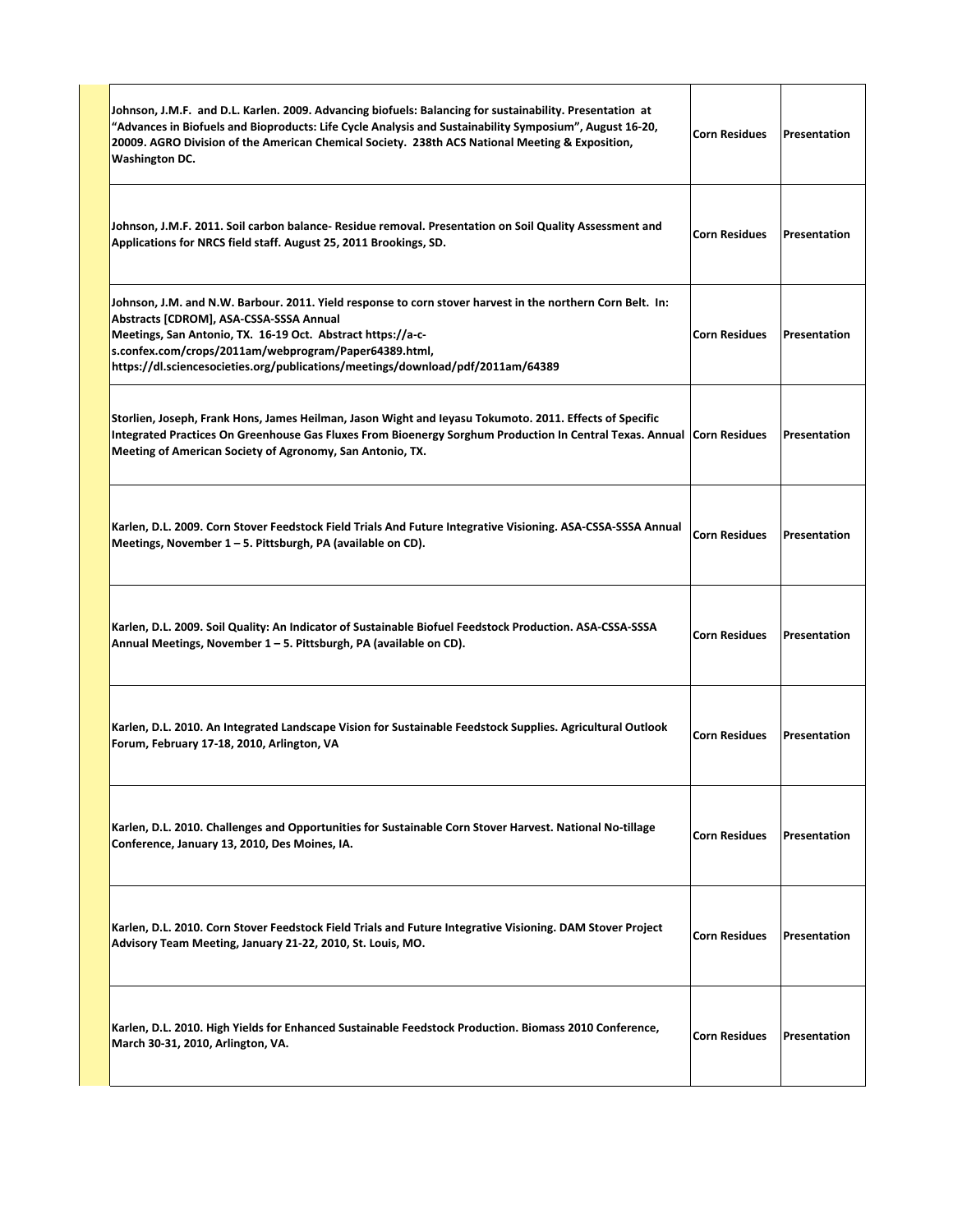| Karlen, D.L. 2011. An ARS Researcher's Perspective on Uses for 2011 BT2 Data. Presentation at the Billion Ton<br>Update Workshop, September 29-30, 2011. Oak Ridge, TN.                                                                                                  | <b>Corn Residues</b> | Presentation |
|--------------------------------------------------------------------------------------------------------------------------------------------------------------------------------------------------------------------------------------------------------------------------|----------------------|--------------|
| Karlen, D.L. 2011. An Overview of ARS REAP. Presentation at the USDA-Bioenergy Research Centers<br>Workshop, March 16, 2011. Denver, CO.                                                                                                                                 | <b>Corn Residues</b> | Presentation |
| Karlen, D.L. and D.J. Muth (Jr.). 2011. Regional Feedstock Partnership: Agricultural Residues & Stover Removal<br>Tool. April 7, 2011. DOE Platform Review. Available online at:<br>http://obpreview2011.govtools.us/presenters/public/AllPresentations.aspx             | <b>Corn Residues</b> | Presentation |
| Karlen, D.L. and N.R. Kitchen. 2010. A Landscape Vision for Sustainable Biofuel Feedstock Production.<br>Presented at the Managing Agricultural Landscapes - II conference April 28, 2010, Denver, CO.                                                                   | <b>Corn Residues</b> | Presentation |
| Karlen, D.L. 2013. ARS Renewable Energy Assessment Project (REAP) Overview and Findings: A Partnership<br>Report. PowerPoint presentation at the National Wildlife Federation Workshop on Sustainable Bioenergy<br>Feedstock Harvest. January 28, 2013. Washington, D.C. | <b>Corn Residues</b> | Presentation |
| Karlen, D.L. 2011. Balancing Biomass Production, Soil Health and Fertility Needs. Presentation to the<br>Innovative Farmers of Ontario, Canada. February 23-24, 2011. London, Ontario.                                                                                   | <b>Corn Residues</b> | Presentation |
| Karlen, D.L. 2010. Soil Quality Impacts of Residue Removal for Biofuel Feedstock. Presented at the Heartland<br>Soil and Water Quality Workshop. June 9, 2010. Nebraska City, NE.                                                                                        | <b>Corn Residues</b> | Presentation |
| Karlen, D.L. 2013. The Corn Stover Team - A 5-year Review. PowerPoint presentation at the 2013 Regional<br>Feedstock Partnership Annual Meeting. February 14, 2013. Tunica, MS.                                                                                          | <b>Corn Residues</b> | Presentation |
| Muth, D. 2012. Agronomic Strategies to Support Sustainable Agricultural Residue Harvest. ADM-Monsanto<br>Corn Stover Removal Project Science Review, February 2012, St. Louis, MO.                                                                                       | <b>Corn Residues</b> | Presentation |
| Muth, D. 2012. Sustainable Corn Stover Removal. Invited Seminar to the Bioenergy Environmental<br>Sustainability Roundtable, Washington, D.C.                                                                                                                            | <b>Corn Residues</b> | Presentation |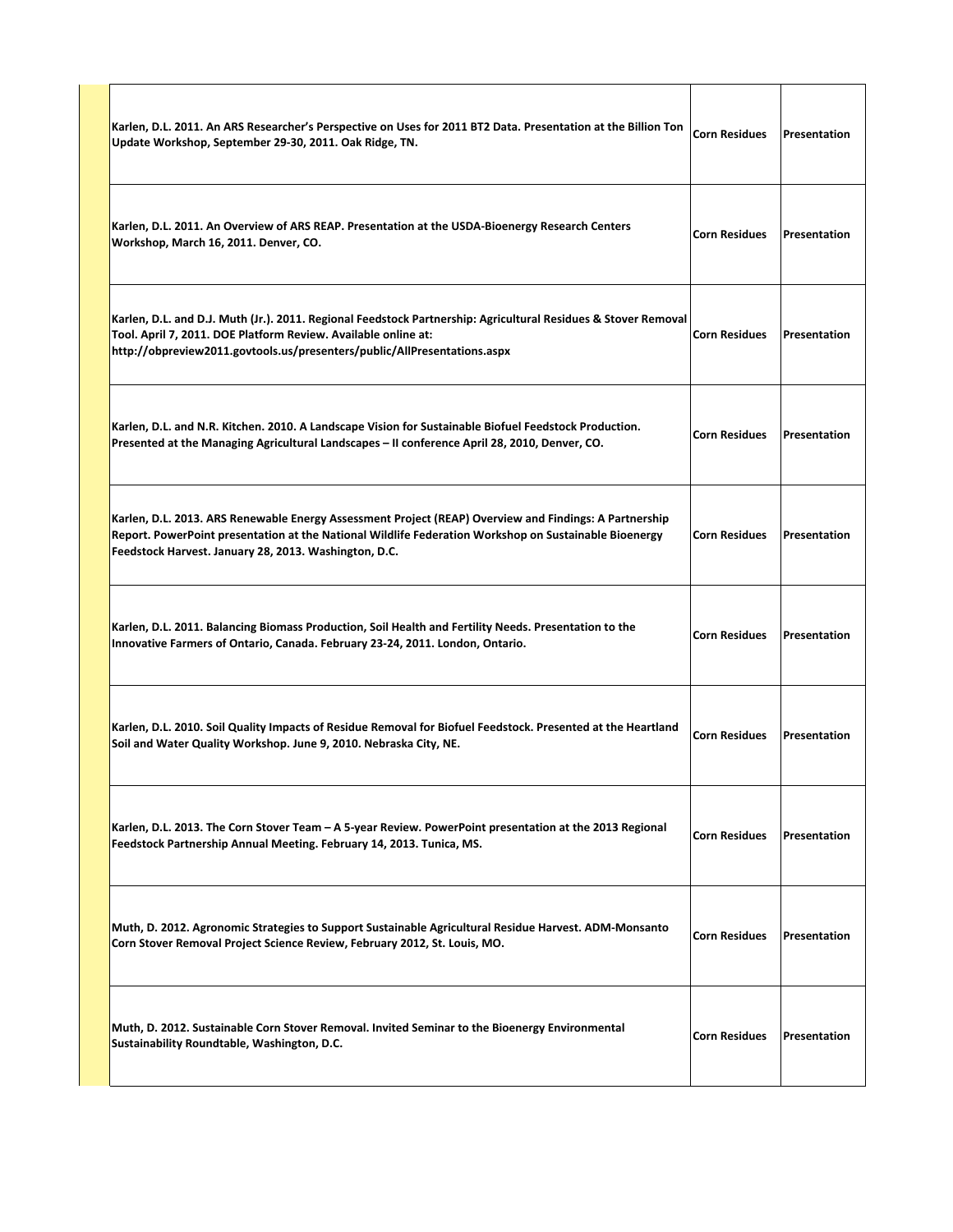| Muth, D. and D. Karlen. 2012. Agronomic Strategies to Support Sustainable Agricultural Residue Harvest.<br>Invited Seminar to the Council for Sustainable Biomass Production, Washington, D.C.                                                     | <b>Corn Residues</b> | Presentation |
|----------------------------------------------------------------------------------------------------------------------------------------------------------------------------------------------------------------------------------------------------|----------------------|--------------|
| Muth, D. and K. M. Bryden. 2012. Large Spatial Scale Assessments of Sustainable Agricultural Residue Harvest<br>for Bioenergy Production. Regional Feedstock Partnership Residue Removal Team Annual Meeting, Ames, IA.                            | <b>Corn Residues</b> | Presentation |
| Muth, D. and K. M. Bryden. 2012. Sub-Field Scale Variability and Sustainable Agricultural Residue Harvest for<br>Bioenergy Production. Regional Feedstock Partnership Residue Removal Team Annual Meeting, Ames, IA,<br>February 2012.             | <b>Corn Residues</b> | Presentation |
| Muth, D.J.,Jr., and D.L. Karlen. 2012. Sustainability analyses. PowerPoint presentation at the 2013 Regional<br>Feedstock Partnership Annual Meeting. February 14, 2013. Tunica, MS.                                                               | <b>Corn Residues</b> | Presentation |
| Osborne, S. 2011. Indicators of Short-term Changes in Soil Carbon. Presentation at the Eastern South Dakota<br>Soil and Water Research Farm Field Tour 21 June, 2011 in Brookings SD.                                                              | <b>Corn Residues</b> | Presentation |
| Paustian, K. presented a research summary at the Escola Superior de Agricultura "Luiz de Queiroz" in<br>Piracicaba, Brazil on July 7, 2011                                                                                                         | <b>Corn Residues</b> | Presentation |
| Johnson, J.M.F. 2013. Morris, MN Swan Lake Experimental Farm Research. Presentation at Corn Stover team<br>meeting. Ames, IA                                                                                                                       | <b>Corn Residues</b> | Presentation |
| Presented by invitation at National Summit on Sustainability Considerations in Harvesting Crop Residue for<br>Biomass hosted by The National Wildlife Federation along with the Great Plains Institute, in Washington, DC,<br>on January 28, 2013. | Corn Residues        | Presentation |
| Roth, G. W. 2011. Improving the sustainability of corn stover harvest. Keystone Crops and Soils Conference,<br>Harrrisburg, PA, October 26, 2011.                                                                                                  | <b>Corn Residues</b> | Presentation |
| Roth, G.W. C.D. Houser, D.Beyer, M. Hall, M. Fidanza and P.R. Adler. 2012. Sustainable corn stover harvesting $\vert$ Corn Residues<br>stratiegies. June 11, 2012. Penn State Mushroom Short Course. Unviersity Park, PA                           |                      | Presentation |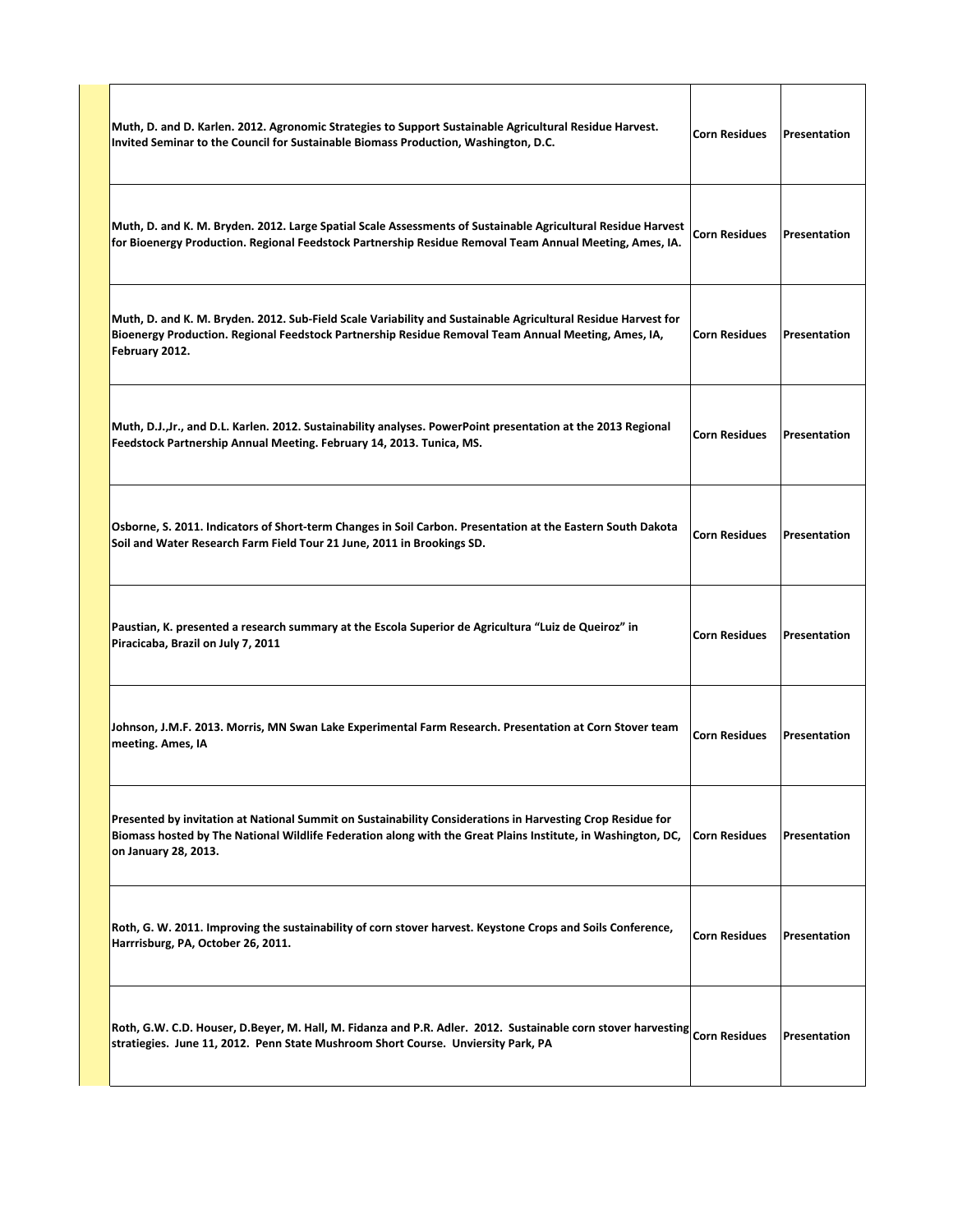| The Residue tool was discussed in several presentations including the USDA-ARS Bioenergy Research Center<br>Workshop, the Innovative Farmers of Ontario Workshop, and the National Sun Grant meeting.                                                                                                                                                                                                                                                                                                 | <b>Corn Residues</b> | Presentation |
|-------------------------------------------------------------------------------------------------------------------------------------------------------------------------------------------------------------------------------------------------------------------------------------------------------------------------------------------------------------------------------------------------------------------------------------------------------------------------------------------------------|----------------------|--------------|
| Varvel, G., Wienhold, B., and Jin, V. participated in the Crop Management Diagnostic Clinic at the University of<br>Nebraska Agricultural Research and Development Center in July and presented information and results from<br>the residue removal studies to clinic participants.                                                                                                                                                                                                                   | <b>Corn Residues</b> | Presentation |
| Wienhold, B.J., Varvel, G.E, and Jin, V.L. 2010. Role of Corn Cob Residue Fraction in Carbon and Nutrient<br>Dynamics. Sustainable Feedstocks for Advanced Biofuels, Sept. 28-30, 2010. Atlanta, GA.                                                                                                                                                                                                                                                                                                  | <b>Corn Residues</b> | Presentation |
| Abodeely, J., D. Muth, P. R. Adler, E. Campbell, K. Bryden. 2012. A multi-factor analysis of sustainable<br>agricultural residue removal potential. In Proceedings from Sun Grant National Conference: Science for<br>Biomass Feedstock Production and Utilization, New Orleans, LA. Retrieved from<br>www.sungrant.tennessee.edu/NatConference/.                                                                                                                                                     | <b>Corn Residues</b> | Proceeding   |
| Campbell, E.E., J.M.F. Johnson, V.L. Jin, G.E. Varvel, P.R. Adler, and K. Paustian. 2012. Using DayCent to model<br>the soil impacts of harvesting corn stover for bioenergy. In Proceedings from Sun Grant National Conference:<br>Science for Biomass Feedstock Production and Utilization, New Orleans, LA. Retrieved from<br>www.sungrant.tennessee.edu/NatConference/.                                                                                                                           | <b>Corn Residues</b> | Proceeding   |
| Johnson et al. 2011 Crop Residues of the Contiguous United States: Balancing feedstock and soil needs with<br>conservation tillage, cover crops, and biochar Sustainable. In: Proc. Feedstocks for Advanced Biofuels. SWCS<br>28-30 September, 2010, Atlanta, GA.                                                                                                                                                                                                                                     | <b>Corn Residues</b> | Proceeding   |
| Johnson, J.M.F. 2010. Organic matter balance: Managing for soil protection and bioenergy production. In:<br>Proceedings of the Southwest Agricultural Conference, Chatham, Ontario, Canada.                                                                                                                                                                                                                                                                                                           | <b>Corn Residues</b> | Proceeding   |
| Karlen, D.L., S.J. Birrell, J.M.F. Johnson, S.L. Osborne, T.E. Schumacher, G.E. Varvel, R.B. Ferguson, J.M. Novak,<br>J.R. Fredrick, J.M. Baker, J.A. Lamb, P.R. Adler, G.W. Roth, and E.D. Nafziger. 2012. Corn grain, stover yield and<br>nutrient removal validations at regional partnership sites. In Proceedings from Sun Grant National<br>Conference: Science for Biomass Feedstock Production and Utilization, New Orleans, LA. Retrieved from<br>www.sungrant.tennessee.edu/NatConference/. | <b>Corn Residues</b> | Proceeding   |
| Kovar, J.L. and Karlen, D.L 2011. Fluid Fertilizer's Role in Sustaining Soils Used for Bio-energy Feedstock<br>Production. In: Leikam, D.F. (ed). Fluid Fertilizer Foundation Symposium Proceedings. Fluid Fertilizer Forum,<br>Feb. 20-22, 2011, Scottsdale, AZ. 2011 CD-ROM, Volume 28. (Conference Proceedings)                                                                                                                                                                                    | <b>Corn Residues</b> | Proceeding   |
| Stott, D. E., V. L. Jin, T. F. Ducey, D.L. Karlen, G.E. Varvel, J.M.F. Johnson, J.M. Baker, S.L. Osborne, J.M. Novak,<br>P.R. Adler, G.W. Roth, S.J. Birrell. 2012. Influence of corn stover harvest on soil quality assessment at multiple<br>locations across the U.S. In Proceedings from Sun Grant National Conference: Science for Biomass Feedstock<br>Production and Utilization, New Orleans, LA. Retrieved from www.sungrant.tennessee.edu/NatConference/.                                   | <b>Corn Residues</b> | Proceeding   |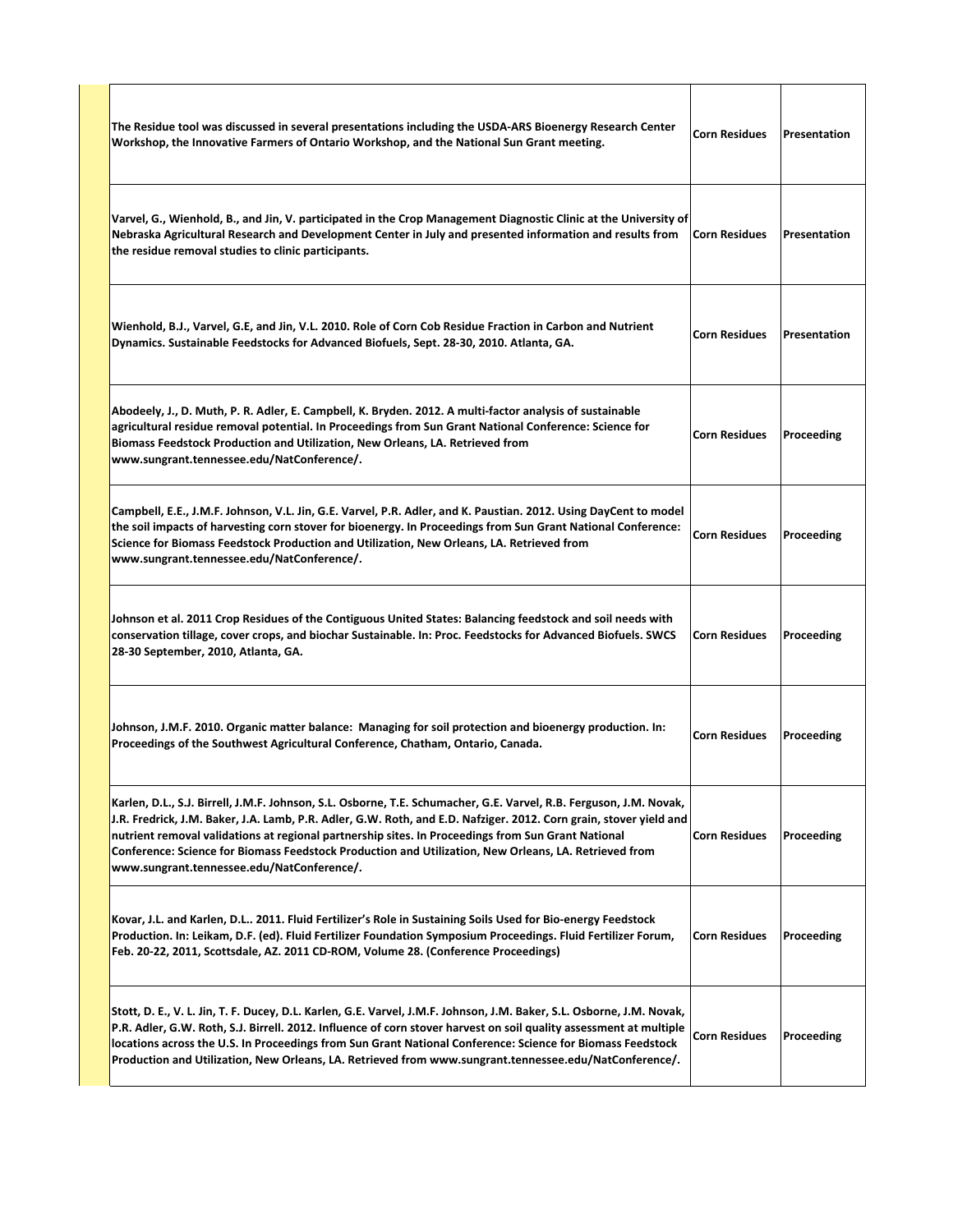| Muth, D. and Karlen, D. 2013. We held two webinars with key leaders of USDA ARS, NRCS, and ERS to discuss<br>the distribution of a beta-test version of the residue tool to guide policy decisions.                                                                                                                                                                                                                                                                                                                        | <b>Corn Residues</b> | Webinar                     |
|----------------------------------------------------------------------------------------------------------------------------------------------------------------------------------------------------------------------------------------------------------------------------------------------------------------------------------------------------------------------------------------------------------------------------------------------------------------------------------------------------------------------------|----------------------|-----------------------------|
| The following can all be partially attributed to the availability of Sun Grant funds.                                                                                                                                                                                                                                                                                                                                                                                                                                      |                      |                             |
| Johnson, J.M., F.J. Arriaga, G.M. Banowetz, D.R. Huggins, D. Laird, M.J. Ottman, and B.J. Wienhold. 2011. Crop<br>residues of the contiguous United States:<br>balancing feedstock and soil needs with conservation tillage, cover crops, and biochar. In: R. Braun, D. Karlen,<br>and D. Johnson, editors, Sustainable alternative fuel feedstock opportunities, challenges and roadmaps for six<br>U.S. regions. Soil and Water Conservation Society, Ankeny, IA. http://www.swcs.org/roadmap (accessed 5<br>Dec. 2013). | <b>Corn Residues</b> | <b>Book Chapter</b>         |
| Johnson, J.M., and J.M. Novak. 2012. Sustainable bioenergy feedstock production systems: integrating carbon<br>dynamics, erosion, water quality, and<br>greenhouse gas production. In: M.A. Liebig, A.J. Franzluebbers, and R.F. Follett, editors, Managing agricultural<br>greenhouse gases: coordinated agricultural research through GRACEnet to address our changing climate.<br>Elsevier, San Diego, CA. p. 111-126.<br>http://rrru.ars.usda.gov/research/publications/publications.htm?SEQ NO 115=265295&pf=1        | <b>Corn Residues</b> | <b>Book Chapter</b>         |
| Karlen, D.L. 2011. Crop stubble needs and opportunities. Western Australia No-Till Farmers Association<br><b>Newsletter (WANTFA). New Frontiers in</b><br>Agriculture 19:112-115.<br>http://iapreview.ars.usda.gov/research/publications/publications.htm?seq_no_115=271032                                                                                                                                                                                                                                                | <b>Corn Residues</b> | Outreach<br>publicationi    |
| Wienhold, B.J. 2012. Cob component of corn residue can be used as a biofuel feedstock with little impact on<br>soil and water conservation. Natural<br>Resources Research Update (NRRU). Update #278169. http://hdl.handle.net/10113/44286,<br>http://hdle.handle.net/10113/48120                                                                                                                                                                                                                                          | <b>Corn Residues</b> | Outreach<br>publicationi    |
| Liang, Y., H.T. Gollany, R.W. Rickman, S.L. Albrecht, R.F. Follett, W.W. Wilhelm, J.M. Novak, and C.L. Douglas.<br>2009. Simulating soil organic matter with<br>CQESTR (v.2.0): model description and validation against long-term experiments across North America. Ecol.<br>Model. 220:568-581. http://handle.nal.usda.gov/10113/27756                                                                                                                                                                                   | <b>Corn Residues</b> | Peer reviewed<br>publicaton |
| Gollany, H.T., J.M. Novak, Y. Liang, S.L. Albrecht, R.W. Rickman, R.F. Follett, W.W. Wilhelm, and P.G. Hunt.<br>2010. Simulating soil organic carbon<br>dynamics with residue removal using the CQESTR model. Soil Sci. Soc. Am. J. 74:372-283.<br>http://handle.nal.usda.gov/10113/41347                                                                                                                                                                                                                                  | <b>Corn Residues</b> | Peer reviewed<br>publicaton |
| Ochsner, T.E., J.M. Baker, K. Albrecht, and T. Schumacher. 2010. Water balance and nitrate leaching for corn in<br>kura clover living mulch.<br>Agron. J. 102:1169-1178. http://handle.nal.usda.gov/10113/46753                                                                                                                                                                                                                                                                                                            | <b>Corn Residues</b> | Peer reviewed<br>publicaton |
| Wienhold, B.J. and J.E. Gilley. 2010. Cob removal effect on sediment and runoff nutrient loss from a silt loam<br>soil.<br>Agron. J. 102:1448-1452. http://handle.nal.usda.gov/10113/48120                                                                                                                                                                                                                                                                                                                                 | <b>Corn Residues</b> | Peer reviewed<br>publicaton |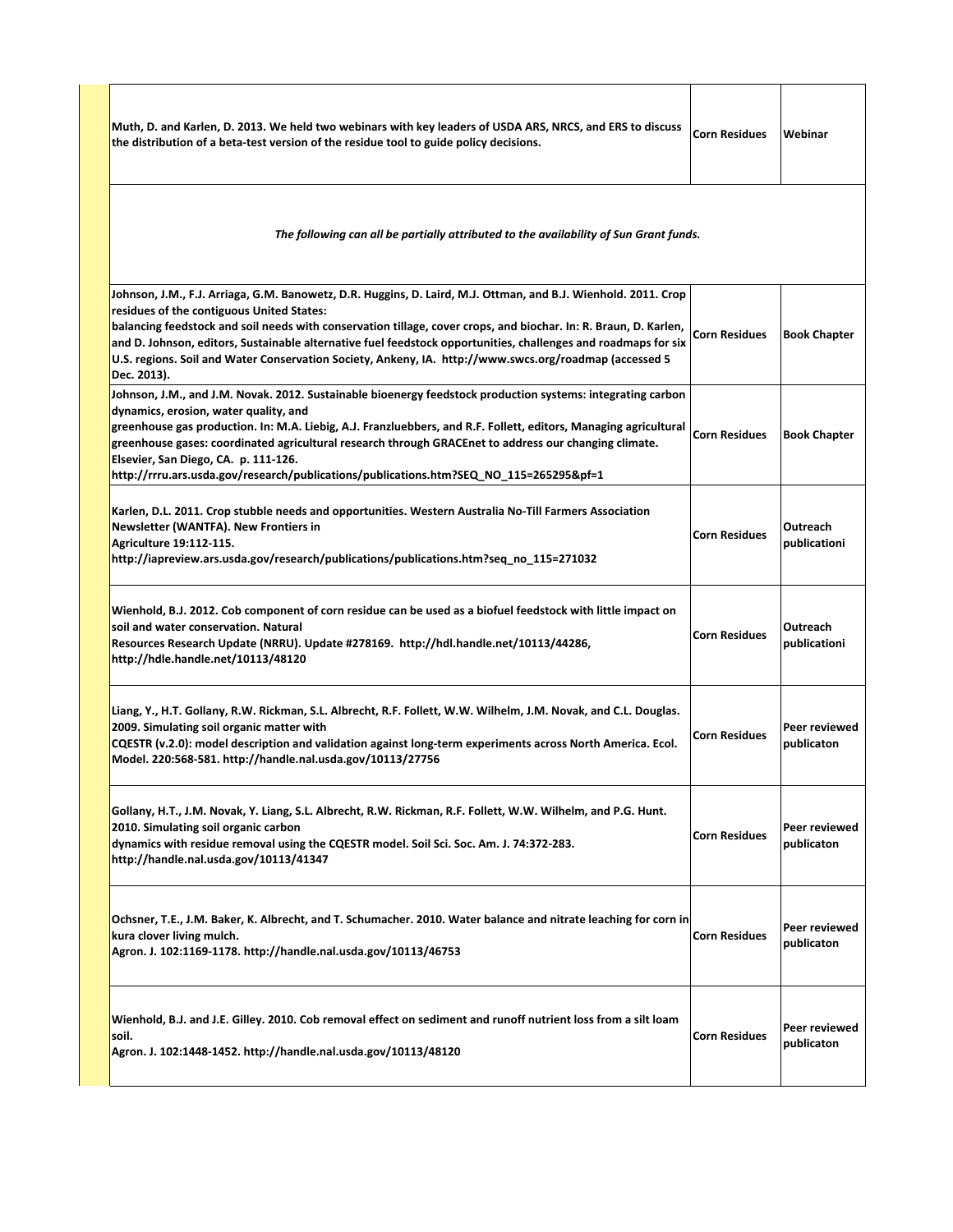| Gollany, H.T., R.W. Rickman, Y. Liang, S. Albrecht, S. Machado, and S. Kang. 2011. Predicting agricultural<br>management influence on long-term soil organic<br>carbon dynamics: implications for biofuel production. Agron. J. 103:234-246.<br>http://handle.nal.usda.gov/10113/49746                                                                                                                                                                                                                                                                 | <b>Corn Residues</b> | Peer reviewed<br>publicaton |
|--------------------------------------------------------------------------------------------------------------------------------------------------------------------------------------------------------------------------------------------------------------------------------------------------------------------------------------------------------------------------------------------------------------------------------------------------------------------------------------------------------------------------------------------------------|----------------------|-----------------------------|
| Fassbinder, J.J., N. Schultz, J.M. Baker, and T.J. Griffis. 2013. Automated, low-power chamber system for<br>measuring N2O emissions.<br>J. Env. Qual. 42:606-614.<br>http://iapreview.ars.usda.gov/research/publications/publications.htm?seq no 115=283822                                                                                                                                                                                                                                                                                           | <b>Corn Residues</b> | Peer reviewed<br>publicaton |
| Feyereisen, G.F., G.G. Camargo, R.E. Baxter, J.M. Baker, and T. Richard. 2013. Cellulosic biofuel potential of a<br>winter rye double crop across the U.S.<br>corn-soybean belt. Agron. J. 105:631-642. https://www.agronomy.org/publications/aj/pdfs/105/3/631                                                                                                                                                                                                                                                                                        | <b>Corn Residues</b> | Peer reviewed<br>publicaton |
| Del Grosso, S.J., J.W. White, G. Wilson, B.C. Vandenberg, D.L. Karlen, R.F. Follett, J.M.-F. Johnson, A.J.<br>Franzluebbers, D.W. Archer, H.T. Gollany,<br>M.A. Liebig, J.C. Ascough II, M.A. Reyes-Fox, J.L. Starr, N.W. Barbour, R.W. Polumsky, M. Gutwein, D.E. James, Corn Residues<br>and L.S. Pellack. 2013. Introducing the GRACEnet/REAP data contribution, discovery and retrieval system. J.<br>Env. Qual. 42:1274-1280. https://sites.google.com/a/ncsu.edu/ars-ncsu-soil-ecology/services                                                  |                      | Peer reviewed<br>publicaton |
| Dalzell, B.J., J.M.-F. Johnson, J. Tallaksen, D.L. Allan, and N.W. Barbour. 2013. Simulated impacts of crop<br>residue removal and tillage on soil organic matter<br>maintenance. Soil Sci. Soc. Am. J. 77:1349-1356. http://handle.nal.usda.gov/10113/57059                                                                                                                                                                                                                                                                                           | <b>Corn Residues</b> | Peer reviewed<br>publicaton |
| Karlen, D.L. and Muth, D.L. Jr. 2013. Landscape Management for Sustainable Supplies of Bioenergy Feedstock<br>and Enhanced Soil Quality.<br>Agrociencia Uruguay 17:121-130.                                                                                                                                                                                                                                                                                                                                                                            | <b>Corn Residues</b> | Peer reviewed<br>publicaton |
| Karlen, D.L., Birrell, S.J., and Wirt, A.W.2013. Corn Stover Harvest Strategy Effects on Grain Yield and Soil<br><b>Quality Indicators.</b><br>Agrociencia Uruguay 17:131-140.                                                                                                                                                                                                                                                                                                                                                                         | <b>Corn Residues</b> | Peer reviewed<br>publicaton |
| Moore, K.J., and D.L. Karlen. 2013. Double cropping opportunities for biomass crops in the north central USA. ECorn Residues                                                                                                                                                                                                                                                                                                                                                                                                                           |                      | Peer reviewed<br>publicaton |
| Archer, D.W., D.J. Muth, J.J. Jacobson, and D.L. Karlen. 2012. Economics of residue harvest: regional<br>partnership evaluation. Corn stover management effects on soil organic carbon contents from several U.S.<br>locations. In: Science for Biomass Feedstock Production and Utilization. Proceedings of the Sun Grant<br>National Conference, New Orleans, LA. 2-5 Oct. The Southeastern Regional Sun Grant Center, Knoxville, TN.<br>http://sungrant.tennessee.edu/NR/rdonlyres/8CF2F183-8B72-4E48-9E2F-<br>BCAB4E421C7A/3625/41Archer David.pdf | <b>Corn Residues</b> | Proceeding                  |
| Baker, J.M., J. Fassbinder, T.J. Sauer, and J.A. Lamb. 2012. Corn stover removal impacts on N2O emission and<br>soil respiration: lessons from automated chamber measurements. In: Science for Biomass Feedstock<br>Production and Utilization. Proceedings of the Sun Grant National Conference, New Orleans, LA. 2-5 Oct. The<br>Southeastern Regional Sun Grant Center, Knoxville, TN.<br>http://sungrant.tennessee.edu/NR/rdonlyres/5781889E-695B-4B95-8185-<br>84096468CF51/3712/42Baker John VO edits.pdf                                        | <b>Corn Residues</b> | Proceeding                  |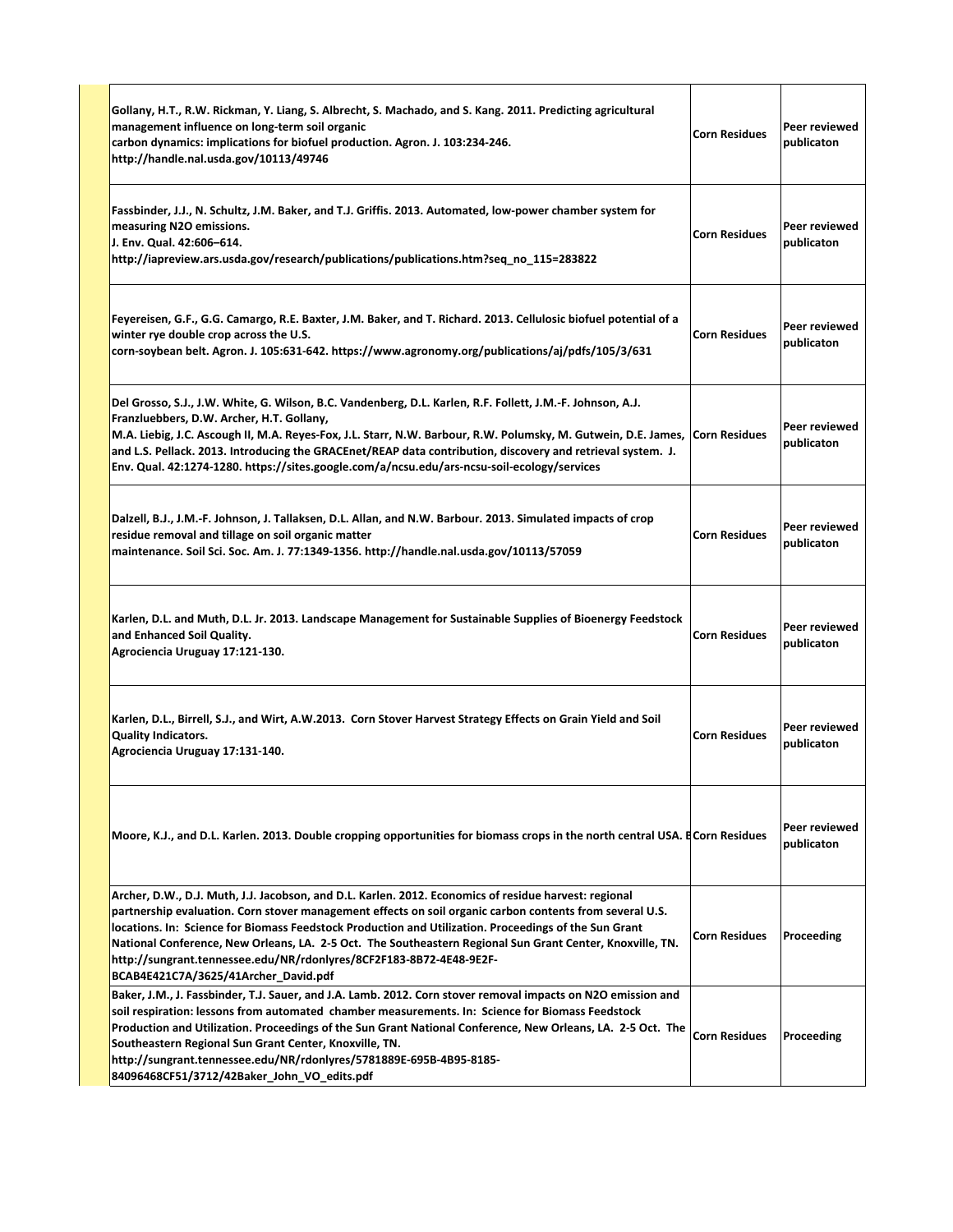| Cantrell, K.B., J.M. Novak,, J.R. Frederick, D.L. Karlen, and D.W Watts. 2012. Distribution of energy content in<br>corn plants as influenced by corn residue management. In: Science for Biomass Feedstock Production and<br>Utilization. Proceedings of the Sun Grant National Conference, New Orleans, LA. 2-5 Oct. The Southeastern<br>Regional Sun Grant Center, Knoxville, TN. http://sungrant.tennessee.edu/NR/rdonlyres/2DAC5371-60EE-<br>4045-825E-9AC0DEC5278E/3665/13Cantrell Keri.pdf                                                                                              | <b>Corn Residues</b> | Proceeding |
|------------------------------------------------------------------------------------------------------------------------------------------------------------------------------------------------------------------------------------------------------------------------------------------------------------------------------------------------------------------------------------------------------------------------------------------------------------------------------------------------------------------------------------------------------------------------------------------------|----------------------|------------|
| Jin, V.L., J.M. Baker, J.M.F. Johnson, D.L. Karlen, R.M. Lehman, S.L. Osborne, T.J. Sauer, D.E. Stott, G.E. Varvel,<br>and R.T. Venterea. 2012. Greenhouse gas fluxes in response to corn stover harvest. In: Science for Biomass<br>Feedstock Production and Utilization. Proceedings of the Sun Grant National Conference, New Orleans, LA. 2-<br>5 Oct. The Southeastern Regional Sun Grant Center, Knoxville, TN.<br>http://sungrant.tennessee.edu/NR/rdonlyres/5781889E-695B-4B95-8185-<br>84096468CF51/3735/Jin Virginia.pdf                                                             | <b>Corn Residues</b> | Proceeding |
| Johnson, J.M., G.E. Varvel, D.E. Stott, S.L. Osborne, J.M. Novak, D.L. Karlen, J. Lamb, and J.M. Baker. 2012.<br>Corn stover management effects on soil organic carbon contents from several U.S. locations. In: Science for<br>Biomass Feedstock Production and Utilization. Proceedings of the Sun Grant National Conference, New<br>Orleans, LA. 2-5 Oct. The Southeastern Regional Sun Grant Center, Knoxville, TN.<br>http://sungrant.tennessee.edu/NR/rdonlyres/5781889E-695B-4B95-8185-<br>84096468CF51/3724/JaneJohnson.pdf                                                            | <b>Corn Residues</b> | Proceeding |
| Karlen, D.L., Birrell, S.J., Johnson, J.M.F., Osborne, S.L., Schumacher, T.E., Varvel, G.E., Ferguson, R.B., Novak,<br>J.M., Fredrick, J.R., Baker, J.M., Lamb, J.A., Adler, P.R., Roth, G.W., Nafziger, E.D. 2012. Corn grain, stover yield<br>and nutrient removal validations at regional partnership sites. In: Science for Biomass Feedstock Production<br>and Utilization. Proceedings of the Sun Grant National Conference, New Orleans, LA. 2-5 Oct. The<br>Southeastern Regional Sun Grant Center, Knoxville, TN.                                                                     | <b>Corn Residues</b> | Proceeding |
| Mourtzinis, S., K.B. Cantrell, F. Arriaga, J.M. Novak, J.R. Fredrick, and D.L. Karlen 2012 Distribution of<br>structural carbohydrates in corn plants as influenced by corn residue management. In: Science for Biomass<br>Feedstock Production and Utilization. Proceedings of the Sun Grant National Conference, New Orleans, LA. 2-<br>5 Oct. The Southeastern Regional Sun Grant Center, Knoxville, TN.<br>http://sungrant.tennessee.edu/NR/rdonlyres/2DAC5371-60EE-4045-825E-<br>9AC0DEC5278E/3666/14Mourtzinis Spyridon.pdf                                                              | <b>Corn Residues</b> | Proceeding |
| Osborne, S.L., J.M.F. Johnson, V.L. Jin, G.E. Varvel, and T.E Schumacher. Regional partnership corn stover<br>management effects on soil aggregation and physical properties. In: Science for Biomass Feedstock<br>Production and Utilization. Proceedings of the Sun Grant National Conference, New Orleans, LA. 2-5 Oct. The<br>Southeastern Regional Sun Grant Center, Knoxville, TN.<br>http://sungrant.tennessee.edu/NR/rdonlyres/3880A277-C502-4EC9-9DEB-<br>C385186A5C85/3703/211Osborne_Shannon.pdf                                                                                    | <b>Corn Residues</b> | Proceeding |
| Stott, D.E., V.L. Jin, T.F. Ducey, D.L. Karlen, G.E. Varvel, J.M.F. Johnson, J.M. Baker, S.L. Osborne, J.M. Novak,<br>P.R. Adler, G.W. Roth, and S.J. Birrell. 2012. Influence of corn stover harvest on soil quality assessments at<br>multiple locations across the U.S. In: Science for Biomass Feedstock Production and Utilization. Proceedings<br>of the Sun Grant National Conference, New Orleans, LA. 2-5 Oct. The Southeastern Regional Sun Grant<br>Center, Knoxville, TN. http://sungrant.tennessee.edu/NR/rdonlyres/5781889E-695B-4B95-8185-<br>84096468CF51/3723/VirginiaJin.pdf | <b>Corn Residues</b> | Proceeding |

| <b>Contract Contract Contract Contract Contract Contract Contract Contract Contract Contract Contract Contract Co</b> | ٠ |
|-----------------------------------------------------------------------------------------------------------------------|---|
|                                                                                                                       |   |

| <b>Cereal Residues</b>                                                                                                                                                                                                                     |                            |                              |
|--------------------------------------------------------------------------------------------------------------------------------------------------------------------------------------------------------------------------------------------|----------------------------|------------------------------|
| Jochum Wiersma, Jing Dai, Russ Karow, Mike Ottman, Brad Brown, Joel Ransom, Jeff Edwards, Mike Flowers,<br>Brent Bean, Gale Morgan, Bill Bruening, Chad Lee. 201X. "Harvest Index and Straw Yield of Five Classes of<br>Wheat" (in review) | $\epsilon$ Cereal Residues | Peer reviewed<br>publication |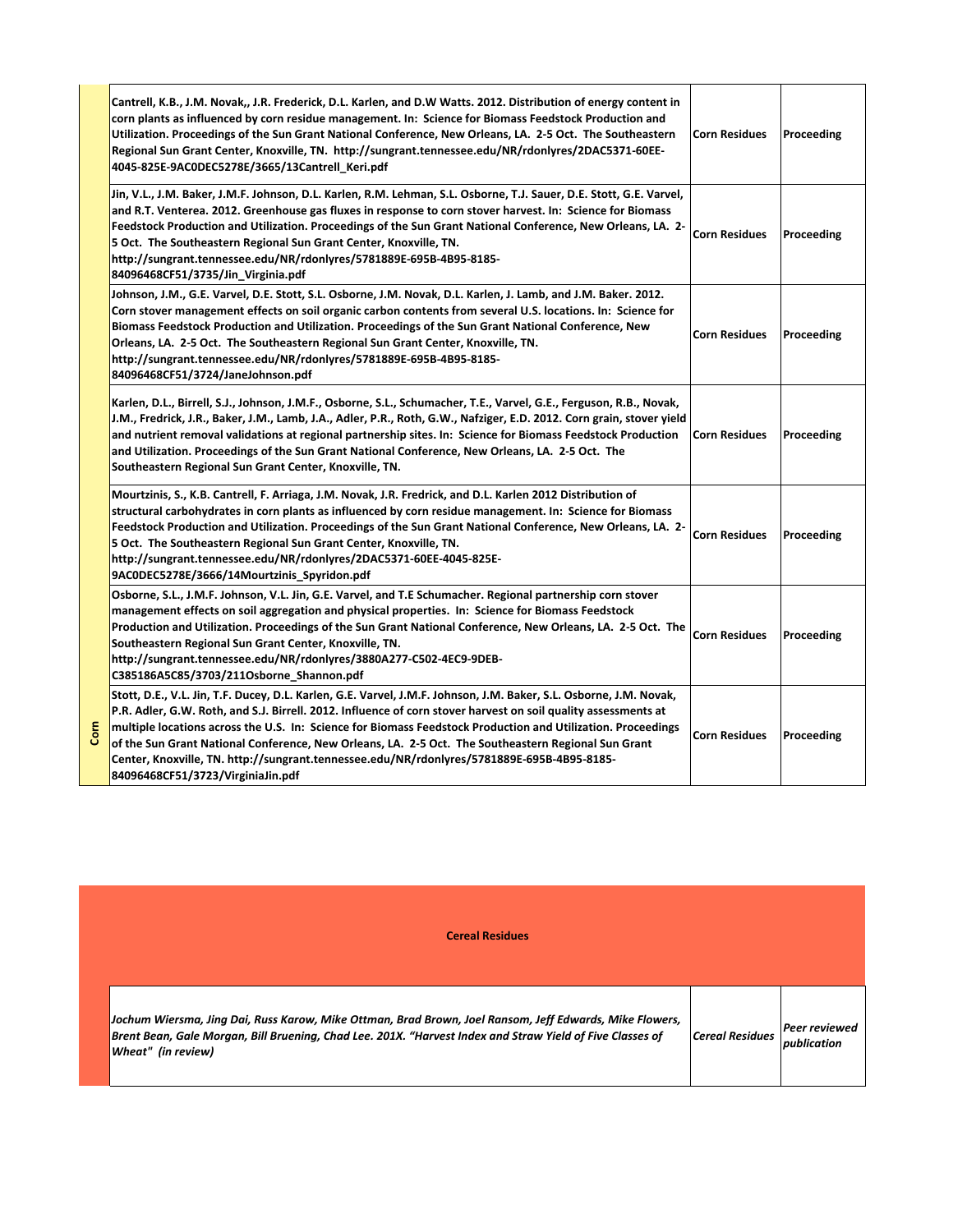The following were part of an Agronomy Journal special issue after an ASA symposium on this topic--Partnership was directly or indrectly *related.*

| David R. Huggins, Russell S. Karow, Harold P. Collins, and Joel K. Ransom. 2011. Evaluating Long-Term<br>Impacts of Harvesting Crop Residues on Soil Quality. Agronomy Journal 103:230-233                                                                                           | <b>Cereal Residues</b> | Peer reviewed<br>publication |
|--------------------------------------------------------------------------------------------------------------------------------------------------------------------------------------------------------------------------------------------------------------------------------------|------------------------|------------------------------|
| H. T. Gollany, R. W. Rickman, Y. Liang, S. L. Albrecht, S. Machado and S. Kang. 2011. Predicting Agricultural<br>Management Influence on Long-Term Soil Organic Carbon Dynamics: Implications for Biofuel Production.<br>Agronomy Journal 103:234-246                                | <b>Cereal Residues</b> | Peer reviewed<br>publication |
| D. D. Tarkalson, B. Brown, H. Kok and D. L. Bjorneberg. 2011. Small Grain Residue Management Effects on Soil Cereal Residues<br>Organic Carbon: A Literature Review. Agronomy Journal 103:247-252                                                                                    |                        | Peer reviewed<br>publication |
| Stephen Machado. 2011. Soil Organic Carbon Dynamics in the Pendleton Long-Term Experiments:<br>Implications for Biofuel Production in Pacific Northwest. Agronomy Journal 103:253-260                                                                                                | <b>Cereal Residues</b> | Peer reviewed<br>publication |
| Emerson D. Nafziger and Robert E. Dunker. 2011. Soil Organic Carbon Trends Over 100 Years in the Morrow<br>Plots. Agronomy Journal 103:261-267                                                                                                                                       | <b>Cereal Residues</b> | Peer reviewed<br>publication |
| Randall J. Miles and James R. Brown. 2011. The Sanborn Field Experiment: Implications for Long-Term Soil<br>Organic Carbon Levels. Agronomy Journal 103:268-278                                                                                                                      | <b>Cereal Residues</b> | Peer reviewed<br>publication |
| David S. Powlson, Margaret J. Glendining, Kevin Coleman and Andrew P. Whitmore. 2011. Implications for<br>Soil Properties of Removing Cereal Straw: Results from Long-Term Studies. Agronomy Journal 103:279-287                                                                     | <b>Cereal Residues</b> | Peer reviewed<br>publication |
| Douglas L. Karlen, Gary E. Varvel, Jane M. F. Johnson, John M. Baker, Shannon L. Osborne, Jeff M. Novak, Paul<br>R. Adler, Greg W. Roth and Stuart J. Birrell. 2011. Monitoring Soil Quality to Assess the Sustainability of<br>Harvesting Corn Stover. Agronomy Journal 103:288-295 | <b>Cereal Residues</b> | Peer reviewed<br>publication |

**Cereal Residues**